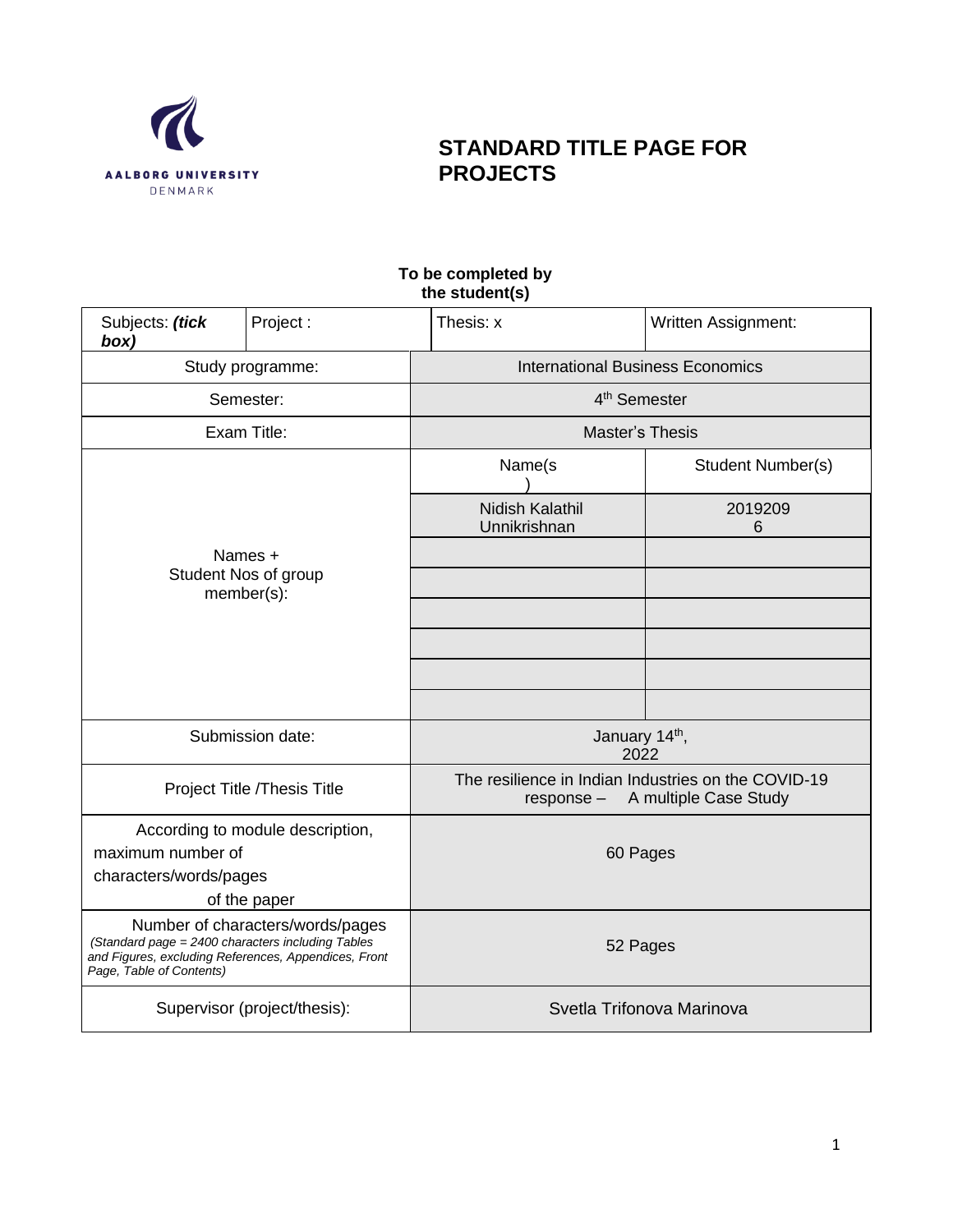We hereby declare that the work submitted is our own work. We understand that plagiarism is defined as presenting someone else's work as one's own without crediting the original source. We are aware that plagiarism is a serious offense, and that anyone committing it is liable to academic sanctions.

> Rules regarding Disciplinary Measures towards Students at Aalborg University: [http://www.plagiarism.aau.dk/Rules+and+Regulations/](http://www.plagiarism.aau.dk/Rules%2Band%2BRegulations/)

Signature and date

Date and signature(s):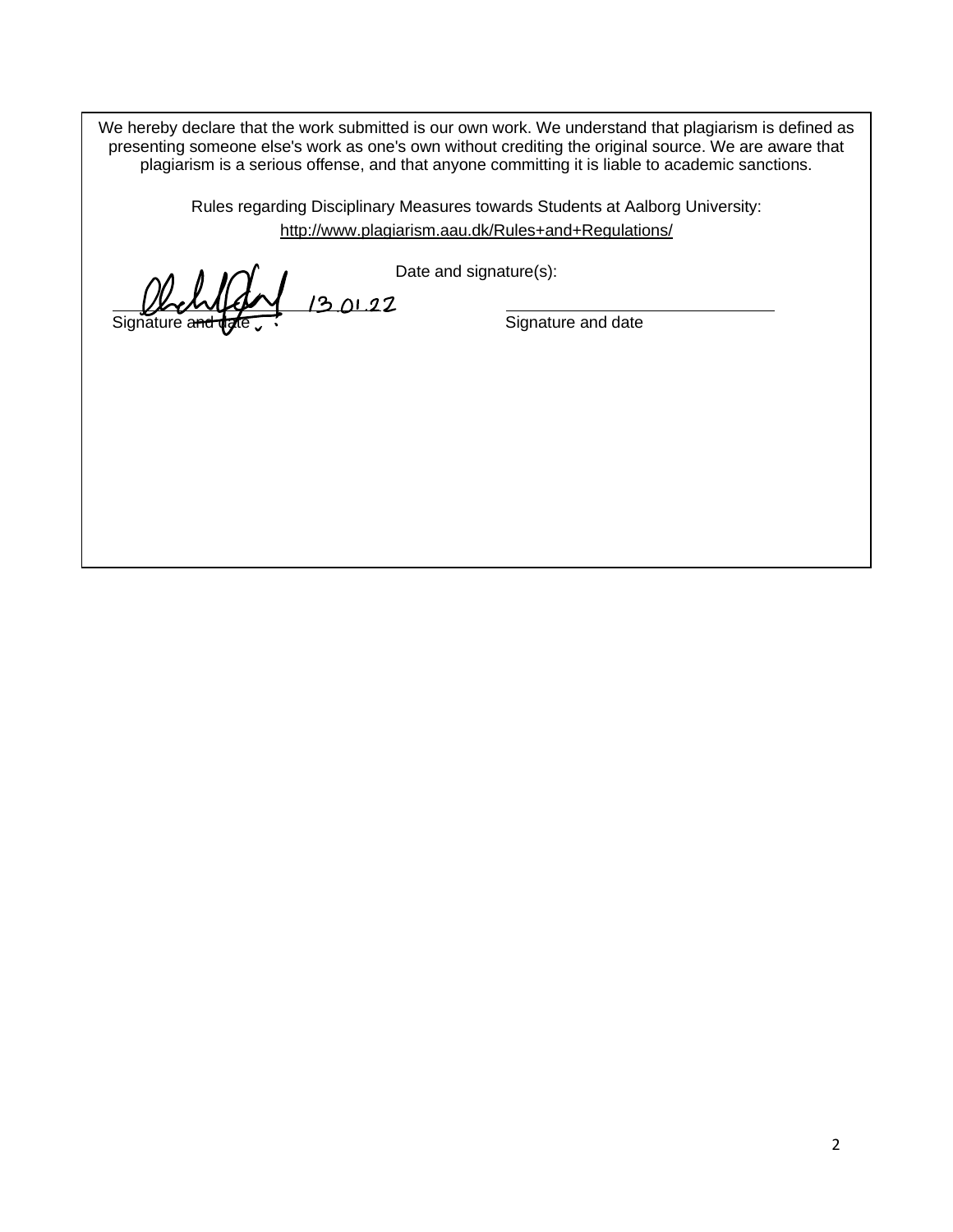## **Abstract**

The past 3 years have been unkind towards humanity, with the birth of the novel COVID-19 pandemic crisis. The crisis has destroyed enormous number of human lives and proved itself as one of the major disruptors towards modern International Business after the Great Financial crisis of 2007. There has been numerous amounts of literature and research donated to this crisis from an international level. Research from a nationwide level with distinction between developed and developing nations was limited in the academia. This research paper tries to fill in that gap by studying how the developing nation of India responded to the COVID-19 crisis from an Industrial level. The topic of resiliency has been receiving greater attention after the crisis due to the various benefits and insight it holds towards disruptions. This research paper would take advantage of the topic of resilience as a measure to analyze the various response measures taken. The research project follows a multiple case study approach analyzing five different industries from India selected through various filters. Secondary data would be presented from a single company from each industry to be analyzed. Each company would be analyzed to what level of capital, strategic, relationship and learning resilience it holds. Finally, all the different levels of resilience are compared and overall learnings from the industries are showcased.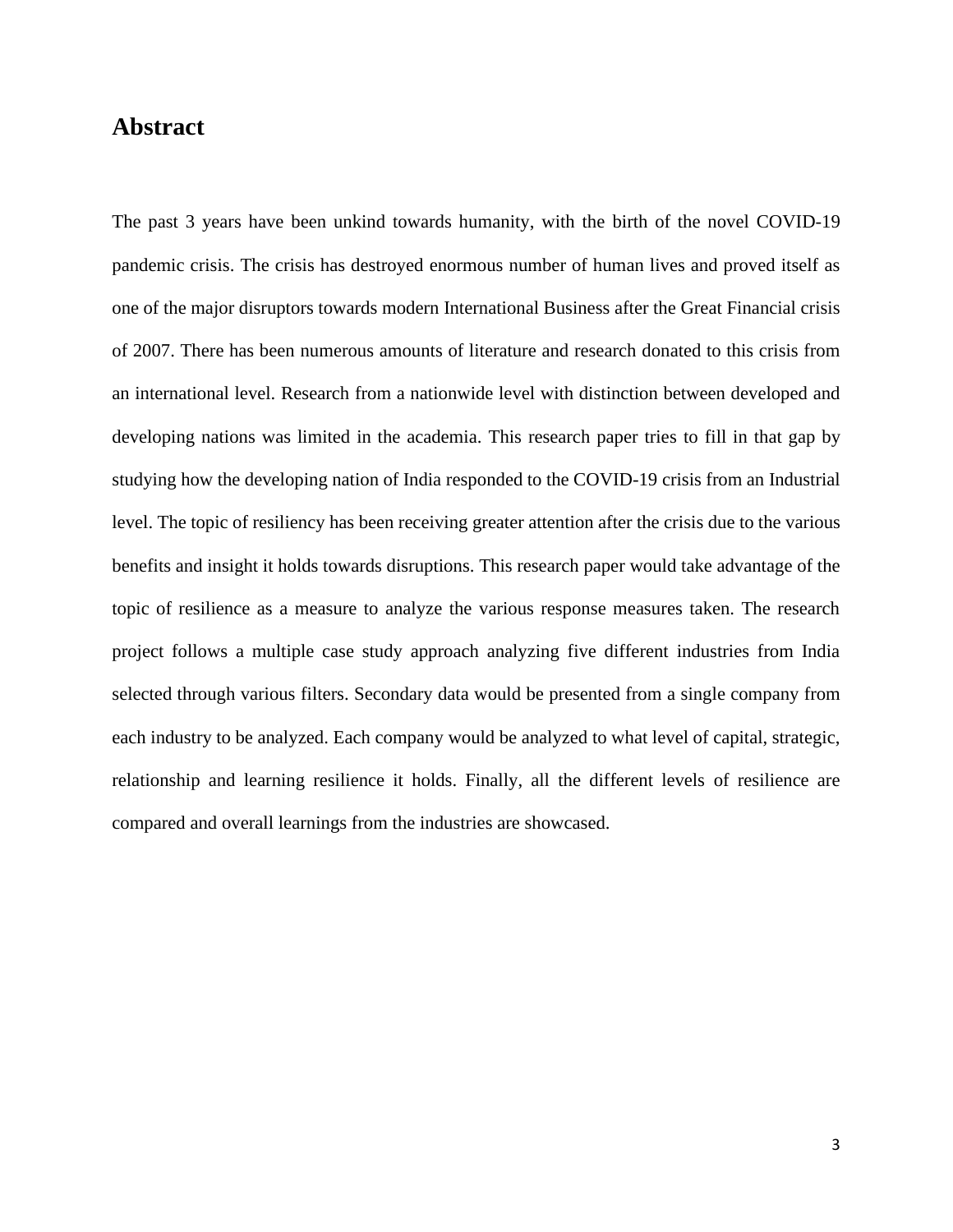# Contents

| $\mathbf{1}$            |     |       |  |
|-------------------------|-----|-------|--|
|                         | 1.1 |       |  |
|                         | 1.2 |       |  |
|                         | 1.3 |       |  |
| $\overline{2}$          |     |       |  |
|                         | 2.1 |       |  |
|                         | 2.2 |       |  |
|                         | 2.3 |       |  |
| $\overline{\mathbf{3}}$ |     |       |  |
|                         | 3.1 |       |  |
|                         | 3.2 |       |  |
|                         | 3.3 |       |  |
|                         | 3.4 |       |  |
|                         | 3.5 |       |  |
|                         | 3.6 |       |  |
|                         | 3.7 |       |  |
| 4                       |     |       |  |
|                         | 4.1 |       |  |
|                         | 4.2 |       |  |
|                         | 4.3 |       |  |
|                         |     | 4.3.1 |  |
|                         |     | 4.3.2 |  |
|                         |     | 4.3.3 |  |
|                         |     | 4.3.4 |  |
| 5                       |     |       |  |
|                         | 5.1 |       |  |
|                         |     | 5.1.1 |  |
|                         |     | 5.1.2 |  |
|                         |     | 5.1.3 |  |
|                         |     | 5.1.4 |  |
|                         |     | 5.1.5 |  |
| 6                       |     |       |  |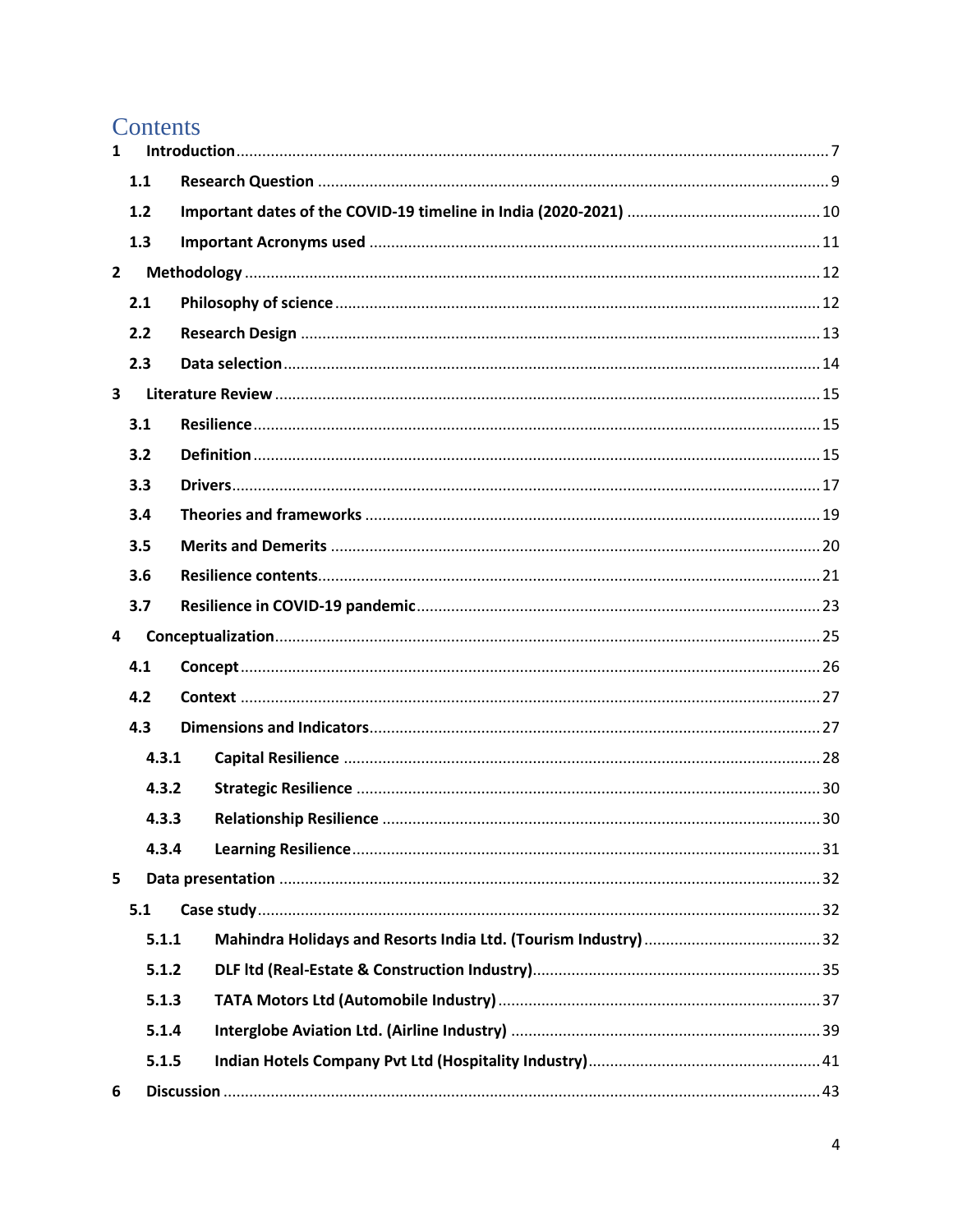|    | 6.1 |  |
|----|-----|--|
|    | 6.2 |  |
|    |     |  |
|    |     |  |
|    |     |  |
| 9  |     |  |
| 10 |     |  |
| 11 |     |  |
|    |     |  |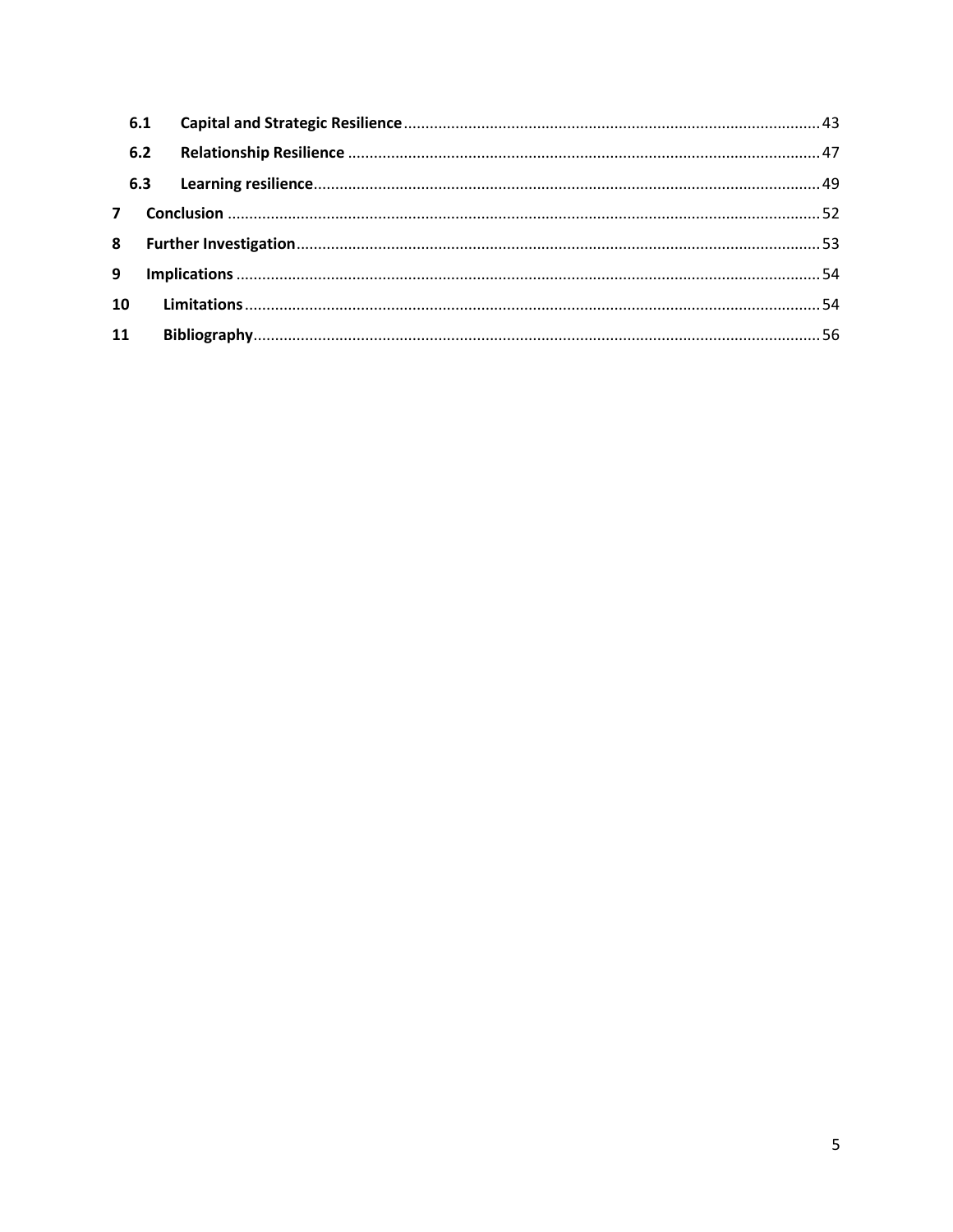## **List of Tables**

| Table 1 Supply Chain Risk Categorization adapted from (Christopher & Peck, 2004)22           |  |
|----------------------------------------------------------------------------------------------|--|
|                                                                                              |  |
| Table 3 Net Sales of Mahindra Holidays & Resorts India Ltd for the years 2018-21 33          |  |
| Table 4 Financial Ratios of Mahindra Holidays & Resorts India Ltd for the years 2019-2021 35 |  |
|                                                                                              |  |
|                                                                                              |  |
|                                                                                              |  |
|                                                                                              |  |
|                                                                                              |  |
| Table 10 Financial Ratios of Interglobe Aviation Ltd for the years 2019-2021 41              |  |
| Table 11 Net sales of Indian Hotels Company Pvt Ltd for the years 2019-2021  41              |  |
| Table 12 Financial Ratios of Indian Hotels Company Pvt Ltd for the years 2019-2021 42        |  |
|                                                                                              |  |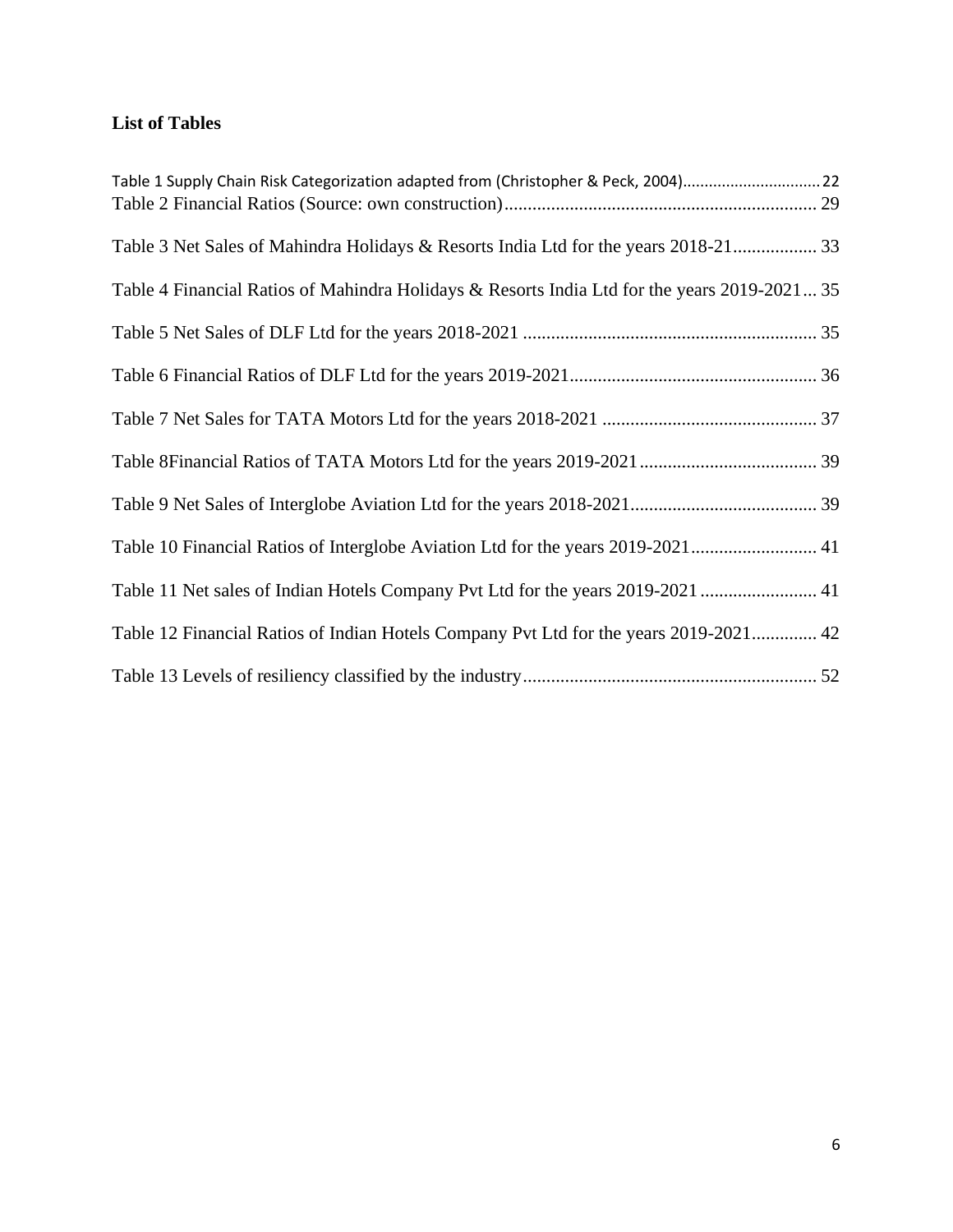## <span id="page-6-0"></span>**1 Introduction**

Over the last two years, the COVID-19 pandemic has dawned various avatars across the modern global economies. For some, it is portrayed as a destroyer, obliterating everything and everyone in its path, but for others, it is merely an opportunity to be seized for their personal and professional growth. The pandemic crisis has been a wake-up call to all major global industries to realize whether the opportunity cost seized from operating cost minimalization is worthy enough to offset the lack of resources on risk mitigation and business continuity. Moreover, in a short period of time, the pandemic crisis managed to conjure up on the biggest trick of all time on the global economy. The modern economy takes enormous pride in the interconnectedness of the whole world. The term supply chain management would be less prevalent without the previously stated advancement in the 21<sup>st</sup> century. Something that has been considered by the modern economists as one of the major strengths to be acquired by any organisation has been turned in to a weakness by the crisis(AIMS education, 2020).

In the wake of the COVID-19 pandemic crisis, the global travel revenue estimated a loss of \$-810.7 billion and the rate of unemployed individuals jumped from 187 million to 220 million in 2019 and 2020 respectively (Statista Travel Spending, 2020) (Statista Unemployment, 2021). Moreover, according to the article from world bank, 25% of all companies saw a 50% decline in sales with an average sales decline of 21% globally (The World Bank, 2021). Furthermore, to add more misery on an otherwise cataclysmic event, the Financial Times Stock Exchange FTSE dropped by 14.3% in 2020, which is widely regarded as one of the worst of its performance since the financial crisis of 2008 (BBC,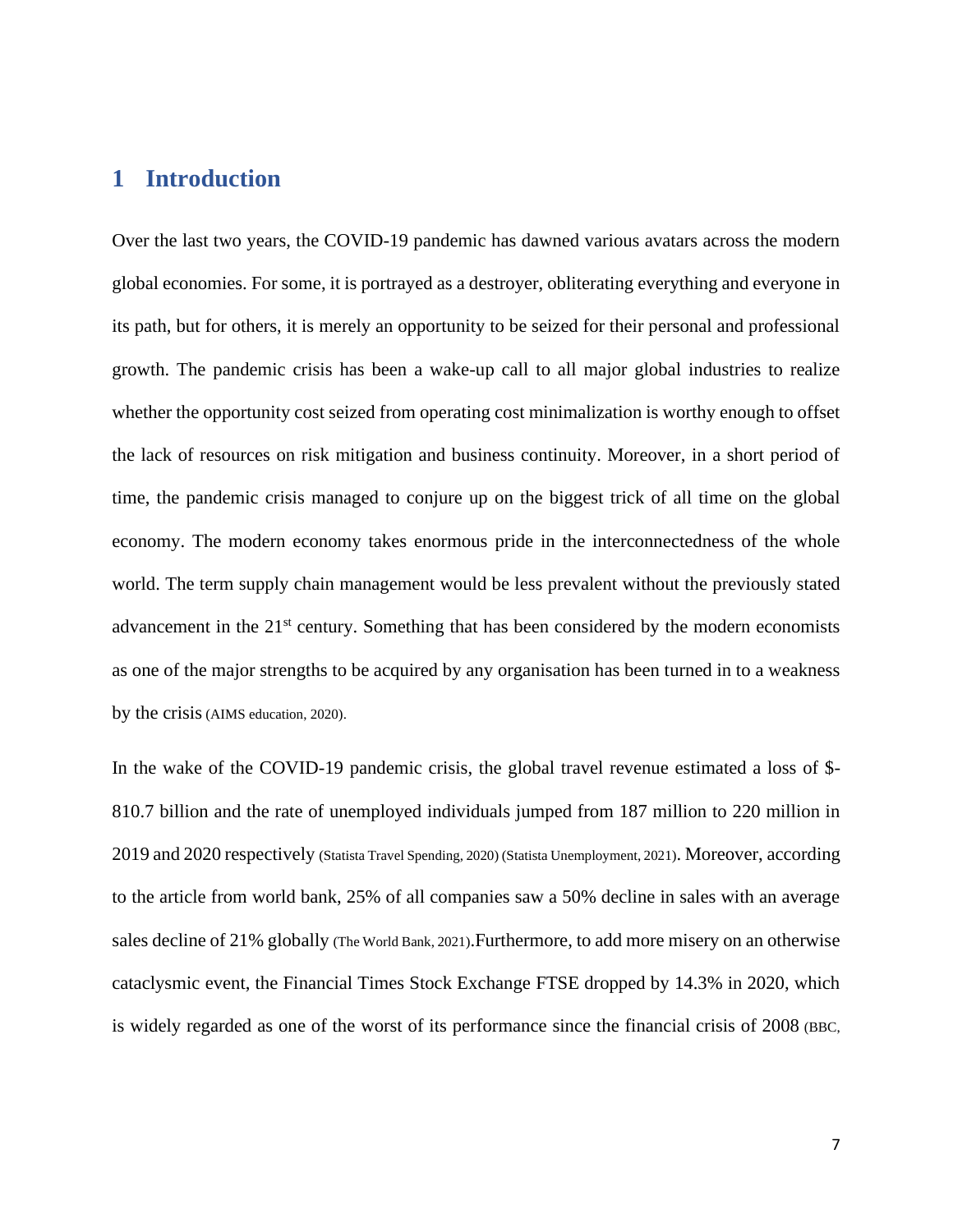2021). Finally, to make matters even worse, it was estimated that the global economy shrunk by 4.4% in 2020, which is a historical first ever since the great depression of the 1930s (BBC, 2021).

The Crisis has introduced the global economy with various atrocities in all sectors of the society as mentioned earlier but not all statistics are turning out to be that grim. There have been major recoveries recorded from various parts of the globe after the harsh full impact of the pandemic. By the end of 2020, major developed economies have already recovered their respective economies and the Gross Domestic Product (GDP) has fallen back to the aggregates before the crisis. Moreover, Multi-National Corporations (MNCs) have managed to be less effected by the crisis as MNCs like Amazon, Microsoft, Apple, Tesla and Tencent are recorded to be the respective top five rank holders in the most equity value added in 2020, at a record high of 401.1\$ billion for Amazon and 93.1\$ billion for Tencent. Furthermore, the top four industries that prospered in 2020 are pharma, cloud computing, ecommerce, and gaming respectively (Braithwaite, 2020).

The Crisis also sparked a motivation in the influx of new studies from various scholars around the topic of resilience. Furthermore, it has been recorded that an exorbitant amount of more than 87,000 scientific papers regarding COVID-19 were published in late 2020 after the pandemic (Ohio State News, 2021). Although from this number, only a fraction falls under the business context. A majority of this investigates the crisis from an international perspective rather than localized approach. In simpler terms, there exists a vast array of knowledge for how developed nations have dealt with the crisis but the same cannot be said for developing low-income nations. The level of research diminishes even further when the perspective is enhanced from a group of countries to a country wise investigation. Although this level of investigation is laborious and time consuming, understanding problems from a smaller perspective can in turn give the larger space more meaning,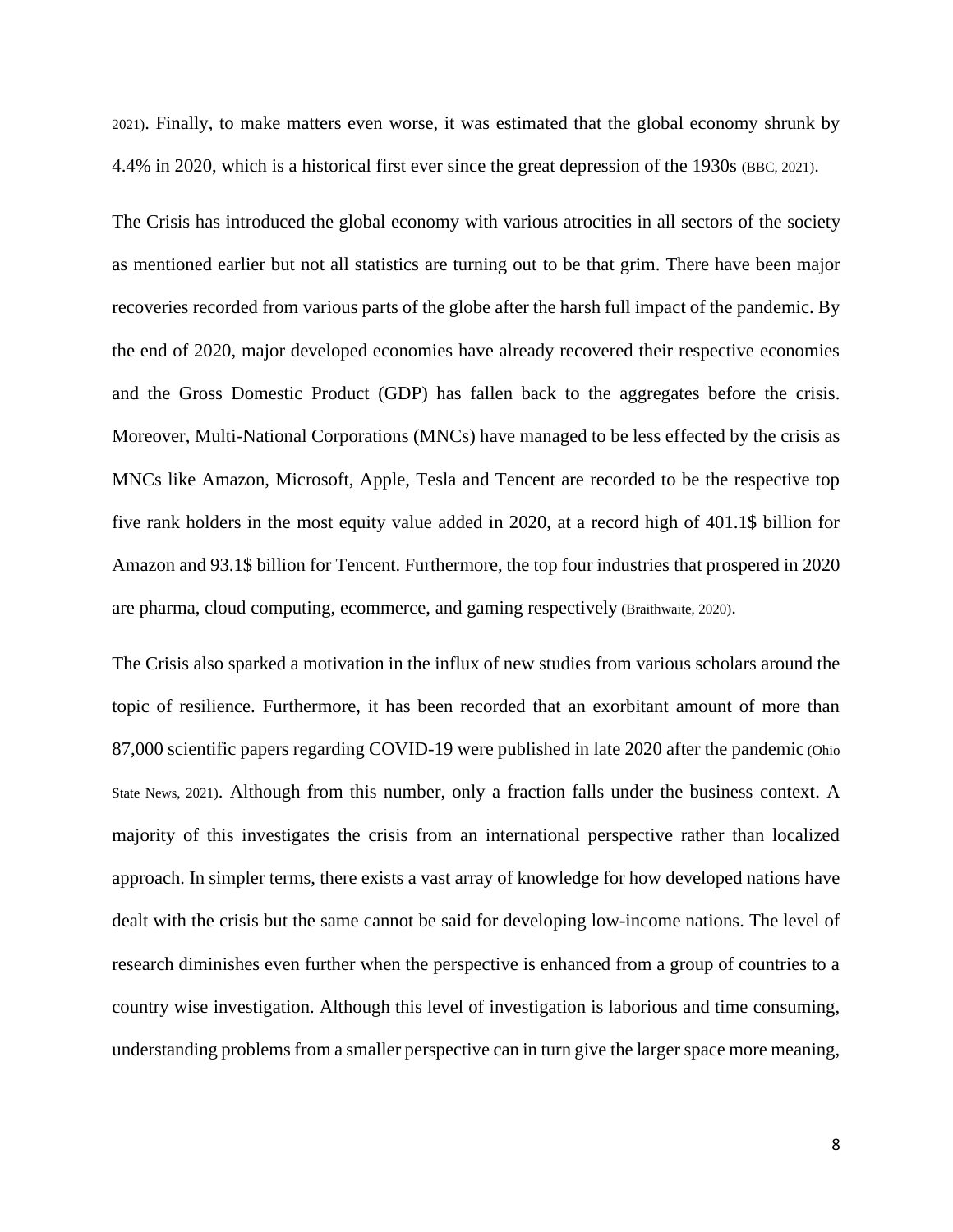this ideology would be further discussed in brief in the philosophy of science section of the research paper.

This research paper tries to provide necessary knowledge on how the effects of COVID-19 were dealt by the leading industries in a developing country and measure the amount of resiliency in each of the industries. For this study, India is selected as the developing country due it to the following main motivators. Firstly, the diversity of the Indian economy also molded the types of different industries within the country and that makes the research much more meticulous and briefer. Secondly, it can be argued that India remains to be one the worstly affected countries by the pandemic, this is evident from -7.25% nosedive in Gross Domestic Product (GDP) that the Indian economy took in 2020. Thirdly, India bounced back miraculously to 9.5% in GDP after 2020 and these big fluctuation in the GDP can point the research in the direction of what went wrong and how were they rectified (Statista GDP India, 2021).

### <span id="page-8-0"></span>**1.1 Research Question**

*Do the response measures taken by Indian Industries towards the effects of the COVID-19 pandemic crisis show resilience?*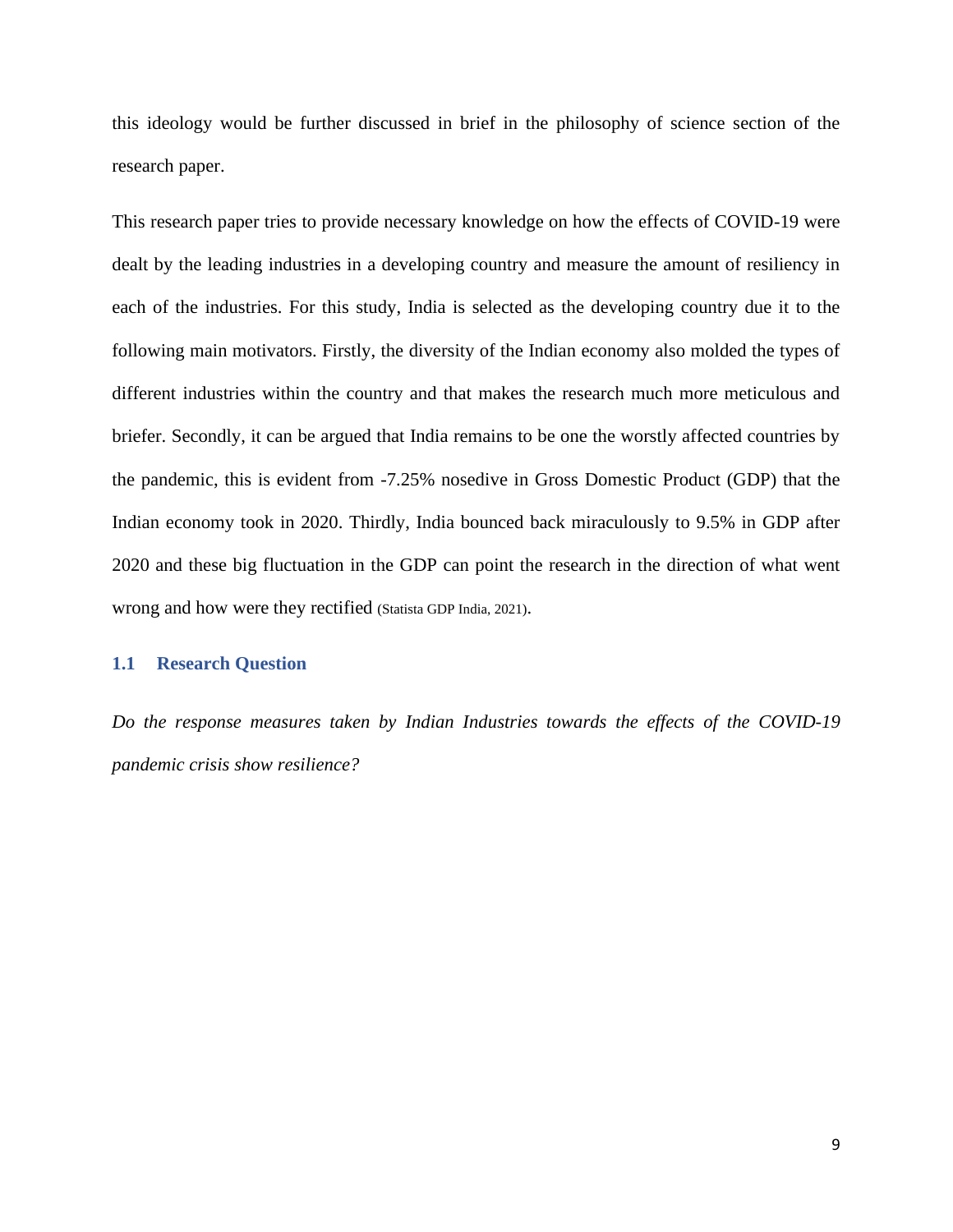### <span id="page-9-0"></span>**1.2 Important dates of the COVID-19 timeline in India (2020-2021)**

**2020** (The Indian Express, 2021)

- On January 30, India marked its first covid patient, reported from the southern state of Kerala.
- On February 5, the cancelation of exiting visas for Chinese and other foreigners who had visited China in the past two weeks have been declared in India.
- On February 11, the novel coronavirus was given the name COVID-19 (SARS-CoV2) by WHO.
- On March 11, The Covid-19 Virus spread was declared as a pandemic by the WHO.
- On March 22, the Prime Minister of India instructed a 14-hour voluntary lockdown term as 'Janata Curfew' to the masses.
- On March 25, the country entered a nationwide lockdown until April 14.
- On March 27, the Reserve Bank of India (RBI) released various policy changes and loan payment relaxation to the economy.
- On April 24, the Lockdown is extended until May 3.
- On May 1, the home minister of India, extends the lockdown to two more weeks with zonewise restrictions and categorizing districts to red, orange, and green zones based on the severity of the pandemic spread.
- On May 17, the Home Ministry of Affairs of India, extended the lockdown till May 31 with further relaxations regarding movement between the states.
- On June 8, Slow reopening of various services including malls, hotels, restaurants, and places of worships took place with lowered restrictions.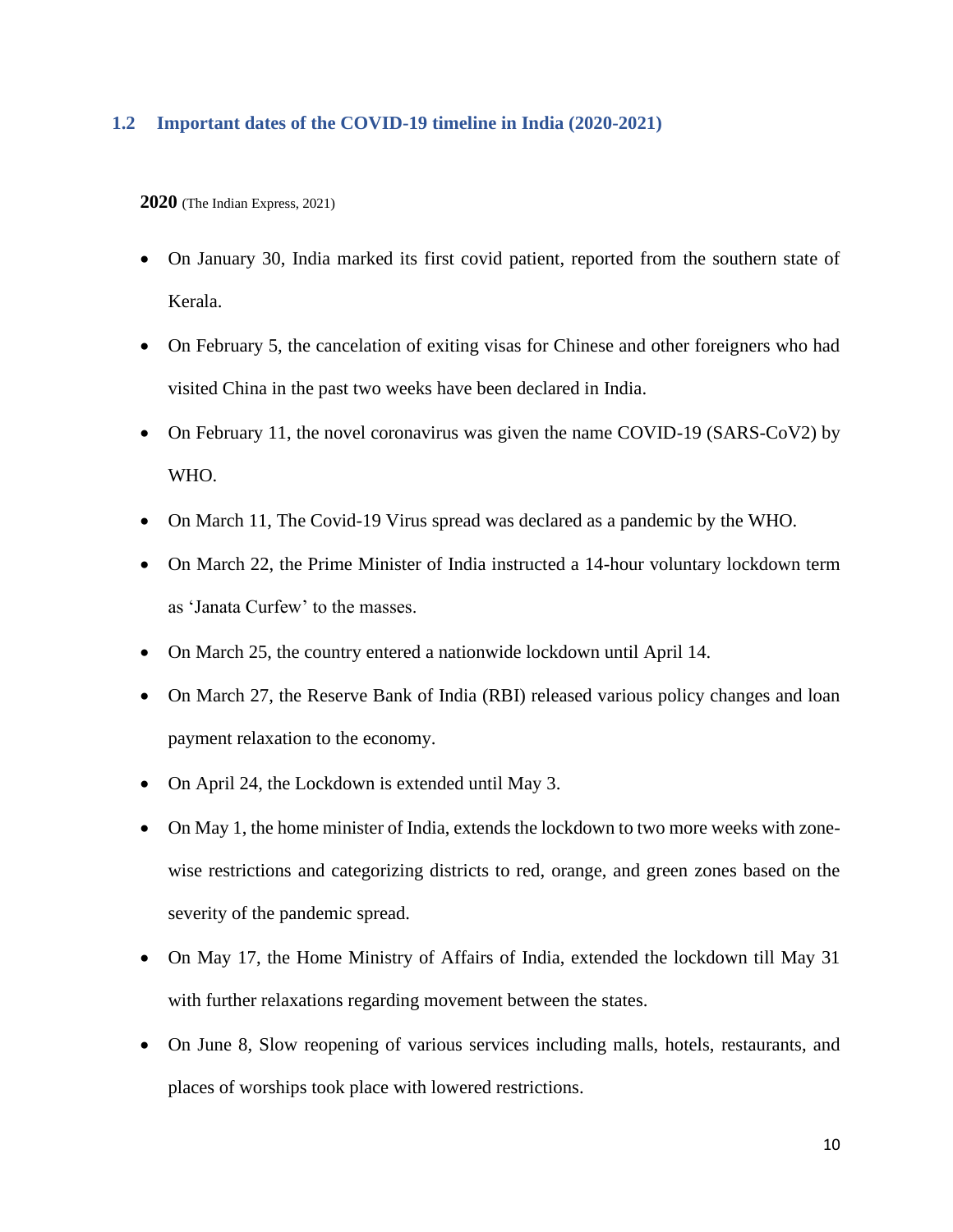- On July 15, the first phase of clinic trails for the Indian made COVID-19 vaccine (Covaxin) took place.
- On December 19, India crosses 1 Crore (10 million) in COVID-19 numbers.

**2021** (The Indian Express, 2021)

- On January 16, the country begins the world's biggest COVID-19 vaccination programme.
- On March 15, the milestone of 3.15 Crore vaccinations is reached in the country.
- On March 22, the highest ever single day COVID-19 spread was recorder since November.

### <span id="page-10-0"></span>**1.3 Important Acronyms used**

- MNC- Multi-National Corporation
- Cr- Crore rupees  $(10,000,000$  rupees)  $(1$  Rupee = 0.014 Dollar)
- Ltd- Limited
- Pvt Ltd- Private Limited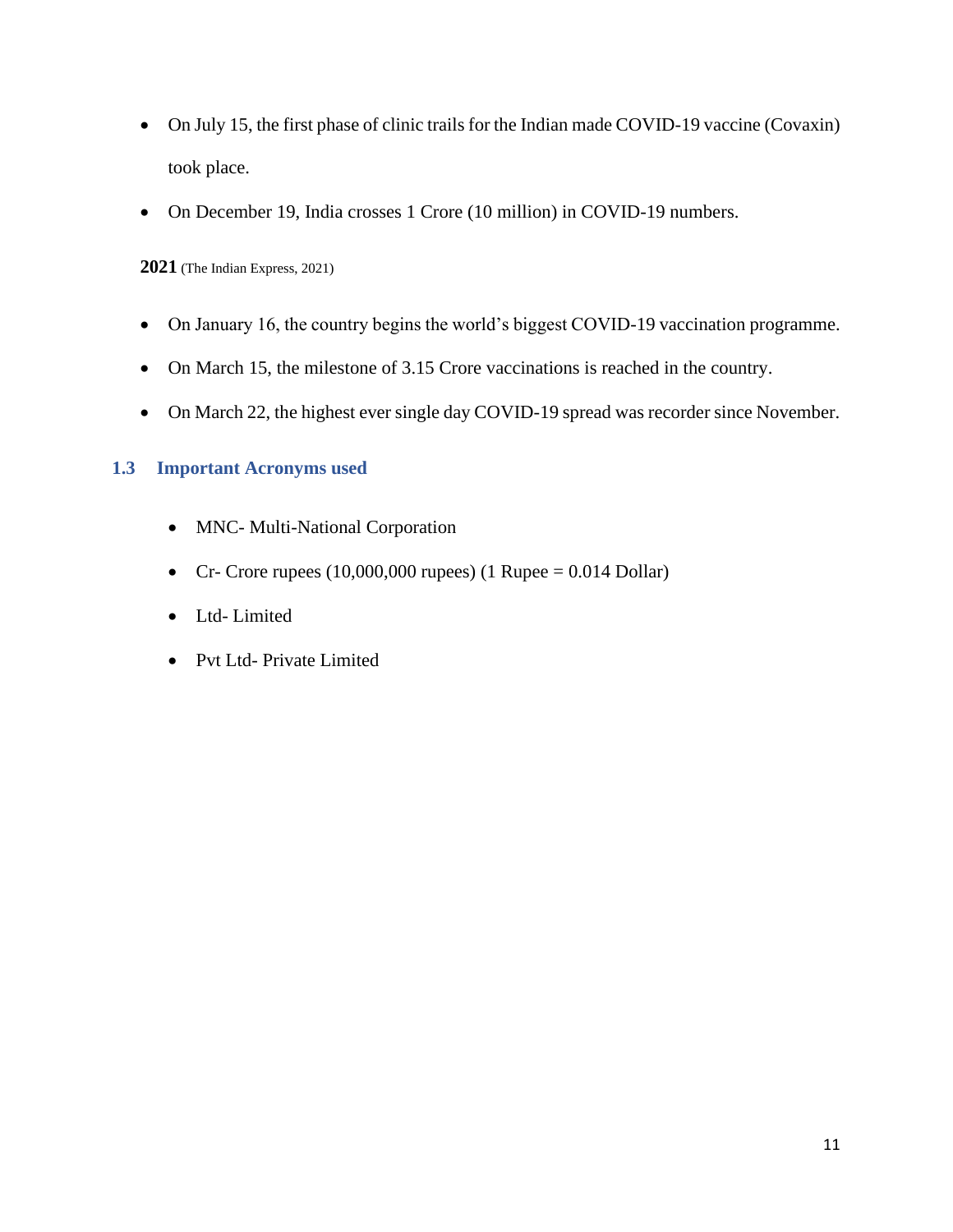## <span id="page-11-0"></span>**2 Methodology**

The methodology section would be divided into different sections. Firstly, the philosophy of science used throughout the project would be explored by understanding the ontological, epistemological perspectives of the research paper. Lastly, data selection methods for the literature review and the data presentation would be explained.

#### <span id="page-11-1"></span>**2.1 Philosophy of science**

One of the core foundations of any valid research paper is understanding the ontological and epistemological stances made by the researcher. These are the ideologies taken by the researcher which helps in explaining the realities and the source of knowledge used in the entirety of the research paper. Moreover, in the research paper 'An Introduction to Research Paradigms', the authors explain ontology as understanding what kind of a reality exists in the research while epistemology is discussed as understanding the how the source of knowledge for conducting research is selected and validated (Rehman, Adil Abdul, & Khalid, 2006). Various philosophies exist which employs different ontological and epistemological stances, where positivism and interpretivism being the popular ones. These philosophies exist opposing each other in terms of the branch of realities and methods of research employed. The former believes in values of existence of a natural world, disregards human involvement and effects of natural laws. While the latter is founded on the premises of the over domination of the positivism philosophy and so opposes all the ideologies employed by the same.

When the content of the research paper is analyzed, it is quite certain that there exist different branches of philosophy throughout. This is due to the fact that the research paper follows a mixed version of philosophy namely, functional-constructivism paradigm. This paradigm is a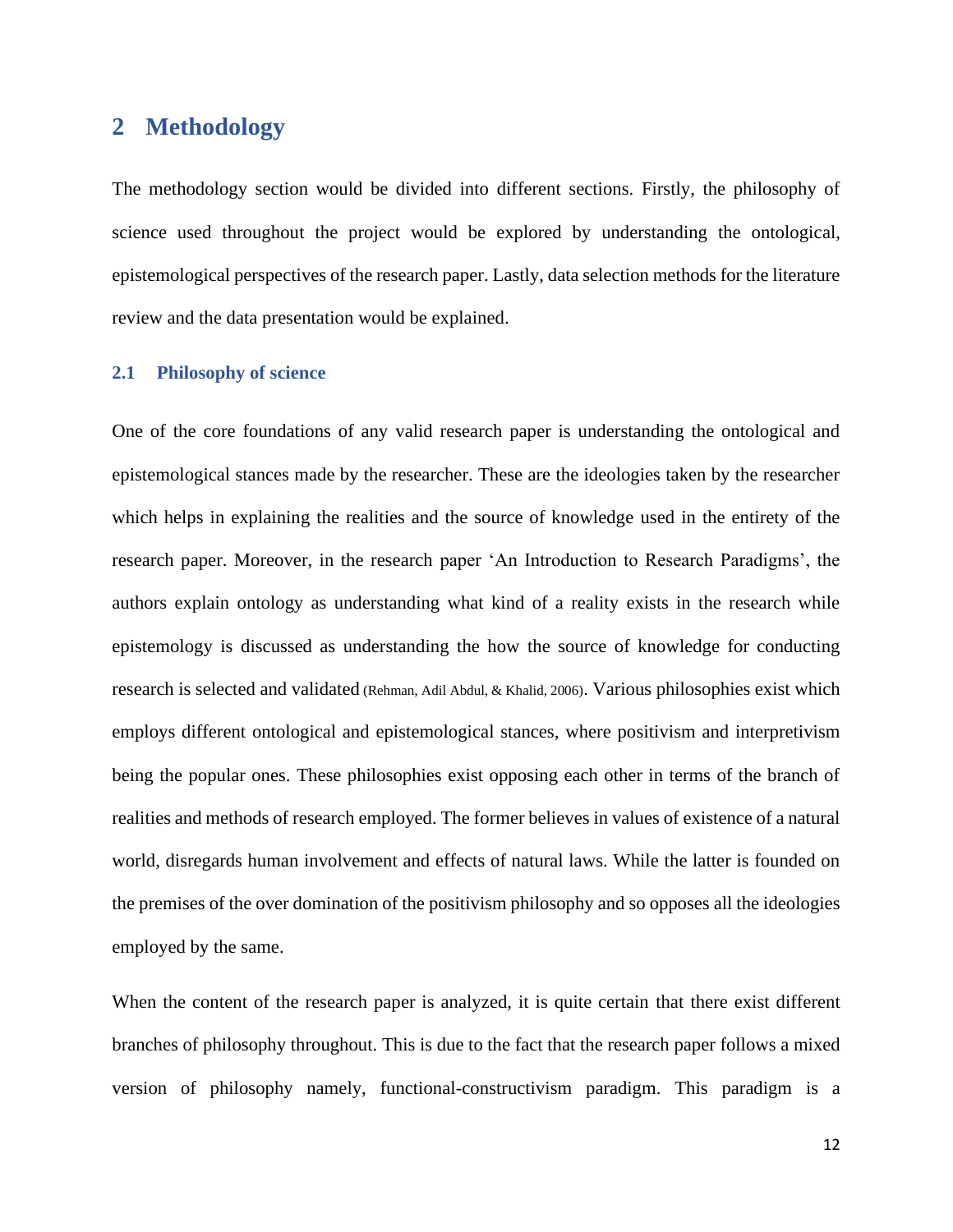combination of two different ideologies. The ontological side of the paradigm focuses mainly on cognitive ideals and individual behaviors and experiences while the epistemological stance focuses on the individual understanding of the natural world through various other social factors and validations. This paradigm is selected due to several reasons. Firstly, the paradigm believes in the importance of an individual in a society, and how the individual is impacted by the effects of the society. This ideology gives meaning to the research of single companies from different industries of country and how the different social elements of the country has impacted the company and thereby their industry. Secondly, constructivism focusses on social aspects of the world and so prefers qualitative research, which is the opposite of the functionalism philosophy, which gives respect to quantitative research. This gives the research paper the choice to conduct research through quantitative research and present findings in a qualitive manner (Kuada, 2012) (Amineh, & Asl, 2005).

#### <span id="page-12-0"></span>**2.2 Research Design**

The research paper follows a multiple case study approach with a mix of qualitative and quantitative research. The multiple case study approach is utilized in this research paper in order to provide an overview of the various industries that would be analyzed. In the data presentation section, quantitative data is presented. For making the research paper more conclusive and efficient, the discussion section measures the quantitative as well as makes qualitive assumptions from the data. Finally in the conclusion, the data is presented in a qualitive interval level estimation including the values of low, medium, and high.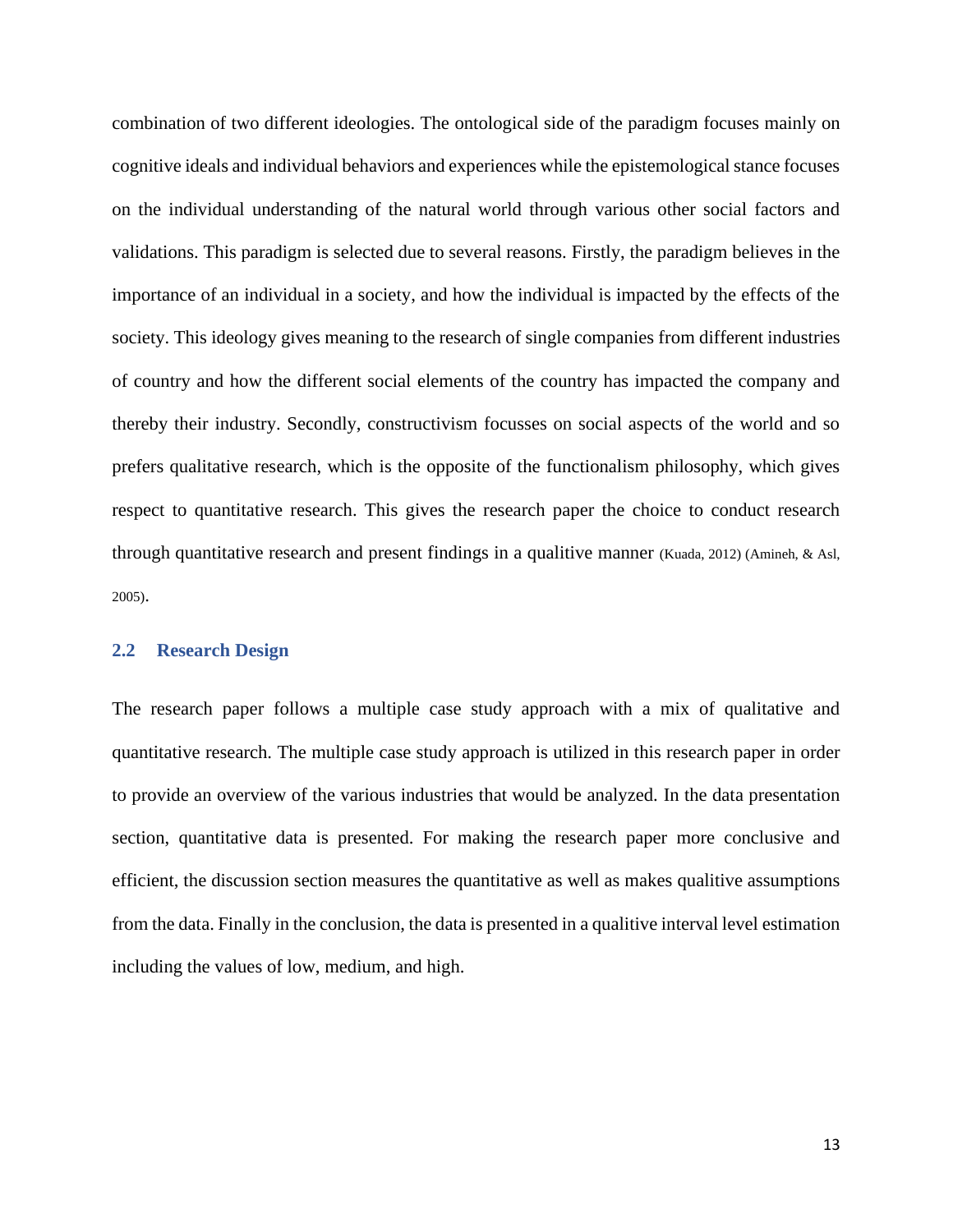#### <span id="page-13-0"></span>**2.3 Data selection**

Various methods were used in term of selecting data for the section of literature review and data presentation. In the literature review, a mix of pearl paper analysis and preferential selection is used to derive a sum of 16 research papers for reviewing the literature. Firstly, the pearl paper approach was selected due to a limitation of key words and the term 'resilience' brough about a huge amount of literature from public scholarly literature domains like google scholar and Scopus. The research paper (Linnenluecke M. K., 2017) was selected as a pearl paper due to several reasons being, a huge number of citations of the research paper and the lengthy bibliography included in it. A sum total of 12 amount of research papers were selected from the pearl paper by filtering through various aspects like definition, types, merits and demerits, drivers and usages. The preferential selection method was utilized to review extra data on the topic of resilience in regard to recent events like COVID-19 pandemic and give more data towards other aspects of the topic that was mentioned in the research paper.

In the data presentation stage, the selection of data was made possible through the reliance of secondary data. This was mainly through sources from reputable news broadcasting websites. The multiple case studies were selected through a series of processes. Firstly, various sources reported on the list of industries in India which got effected badly from the COVID-19 crisis, these were analyzed and selected (India Today, 2021). Secondly, each industry was researched about online and among the list of companies that reside under each industry, only one is selected per industry. This selection was through using the filters of increased market capitalization and being an Indian born company, which excluded various Multi-National Companies which were headquartered in India.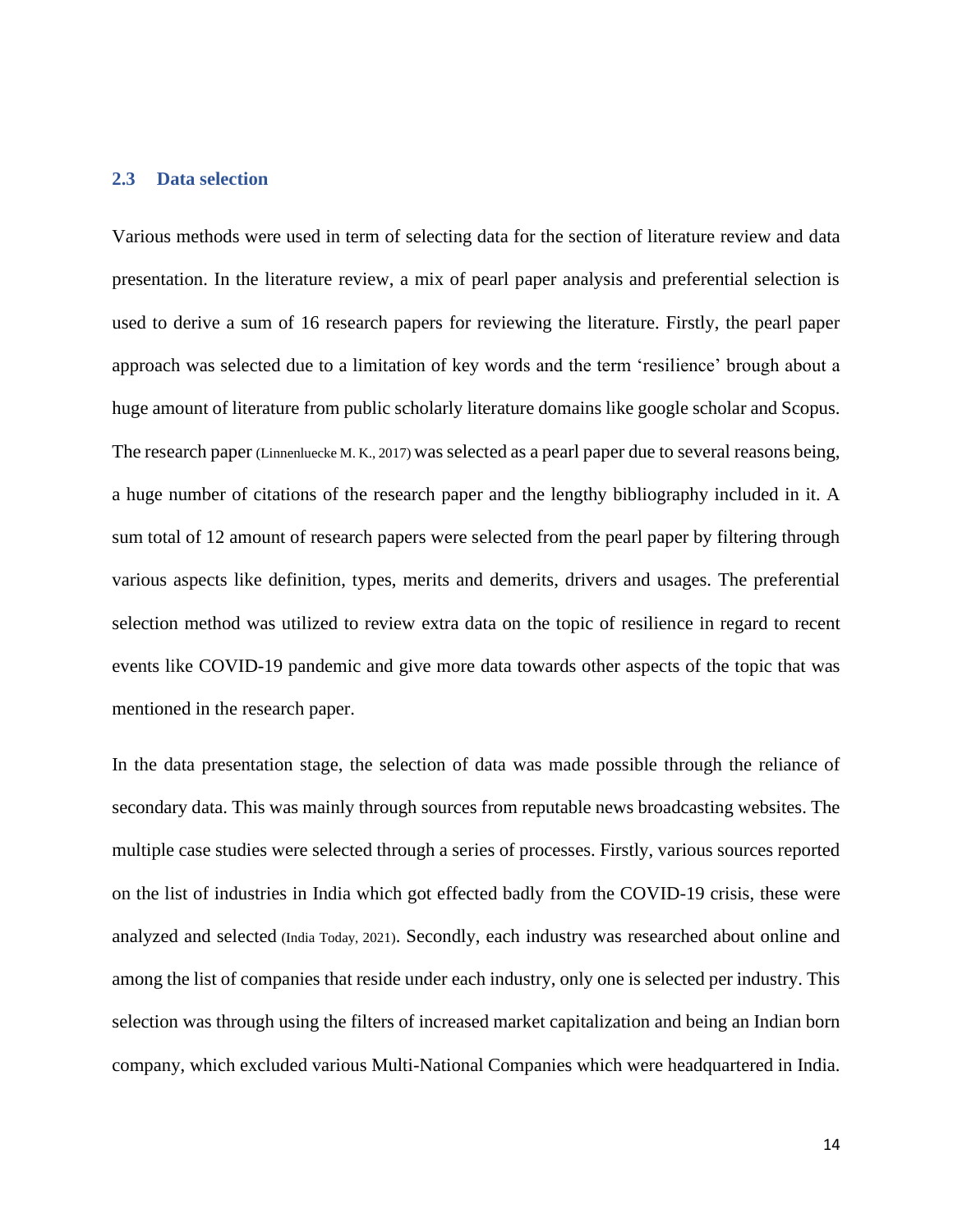Lastly, the various financial and qualitative information regarding each company was sourced from it's own corporate websites and other news broadcasting websites.

## <span id="page-14-0"></span>**3 Literature Review**

### <span id="page-14-1"></span>**3.1 Resilience**

The term Resilience is both a multifaceted and multidimensional concept holding various definitions, depending on the context that is placed into (Burnard & Bhamra, 2011). The literature review would venture through the various important definitions picked from different fields of research. Afterwards various theories and applications along with the drivers concerned in the field would be discussed. Within this section, various historical events would be highlighted which strengthened the importance of the concept. There would also be a brief explanation of resilience concerned with its components and finally would end with the impact of the COVID-19 pandemic in a global scale.

#### <span id="page-14-2"></span>**3.2 Definition**

Throughout the vast depths of research on the topic of resilience, the two popular definitions which has been discussed the most within the literature are of Staw and Meyer. These definitions are considered as the origination of the resilience concept in business and managements. While both the definitions take influence from the variation-selection-retention mechanisms discussed in the evolutionary theory by Campbell, they differ in response of external threats of organizations (Linnenluecke, 2017). Staw's definition focuses more on rigidity which portraits resilience as leaning towards a more educated dominant response, for maladaptive outcomes when faced under various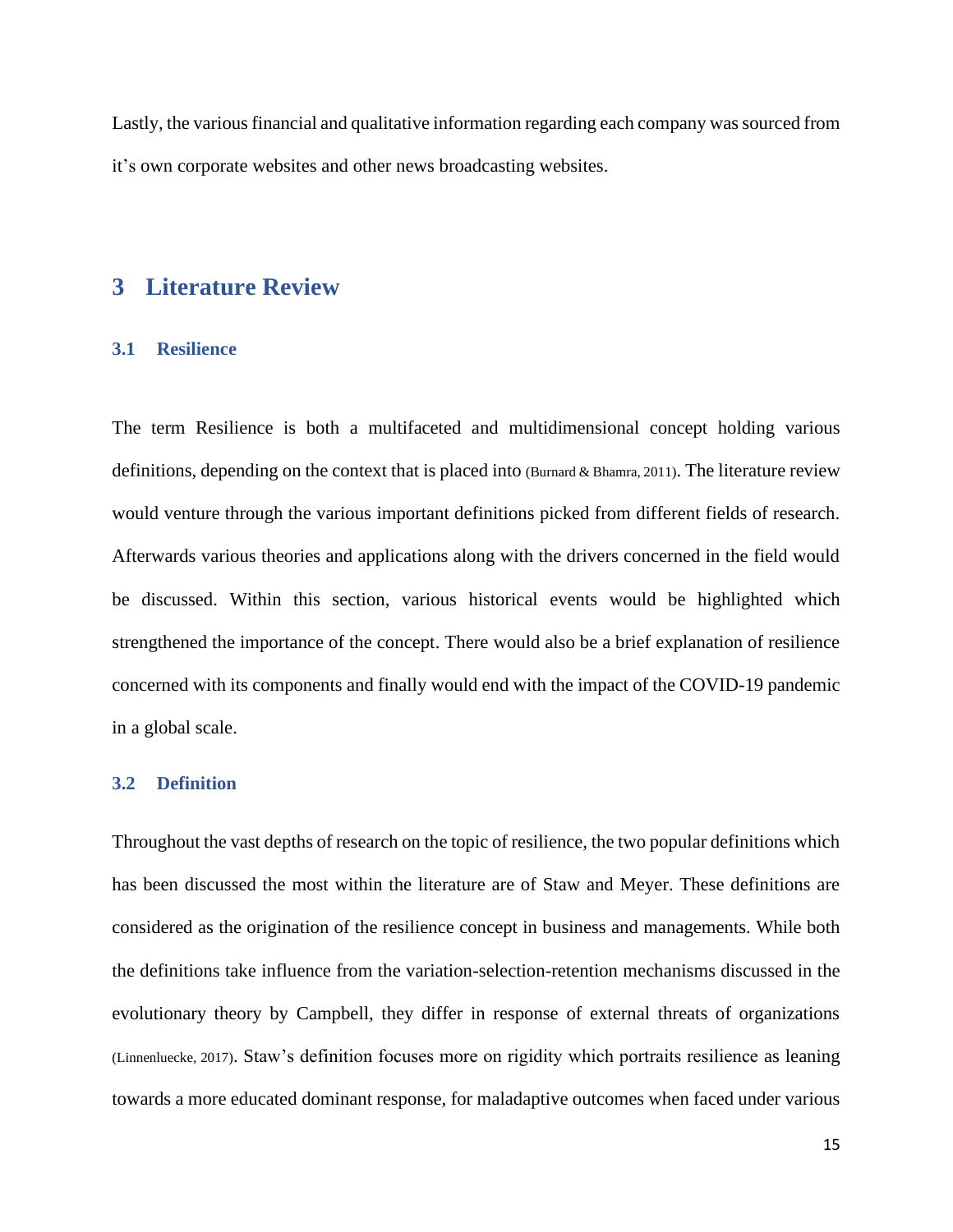conditions of threat (Staw, Sandelands, & Dutton, 1981). On the other hand, Meyer's definition, which was formed after conducting an empirical study on the threats faced by a hospital for doctor's strike and environmental jolts, he came up to the conclusion that Resilience is a matter of absorbing the impact of environmental jolts and undergoing first order change and single-loop learning. Meyer further labelled the term retention which learns new practices through second order change and double-loop learning (Meyer, 1982).

Resilience in the modern context exists in various other fields other than business and management. In the field of engineering, resilience is referred to as "the tendency of a material to return to its original shape after the removal of a stress that has produced elastic strain". Moreover, ecological science defined the term resiliency as the capability of an ecosystem to bounce back from a disturbance while considering the diversity, integrity, and ecological processes (Burnard  $\&$ Bhamra, 2011) (Pettit, Fiksel, & Croxton, 2010, p. 3).

From its inception, the concept of resilience is more widely discussed in the field of organizational systems and supply chain management. Organizational resilience can be defined as adjusting positively to various challenging conditions, which results in the organisation coming out to be more resourceful and stronger (Pettit, Fiksel, & Croxton, 2010). On the other hand, Supply chain resilience refers to the ability of a supply chain to rebound to the performance efficiency before it has been disrupted by an event within a reasonable period (Brandon‐Jones, Squire, Autry, & Petersen, 2014). These fields of research would be further discussed in the later sections.

One thing evident from all the definitions explained within this section is that all of them have acceptable common traits but differ in its conceptualization and operationalization (Linnenluecke M. K., 2017).

16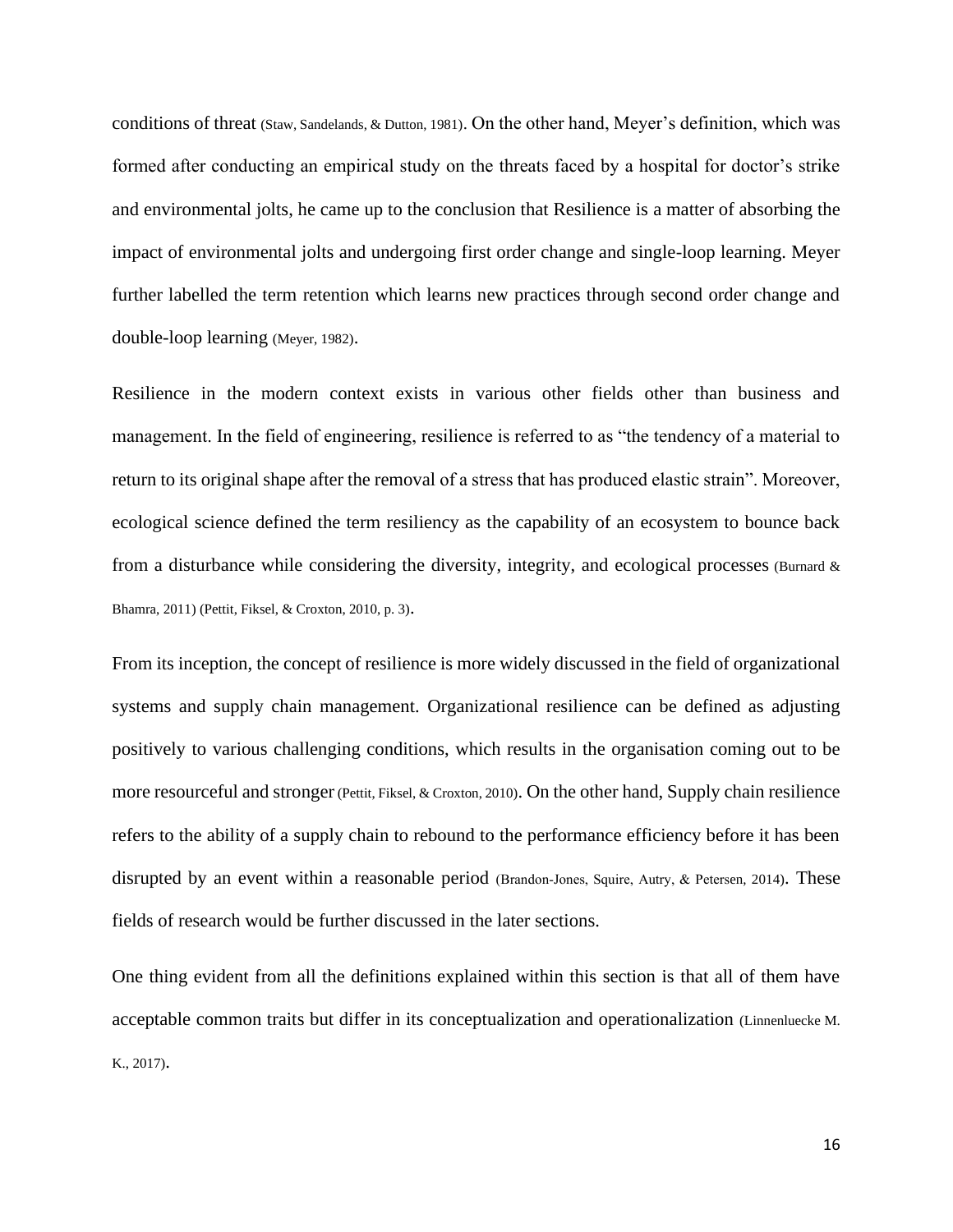#### <span id="page-16-0"></span>**3.3 Drivers**

Although resilience holds major factors that govern how resilient strategies are framed, there exists only one driver that motivates these factors, this is risk. In the initial stages of resilience development, Risk included unexpected High-Impact Low Probability (HILP) events and abrupt changes which includes naturally occurring disasters, economic downturn, industrial accidents, fluctuating market conditions, legal and regulatory conditions, fluctuating customer demands, scandals, and terrorist attacks. but in the modern context, the term risk is much wider (Burnard  $\&$ Bhamra, 2011) (Linnenluecke M. K., 2017).

The term Risk has undergone various interpretations through time in numerous literatures but the one that has been cited the most is where risk is the "variation in the distribution of possible outcomes, their likelihoods and their subjective values". This definition is a variance-based definition developed in the classical decision theory (Christopher & Peck, 2004, pp. 3-4). Moreover, throughout the academia, the words risk, and uncertainty are considered one among the same entity, but that is hardly the truth. Uncertainty focusses more the possibility of a list of events that may occur in the future but hinders in predicting their relative likelihoods but in this context, risk targets the relative probability of a single event that might take place in the future (Burnard & Bhamra, 2011).

In the modern economy, globalization brought more challenges in the field of Risk Management than benefits. The vast linkages within a supply chain makes it harder for emergent risks of disruptions to be visible and the potential impacts of these disruptions would not be able to be assessed in time, which results in 'Black Swan' events. These events can only be measured and understood after it has occurred (Fiksel, 2015). These emerging risks may arise from any of the process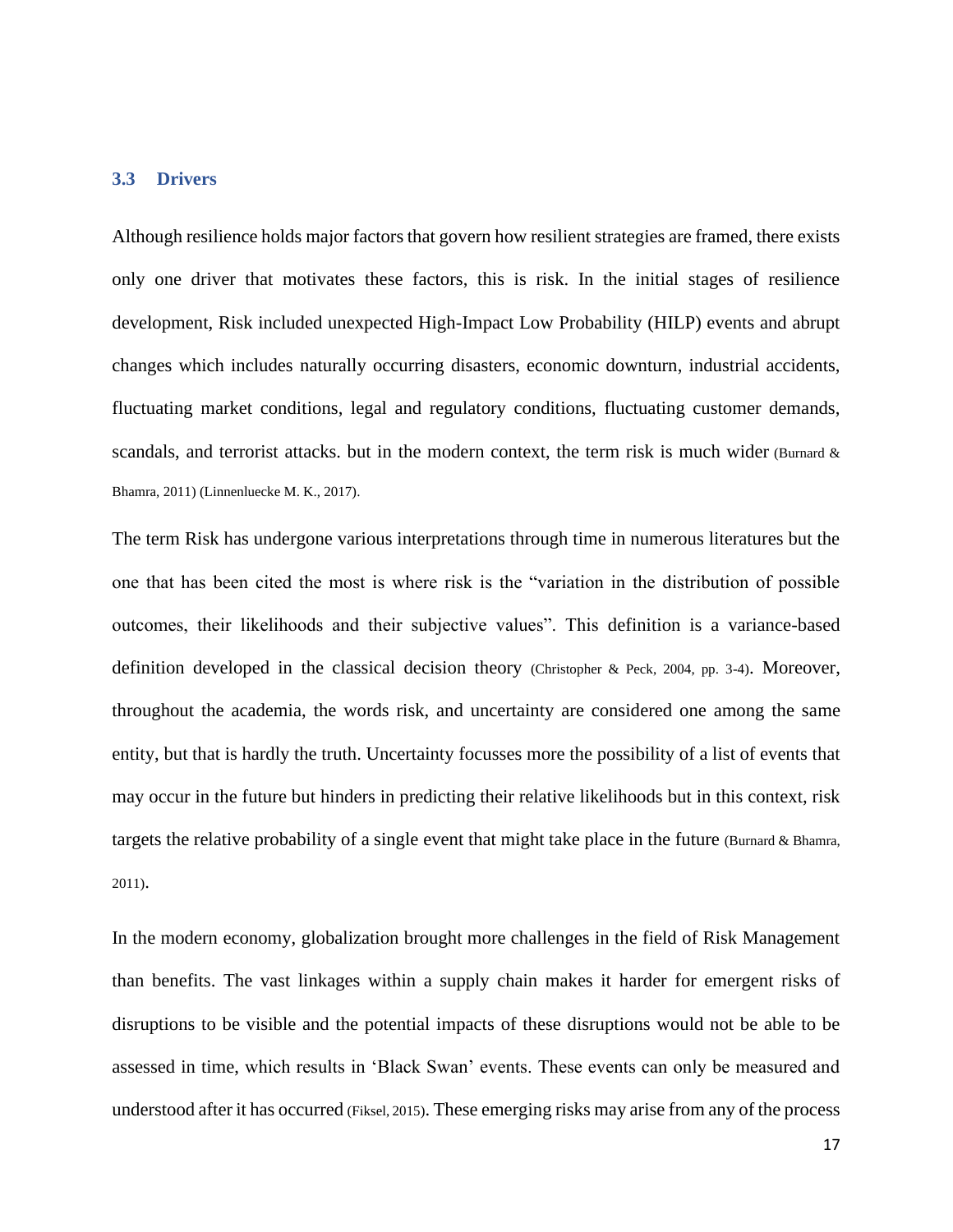or parts of the supply chains which includes but not limited to manufacturing, sourcing, inventory level, employee conditions, digital security and financial strength (Pettit, Fiksel, & Croxton, 2010).

Risk management strategies before resilience existed in two phases. In the beginning were traditional risk management strategies which highlighted more on the aspect of stability and motivated large private enterprises to seek insurance against early geographical and economic disasters (Fiksel, 2015). The next phase introduced a much more well intricately constructed approach of Enterprise Risk Management and Business Continuity Management in the mid-1990s which was widely implemented by large corporations. The former provided an insight for the managers to have a detailed and well-constructed look in various risks with different business activities which led them to make more informed choices while the latter highlights the response measures when faced with a disruption and compile backup measures for operational systems (Fiksel, 2015). These strategies are unproductive in the fields of assessing the complexities of supply chains and formulating the various intricate unpredictable threats (Pettit, Fiksel, & Croxton, 2010). A negative side towards these risk management strategies are the use of historic data. Since the supply chain management overlooks the sectors of supply, products, demand and information, it would be time consuming and a misuse of resources to analyze each sector for every possible disruptive cause (Christopher & Peck, 2004).

The resilience concept holds its validity in the modern context mainly though the support of the Risk Management topic and the evolution it has gone through ever since the term's inception. The birth of Risk management can be traced back to the 1980s where large scale disasters like Chernobyl, Exxon Valdez, Bhopal gas tragedy and the space shuttle challenger incident shifted the flow of academic research from the cause and consequences to how small failures within organizational processes can escalate into high consequence events (Linnenluecke M. K., 2017). Even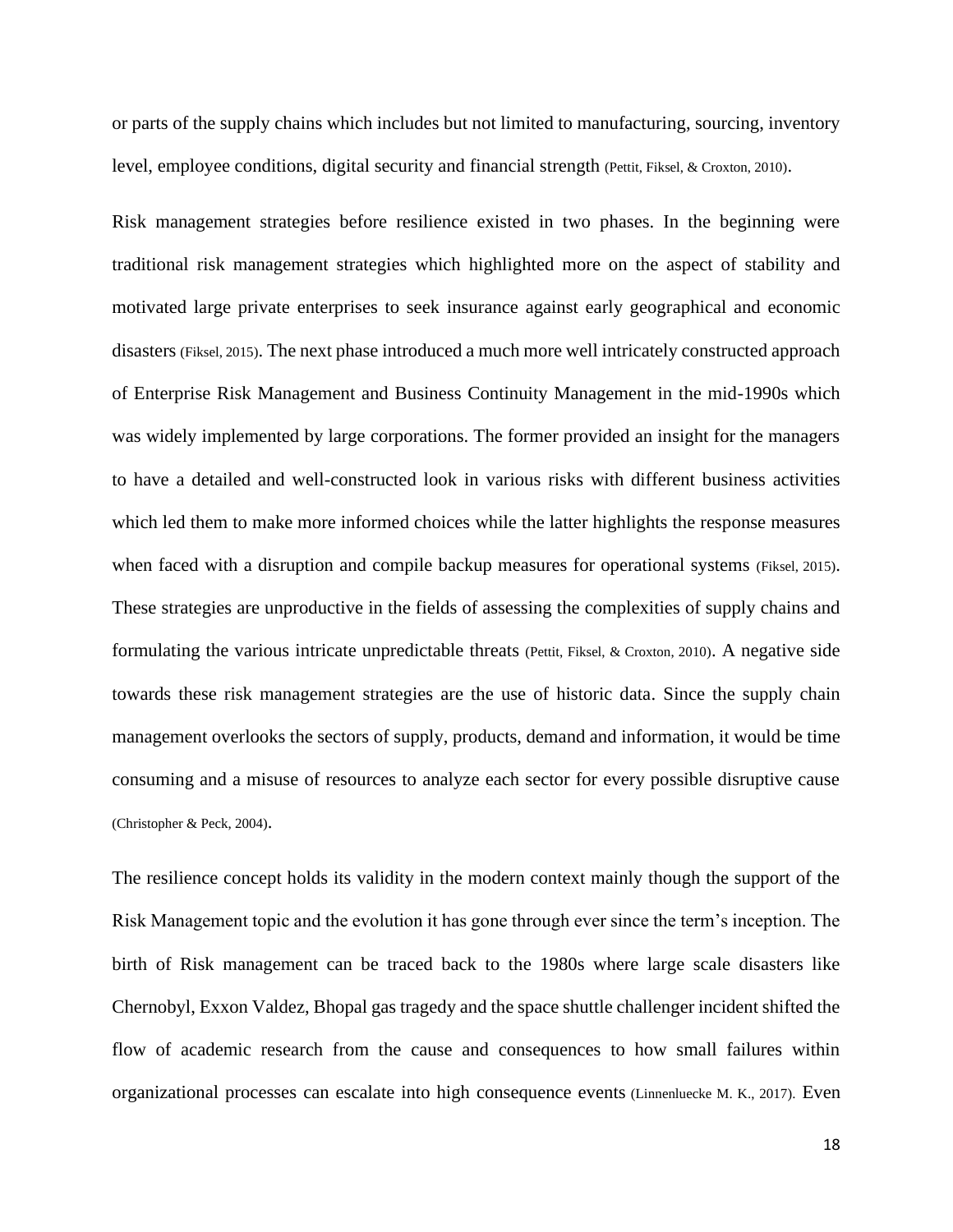though these event kickstarted the topic of risk management, it was the tragic event of the 9/11 attack of 2001 that exposed the vulnerability of the interdependency of supply chain networks. This event effected the airline industry the hardest among all the other industries (Gittell, Cameron, Lim, & Rivas, 2006). The consequent effect it had on the literature came in phases, in the beginning the research was more focused on how companies and large organizations had to adapt, adjust and reformulate their business models in accordance with the fluctuating nature of the environment. The next stream of research concentrated more on strengthening the supply chain designs and making it much more resilient to vulnerabilities as well as constructing resilience within the organisation through employee strengths and managerial control (Linnenluecke M. K., 2017).

The concept is constantly evolving and with the spread of the COVID-19 pandemic, the importance of adopting resilient strategies shifted from being an optional measure to a necessity (Mena, Karatzas, & Hansen, 2022). This particular disruption would be discussed in the end of this review.

### <span id="page-18-0"></span>**3.4 Theories and frameworks**

#### **Normal Accident Theory:**

It is considered as the first important contributions towards the field of resilience. Perrow considered resilience as reliability and stated that since high-risk technological systems are increasingly getting more complex and difficult for employees to operate, they pose as the most vulnerable to failure (Perrow, 1984). The theory came under the critique that since most functions are dependent on technology, all major accident would be automatically the cause of a technological issue and thereby the uncertain element within the accident is not valid (Linnenluecke M. K., 2017). But the theory acted as a steppingstone for the emergence of 'reliability paradigm' which put forth two strategies, in determining and avoiding potential threats, namely anticipation and resilience. These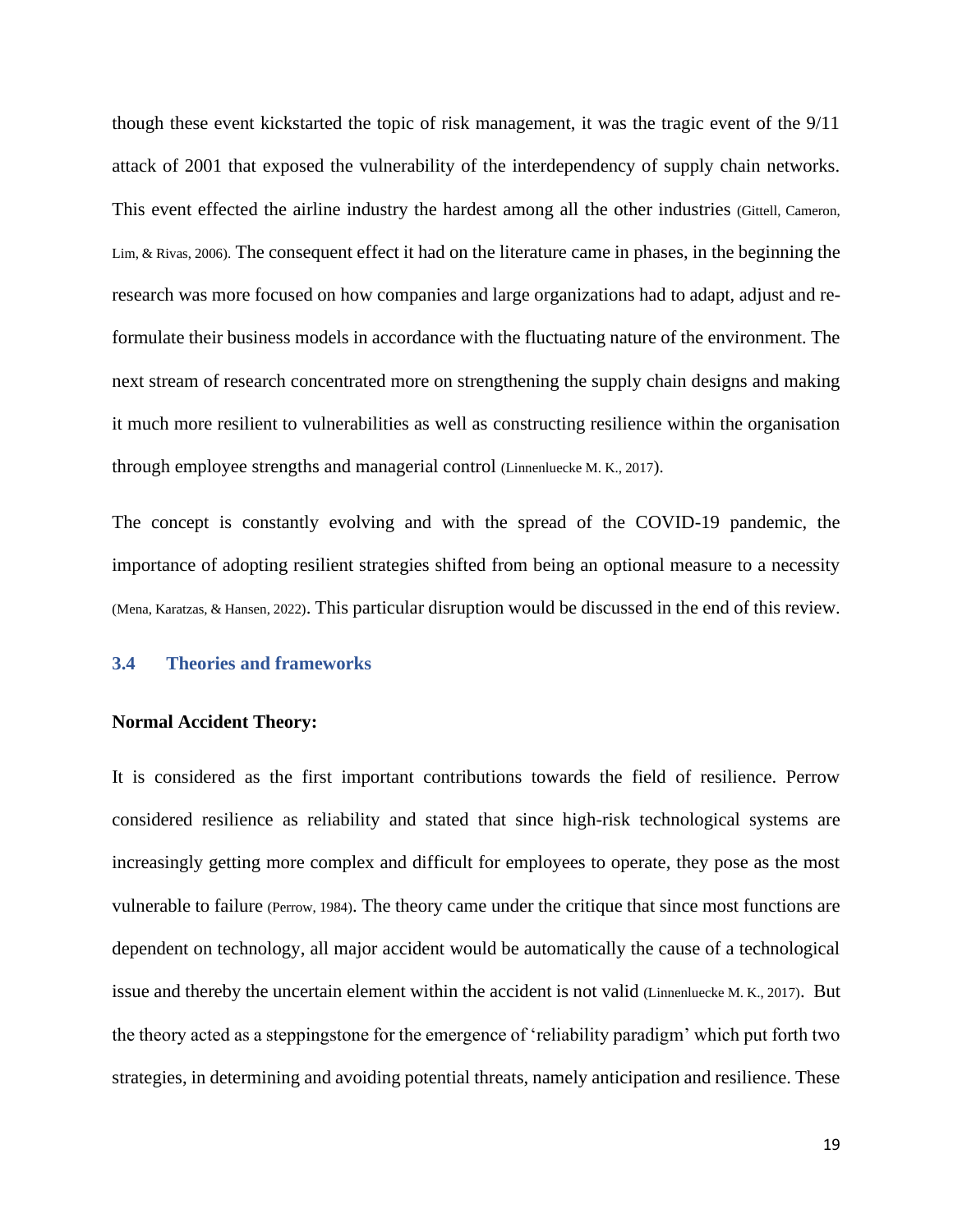includes analyzing vulnerabilities and avoiding upcoming disruptions and then adapting to these unpredictable disruptions and then learning to rebound (Linnenluecke M. K., 2017).

#### **High Reliability Organization:**

HRO was created as a part High Reliability Theory to highlight the aspects of safety and reliability in the forefront and focusses on attaining medium and long-term goals over short-term efficiency gains. The origination HRO have similar backgrounds to that of Normal Accident Theory which is dealing with dangerous technologies (Smart, et al., 2003). The theory has been compared with Normal Accident Theory in various academic literature due to the same reason. Although there are some similarities between the two theories, there exist various discrepancies (Linnenluecke M. K., 2017). Some researchers even claim that HRO is considered as an extension of the Normal Accident Theory and both holds blind spots which can lead the organizations being more fragile towards failures (Linnenluecke M. K., 2017).

### <span id="page-19-0"></span>**3.5 Merits and Demerits**

Through the academia, there exists various merits for the concepts of resilience. One such merit is giving primary focus on long term goals of an enterprise and allowing the processes to be adjusted in order to hit these goals (Burnard & Bhamra, 2011). Resiliency has also seen to make the flow of information inside an organisation much more transparent, the same also applies to outside the organisation but internal to the supply chain (Brandon‐Jones, Squire, Autry, & Petersen, 2014). Moreover, resiliency improves the desirability of the organisation towards shareholders and external investors (Limnios, Mazzarol, Ghadouani, & Schilizzi, 2014).

Contrastingly, being too much resilient holds its own demerits. Firstly, being resilient does not necessarily mean that necessary social welfare conditions are also met. To exemplify further,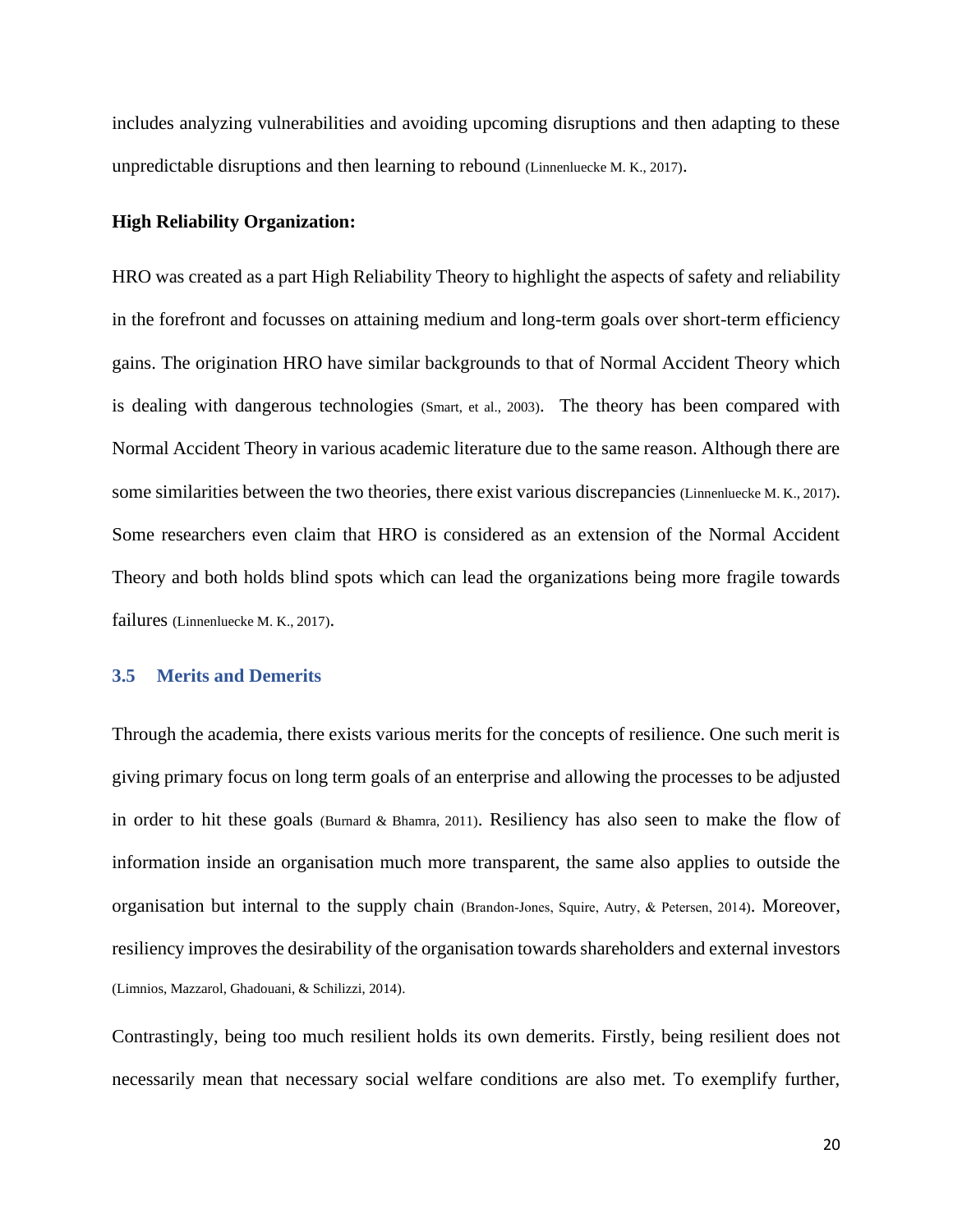dictatorships can be considered as highly resilient. Secondly, focusing more on resiliency automatically demands more resources and financial support on crafting these strategies which can be undesirable for the shareholders. Thirdly, resilient strategies can often result in overstocking and wastage of precious resources (Limnios, Mazzarol, Ghadouani, & Schilizzi, 2014).

### <span id="page-20-0"></span>**3.6 Resilience contents**

#### **Organizational Resilience:**

In the present world with varying number of disruptions arising frequently, an organization's ability to send out the good and services even under these harsh circumstances remains as on the best abilities an organisation can possess. Organizational resilience is defined as the ability of an organisation to survive and withstand various disruptions and continue to bounce back to the period before the disruptions. There are various components that fall under organizational resilience, but the supply chain resilience would be the one discussed in this section due to the importance it holds on to the coming sections of the research paper (Pettit, Fiksel, & Croxton, 2010).

#### **Supply Chain Resilience**

The term supply chain was rarely used in the academia, where only a special subset of individuals understood the definition of the term. But with the onset of various supply chain disruptions in the international economic activity, the term became popular among politicians, managers and a wider set of the public (Brandon-Jones, Squire, Autry, & Petersen, 2014). Supply chain can be explained as a discipline which in hindsight opens up an organisation instead of focusing on internal functional self-interest. This makes the organisation much more efficient and appealing to the customers and shareholders. It can be summed up as amalgamating different process or links, starting from the initial supplier to the final customer, where the network of companies that act between the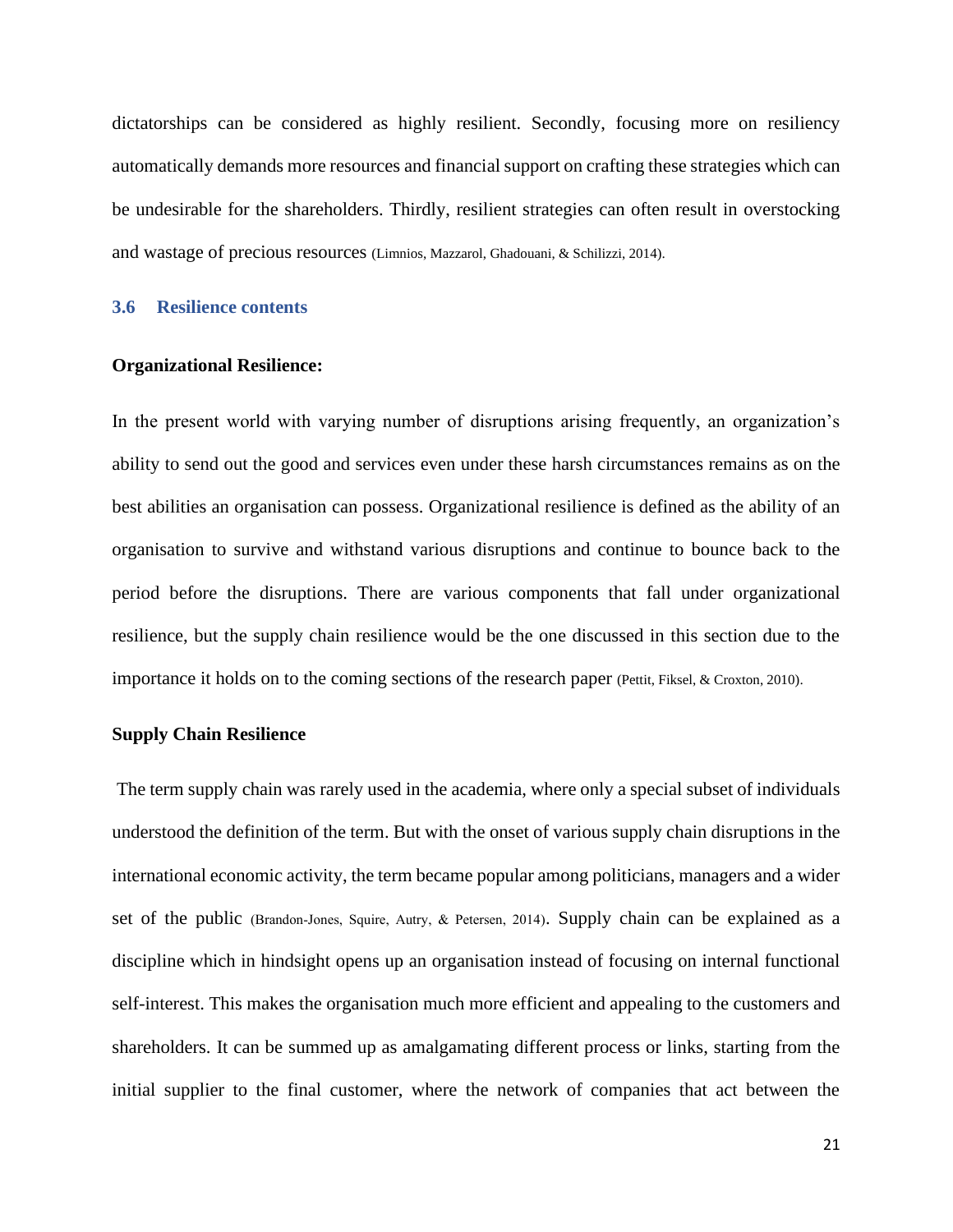upstream and downstream flow of products, services, finances and information regarding the processes of manufacturing, packaging, transporting, warehousing, and customer service (Christopher & Peck, 2004) (Pettit, Fiksel, & Croxton, 2010). Supply chains are also prone to have disruptions, where the Supply Chain Risk Management assess this risk within the various links and mitigates these disruptions using resilience and robustness. Supply chain Resilience have already been defined in the earlier section of this literature review under the heading definition. Contrastingly, supply chain robustness refers to the ability of a supply chain to be unchanged in its functions while even facing internal and external disruptions (Brandon‐Jones, Squire, Autry, & Petersen, 2014). With the advancement of research in the SCR field Supply Chain Visibility has also proved to be an effective tool in the arsenal of Supply chain risk management. Supply Chain Visibility focuses more on the transparency of the supply chain by facilitating the flow of information of inventory and demand level at a given point in time (Brandon‐Jones, Squire, Autry, & Petersen, 2014).

| <b>Categories</b>                        | <b>Sub-categories</b> |
|------------------------------------------|-----------------------|
| Internal to the firm                     | Processes, control    |
| External to the firm but internal to the | Demand, supply        |
| <b>Supply Chain Network</b>              |                       |
| <b>External to the network</b>           | Environment           |

Supply Chain Risk are categorized into three categories of risk and five subcategories.

<span id="page-21-0"></span>*Table 1 Supply Chain Risk Categorization adapted from (Christopher & Peck, 2004)*

Supply chains are increasingly showing more disruptions with the advancement of each year. This can be due to the complex and wide nature of the supply chains as well as the cost cutting aspect behind it. All the Multi-National Corporations (MNC) are in a competition to go down in prices and strategizing their supply chains to yield the least amount of cost within the processes. This can be exemplified by exporting manufacturing to China and India were labor is the cheapest. These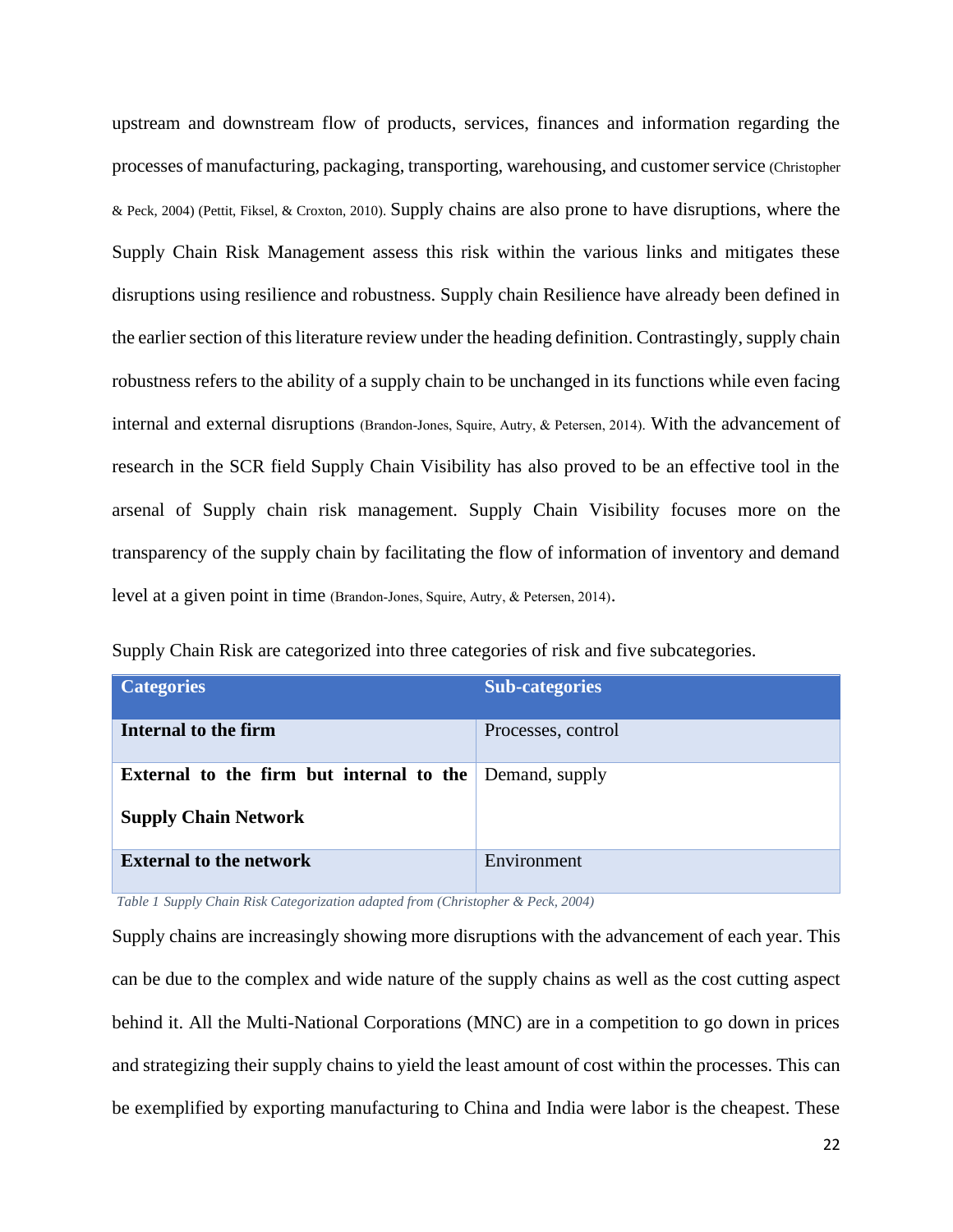actions jeopardize the supply chain of the MNC making it much more vulnerable to risks. (Christopher & Peck, 2004) (Fiksel, 2015).

#### <span id="page-22-0"></span>**3.7 Resilience in COVID-19 pandemic**

The Covid-19 pandemic has transformed into one of the most important crises of this generation, which impacted the trade, tourism, transportation, and health. It has been estimated that crisis will have after-effects, that would continue for a certain amount of year into the future (Fitriasari, 2020). Several research points to the fact that the pandemic has resulted in the end of globalization and also has exposed entities including individuals, firms as well as nations to the vulnerability of modern supply chain (Mena, Karatzas, & Hansen, 2022). This lack of resiliency within the supply chain should be taken into concern and more research on network analysis should be conducted (Golan, Jernegan, & Linkov, 2020). Moreover, the pandemic impacted the supply and demand factors and made it unstable, leading to product shortages and delays due to the extra pressure on logistical systems (Mena, Karatzas, & Hansen, 2022). Further adding to the impacts made by the pandemic in international trade. The Small Medium Enterprises (SME) faced a major blow since implementation of lockdowns and social distancing have hampered the daily sales and destroyed the limited cash flow leading to bankruptcy. Furthermore, researchers point out that, the pandemic would be a sizable impact on achieving the sustainability Development goals of 2030 (Fitriasari, 2020).

Although there has been a spike in the amount of research papers on resilience since the beginning of the pandemic, the area of research on how small scale and large-scale companies have put forth resiliency strategies are left to be desired for (Bryce, Ring, Ashby, & Wardman, 2020). Nevertheless, there has been signs of rebounds from various entities. State policies contributed to the society through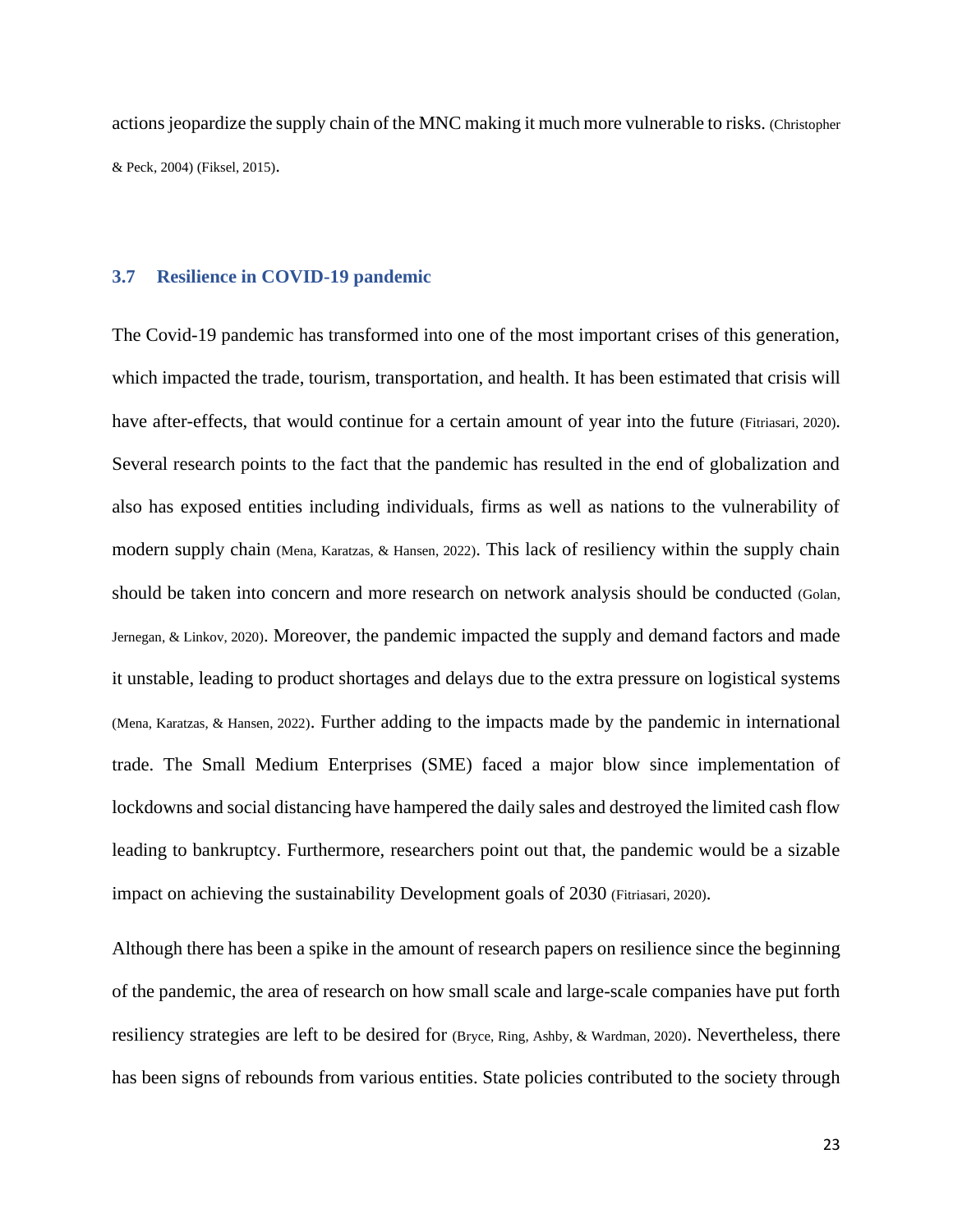loan tax payment relaxations as well as takeover of work or social security costs, which benefited individual as well as companies (Fitriasari, 2020). Moreover, countries which possessed the factors of efficient logistics, healthcare preparedness and high income-levels managed to be bounce back quicker than the countries without (Mena, Karatzas, & Hansen, 2022). In case of medium-large scale companies, adapting and re-formulating their Business Model have stabilized their process with signs of hyper profitability among various companies (Golan, Jernegan, & Linkov, 2020).

The research suggests various measures to be adopted to further stabilize the market and implementing resiliency measure within the supply chain

- 1. Over reliance towards 'lean production' and 'just in time' models, which both focused on cost minimization, are termed as one of the primary factors that disrupted the supply chain. This can be avoided by having more resource slack both tangible and intangible, within the companies and strategizing the supply chains closer to the source would be beneficial for any business going forward (Bryce, Ring, Ashby, & Wardman, 2020).
- 2. Injecting employee stimulus and government funding and policy development towards the growth of MSEs would result in a quick pulse in the economy and would slow down the rates of unemployment (Fitriasari, 2020).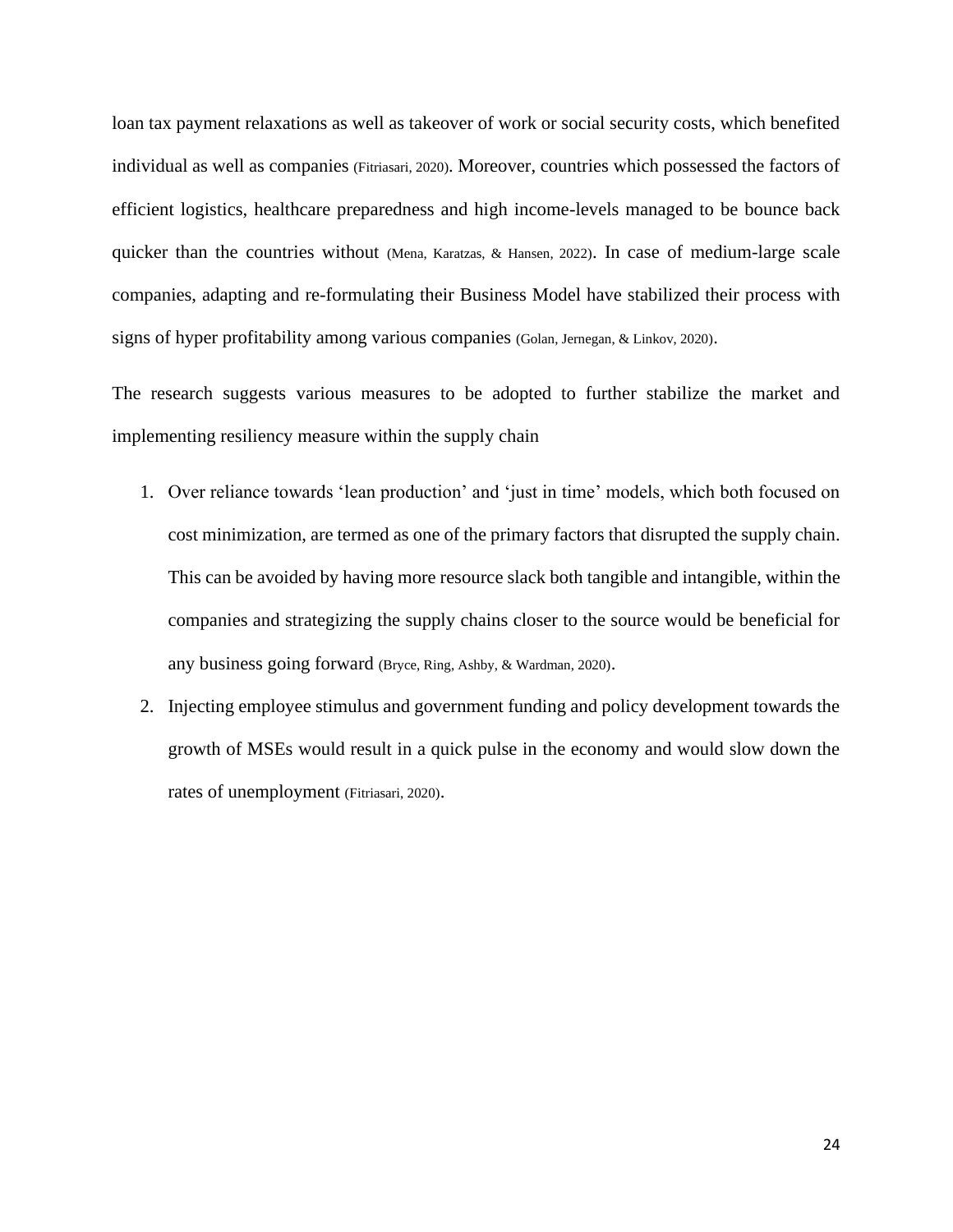# <span id="page-24-0"></span>**4 Conceptualization**

Before advancing to the next step of any research paper, it is vital to consolidate what has already been presented in the paper so far through the previous sections. Up until this section, the topics of Resilience and the COVID-19 pandemic has been explored separately, without a proper linkage between them. This process of conceptualization aims to provide the readers with that necessary linkage and give a deeper and better understanding of the terminologies and ideas used. Moreover, conceptualization also hold the merit of structuring all the different parts of a paper to make it much easier for the researcher as well as the readers to follow through.

In David Onen's scientific journal, conceptualization process is further explained as understanding the concepts and the different variables that goes along with it. When the same process is realised within this research paper, it is quite evident that there exists only one concept which is highlighted in the entire research paper, which is Resilience (Onen, 2016). Even though the topic is explored in length through previous sections, the term would be explained again with respect as the concept of the research paper in the next portion of this section. Now that the concept is established for the paper, the next steps would be to find the variables that shape up the concept. This paper explored the variables in a multi-layered approach, Firstly, the concept of resilience holds various dimensions which should be explored to make the research much more conclusive. Secondly, these various dimensions can be examined and analyzed through finding various quantitative measures or indicators.

The COVID-19 pandemic has been a popular area of research ever since its inception in 2019, but most of the research was conducted on a global scale with little to no data covering country wide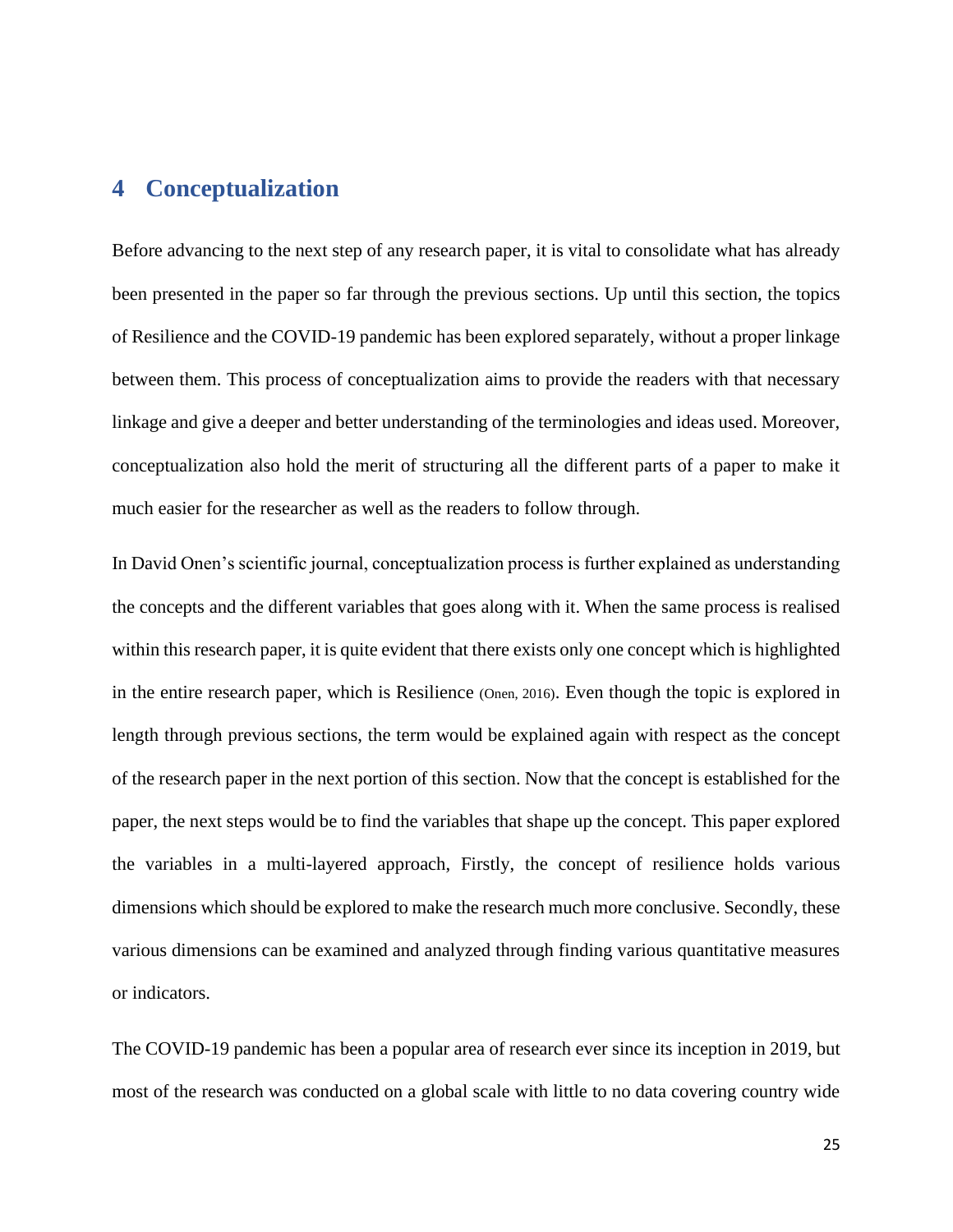effects. If the aspect of that previous statement is explored even further, various journals state the fact that, there exists a clear divide in how the effects of the pandemic crisis are endured in developed countries compared to developing countries (The World Bank, 2021). Although various researchers are keen on investigating about the former, the same cannot be said for the latter.

The research paper targets to add on to this research gap by analyzing the financials and the various strategic changes implemented by the companies in various industries that has been on the decline due to the effects of the COVID-19 pandemic.

### <span id="page-25-0"></span>**4.1 Concept**

As mentioned in the literature review section of this research paper, the term resilience holds different definitions based on which lens, it is being looked through. If the research question is broken down to its most basic elements, it is evident that the answer in which it seeks to find out is the proactive and reactive measures incorporated by the companies to offset the effects of the COVID-19 pandemic.

Organizational resilience has been discussed briefly in the literature review and that is primarily due to the importance it holds to this research paper. Organizational resilience focusses on the entire organisation that is, all the process, people, technologies, facilities and everything needed for the day-to-day operations of the business. The concept of organizational resilience acts as the perfect framework for conducting this research due to the sheer magnitude of the components that resides under the term (operational resilience, supply chain resilience, business continuity, disaster recovery). Following through this concept provides the researcher with various dimension that would be discussed in the brief in the dimensions section of the literature review (SearchDisasterRecovery, 2019).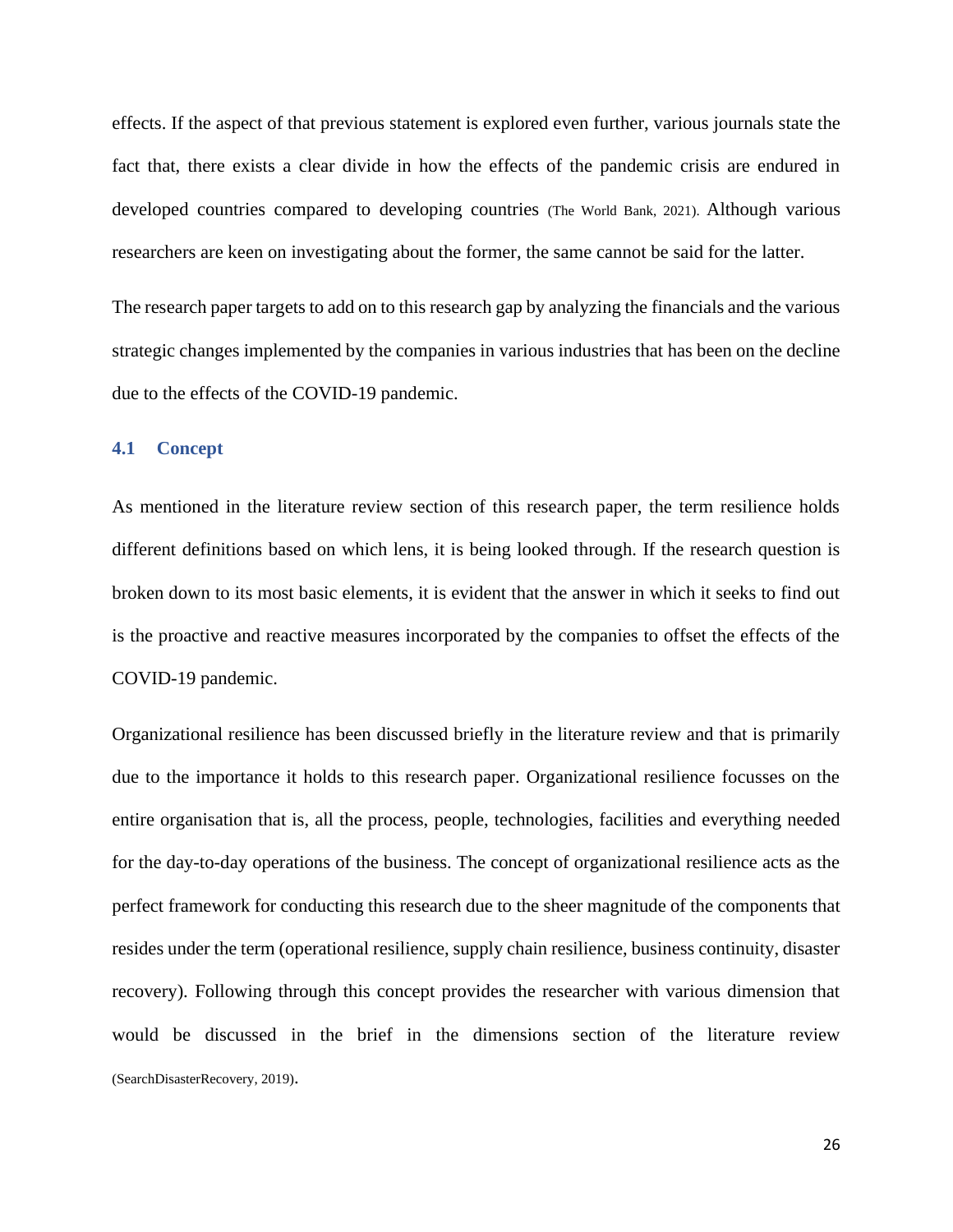#### <span id="page-26-0"></span>**4.2 Context**

The context of the research paper has been briefly talked about in the introduction part. But in order to give it much more clarity, it would be explained further. It is quite evident that the topic of COVID-19 pandemic resides as one of the main pillars of the research paper. But researching just the topic alone would be too wide and aimless. Inorder to give a substantial answer to the research question other aspects of it should be explored. Thereby, there exist a subcategory, which allows the researcher to narrow down the research and provide a much more quantifiable result. This particular subcategory is the Indian industries. To summarize, it has been identified that the context of the research paper be the COVID-19 pandemic with the Indian industries as a subcategory.

#### <span id="page-26-1"></span>**4.3 Dimensions and Indicators**

The dimensions can be understood as the extension of the concept. Understanding these dimensions and further identifying the various indicators that help quantify and legitimize these dimensions. they can be considered as the fundamentals of any quantitative research study. There can be any number of dimensions to any given concept and selecting the ones that also give meaning to the context of the research improves the overall accuracy of the findings. In this research paper, there exists multiple dimensions which make up the various components of the concepts. They are capital resilience, strategic resilience, relationship resilience and learning resilience. These dimensions are realised by loosely adapting the model presented by Ruijun Chen, Yaping Xie and Yingqi Liu in their research paper Defining, Conceptualizing, and Measuring Organizational Resilience: A Multiple Case Study (Chen, Xie, & & Liu, 2021). Although the explanations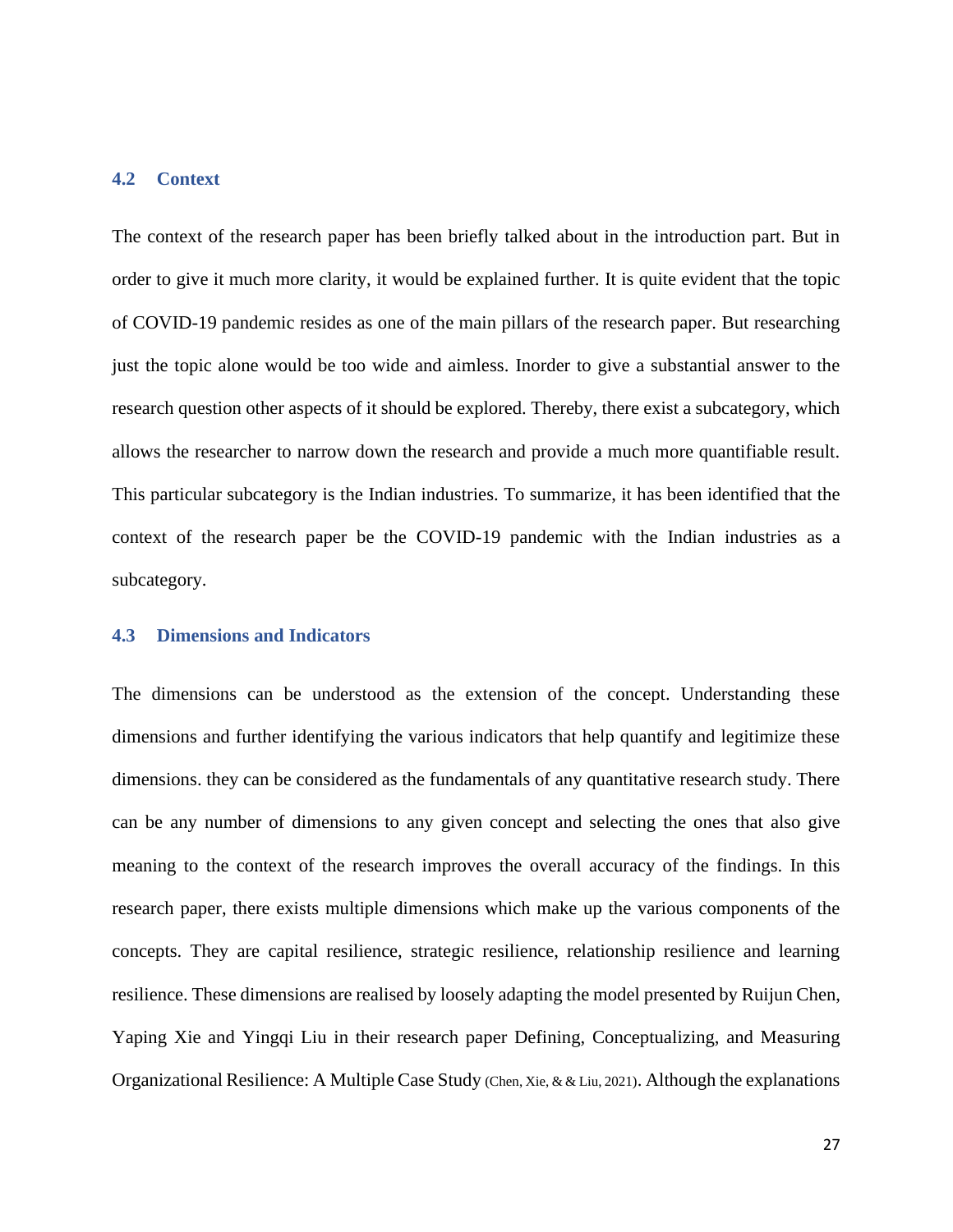of the dimensions would be heavily influenced from their paper, the identifications of the indicators are self-constructed. The following section would explain the dimensions and its indicators in brief.

### <span id="page-27-0"></span>**4.3.1 Capital Resilience**

Capital resilience can be explained as the main ability of a business to remain financially sound in the presence of a disruptive crises. This can through a number of activities that is to maintaining good cash flow, procuring different sources of finances and to have an overall control over the total debt of the business. Capital Resilience can act either as a proactive or reactive measure for a disruptive crisis.

#### **Indicators**

The indicators that have been identified to realize the capital resiliency of a business are financial ratios (liquidity ratios, leverage ratios). The liquidity ratios include current ratio, acid-test ratio and cash ratio which are used as a tool to measure the company's ability to pay off short term as well as long borrowings. The leverage ratios include debt to equity ratio, interest coverage ratio and debt services coverage ratio. These ratios help the user to measure the proportional amount of capital that arises from the debt of a company.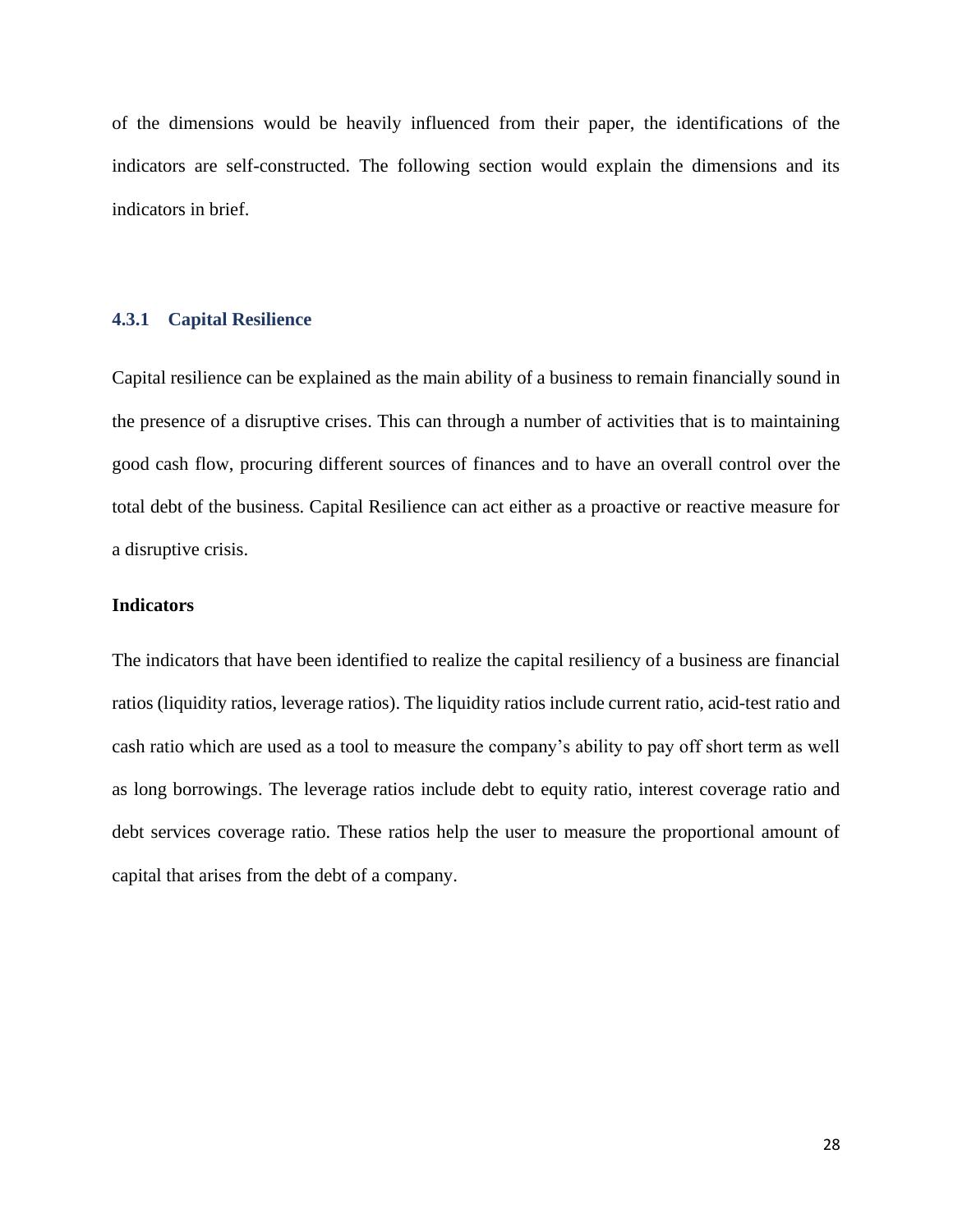| <b>Ratio</b>                              | <b>Formula</b>                                         | <b>Optimum value</b> | <b>Definition</b>                                                                |
|-------------------------------------------|--------------------------------------------------------|----------------------|----------------------------------------------------------------------------------|
| <b>Current ratio</b>                      | current assets<br>current liabilites                   | 2:1                  | Pay off short term<br>liabilities<br>with<br>current assets                      |
| <b>Acid-test ratio</b>                    | $Current$ assets $-$ inventories<br>current liabilites | 1:2                  | Pay off short term<br>liabilities<br>with<br>quick assets                        |
| <b>Cash ratio</b>                         | cash and cash equivalents<br>current liabilites        | 0.5:1                | Pay off short term<br>liabilities with cash<br>or cash equivalents               |
| Debt to<br>equity<br>ratio                | Total liabilities<br>Shareholder's equilty             | 1:1.5                | liabilities<br>Total<br>against<br>shareholder's<br>equity                       |
| <b>Interest</b><br>coverage ratio         | Operating Income<br>Interest expenses                  | >2:1                 | of<br>the<br>the<br>ease<br>company<br>to<br>pay<br>back<br>interest<br>expenses |
| <b>Debt</b><br>services<br>coverage ratio | Operating income<br>Debt services                      | >2:1                 | of<br>the<br>the ease<br>company<br>to<br>pay<br>back debt                       |

<span id="page-28-0"></span>*Table 2 Financial Ratios (Source: own construction)*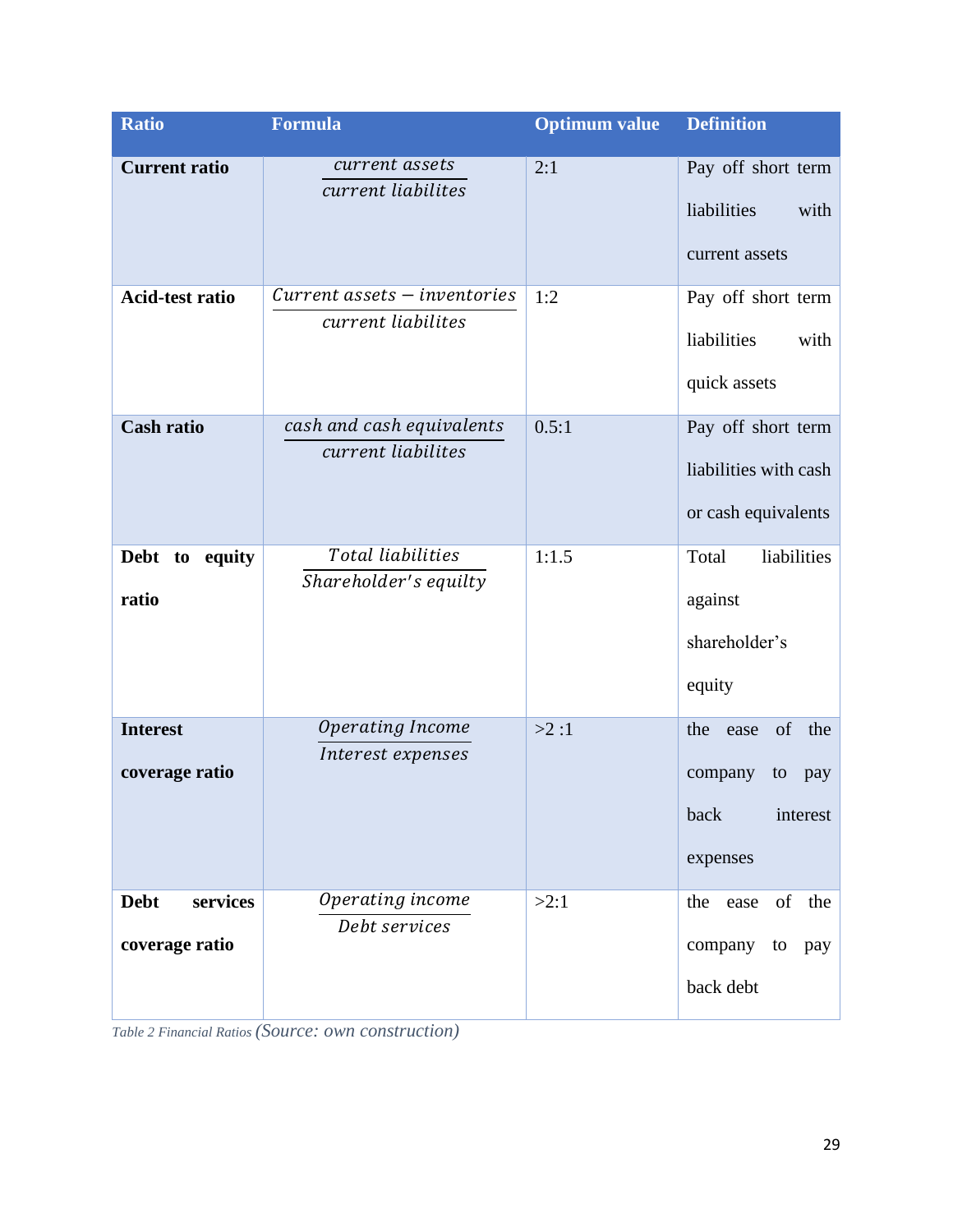#### <span id="page-29-0"></span>**4.3.2 Strategic Resilience**

Strategic Resilience can be explained as measures taken by a business to construct a strategic model that stays fairly consistent even through disruptive crises. Moreover, the strategic model should also be flexible enough that it can identify and rectify any problems that can be impacted by any internal or external forces. Strategic resilience helps out the business in two ways. Firstly, to predict future disruptions and adapt to it with the minimum amount of cost and time. Secondly, to bounce back to normal earning if a disruption manages to occur.

#### **Indicators**

It is a bit harder to identify strategic resilience in a quantitative manner, but it can be argued that in times of a disruption, if there is capital resilience, it can be influenced by the strategies employed into the business. Other indicators can be the consistency in the overall earning of the business before and after the disruption as well as the consistency in the cost of goods sold.

#### <span id="page-29-1"></span>**4.3.3 Relationship Resilience**

Relationship Resilience can be viewed as the resiliency measures employed to increase the relationship of the business internally as well as externally. To simplify further, it can be explained as the measures taken to improve the relationship between the top level to the bottom level in the hierarchical chain of the business and improve the motivation to work for the business. Moreover, the relationship resilience also maintains the relationship of the business with its stakeholders.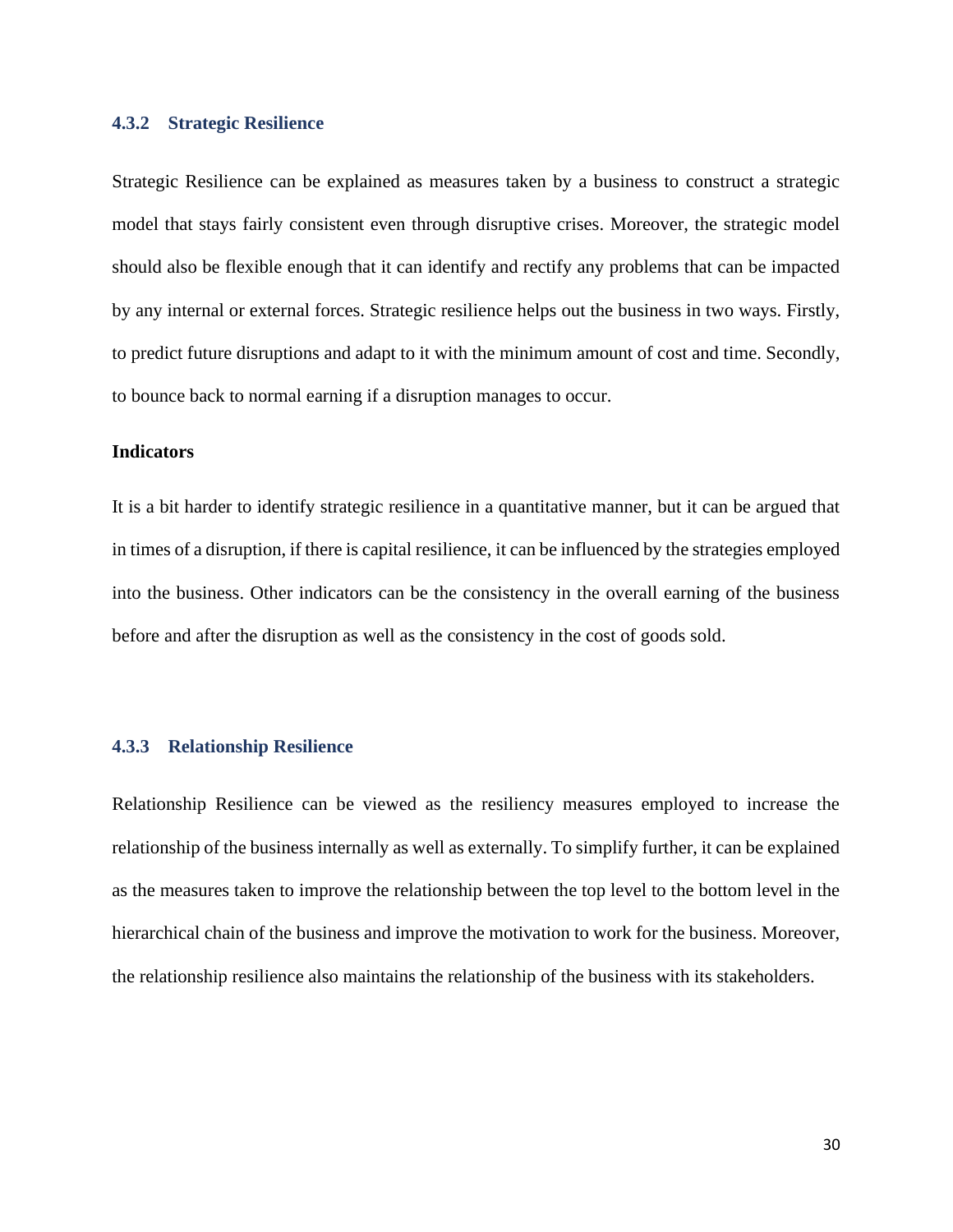#### **Indicators**

Some of the main indicators that can used to ascertain the relationship resilience of a business are, implementation of bonuses or compensations for workers in terms of disruptions, the amount of personnel downsizing, changes in market capitalization, support to staff in times of disruption support to the social community in terms of disruption and government involvements.

#### <span id="page-30-0"></span>**4.3.4 Learning Resilience**

Learning Resilience can be defined as imparting know how on how the business can survive a disruption through its entire panel of personnel. Proper communication can be argued as one of the underrated processes in a business, learning resilience ensures that all personnel existing internal to the business is aware of the proactive or reactive measures put in place to face the effects of a disruption.

Indicators: The Indicators for learning resilience are quite vague in comparison with other indicators discussed. It can be the overall knowledge gained by the company as a whole from the disruption and this can be observed through analyzing the overall reliability of the responses made by the company after the disruption. Since the other resilient components are employed through proper understanding of the disruption, they can be a factor in estimating the learning resilience of a company.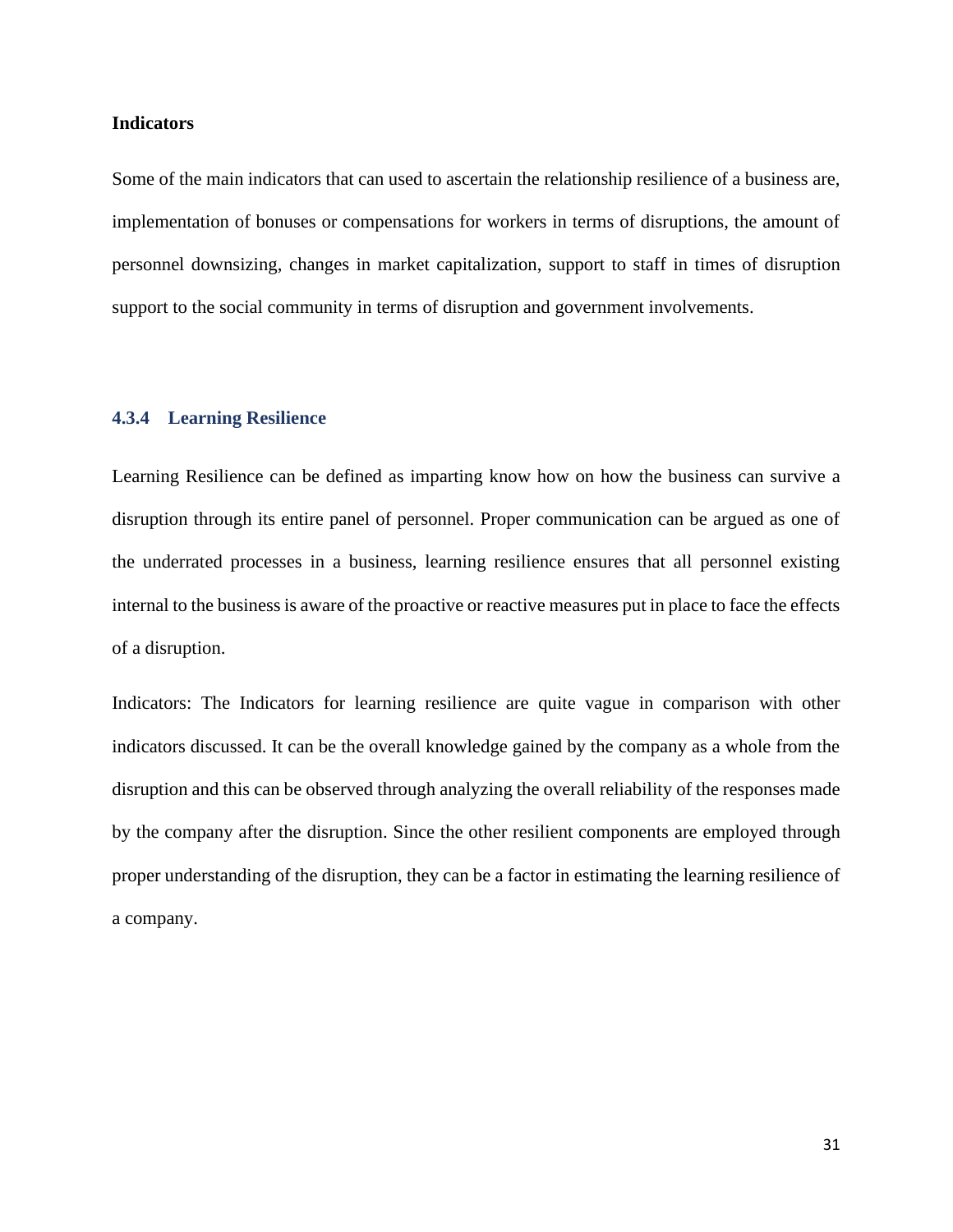## <span id="page-31-0"></span>**5 Data presentation**

### <span id="page-31-1"></span>**5.1 Case study**

This section of the research paper focuses on presenting on the secondary data collected from various prestigious new websites. In order to understand how Indian industries reacted to the COVID-19 crisis, it is beneficial to understand which industries where the crisis has hit the most. Various sources claim that the industries including Tourism, Real-Estate and construction, Automobile, Airline and Hospitality industries (India Today, 2021). Therefore, these industries were selected to be studied.

After selecting the industries, there were various candidates for understanding and analyzing the industry from a company level approach. After filtering through the various companies from the selected industries through their market capitalization one company from each industry was selected. These are Mahindra Holidays and Resorts India Pvt Ltd, DLF Ltd, TATA Motors Ltd, Interglobe Aviation Ltd and Indian Hotel Company Pvt Ltd (Indian Companies (Top 10 travel companies), 2021) (Indian Companies (Top 10 Real Estate Companies), 2021) (Indian Companies (Top 10 Automobile companies), 2021) (Indian Companies (Top 5 Airline companies), 2021) (Money Control (Top Companies hospitality sector), 2021).

#### <span id="page-31-2"></span>**5.1.1 Mahindra Holidays and Resorts India Ltd. (Tourism Industry)**

Mahindra Holidays & Resorts India Ltd (MHRIL) was started in 1996 under the parent umbrella of Mahindra Group. The Mahindra Group is valued at USD 20.7 billion and overlooks primarily the travel and hospitality industry along with a plethora of other sections. MHRIL primarily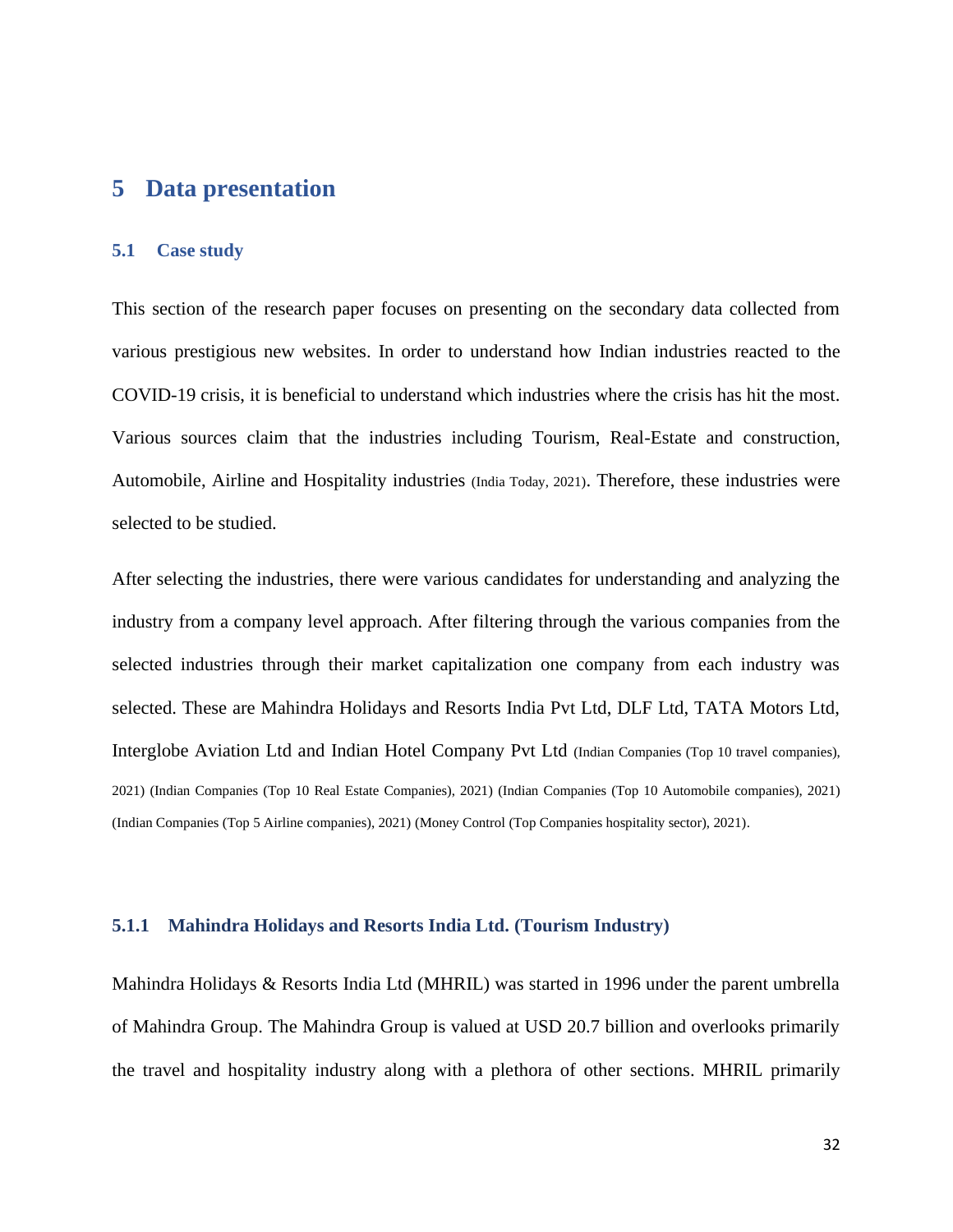provided tour packages throughout India with vacation ownership membership. There is an estimated 250,000 members and more than 100 resorts in India and abroad under this company. All the data presented from this company is sources from the club Mahindra website. (Club Mahindra, 2021).

<span id="page-32-0"></span>

|                   | 2021   | 2020   | 20191 | 2018            |
|-------------------|--------|--------|-------|-----------------|
| Net Sales (In Cr) | 822.24 | 977.01 |       | 918.29 1,064.19 |

*Table 3 Net Sales of Mahindra Holidays & Resorts India Ltd for the years 2018-21*

source: (Moneycontrol (Mahindra Holidays and Resorts India Ltd.), 2021)

The table above talks about the fall in revenue for the company after the COVID-19 crisis hit. A slew of national lockdowns and restrictions towards the capacity of hotels that can be availed to members was the prime reason for the drop in revenue.

The crisis has brough forth various level of innovation from the strategic department of the company that focuses on varied parts of the business, which are enhancing customer trust, digitalization of services and improving customer experience. One of the initial responses towards the crisis from the company was the introduction of the 5C framework which can be elaborated to Compassion, Creative Restlessness, Customer Connect, Conserve and Capability. This framework was necessary to increase the drive and boost the morale of the personnel under the company to put their best foot forward and provide creative solution for the underwhelming problems brough forth by the pandemic. The framework also concentrated on creating a better atmosphere as well as a clearer connection between the business and its customers.

Moreover, other initiatives taken by the company were the introduction of the 'Travel with Confidence' Programme and 'Safe Stay' that provided travelers access to varied services like covid insurance, travel insurance, covid testing and car sanitation services as well as improving the hygiene of their stay respectively. These initiatives were targeted to eliminate the stress carried by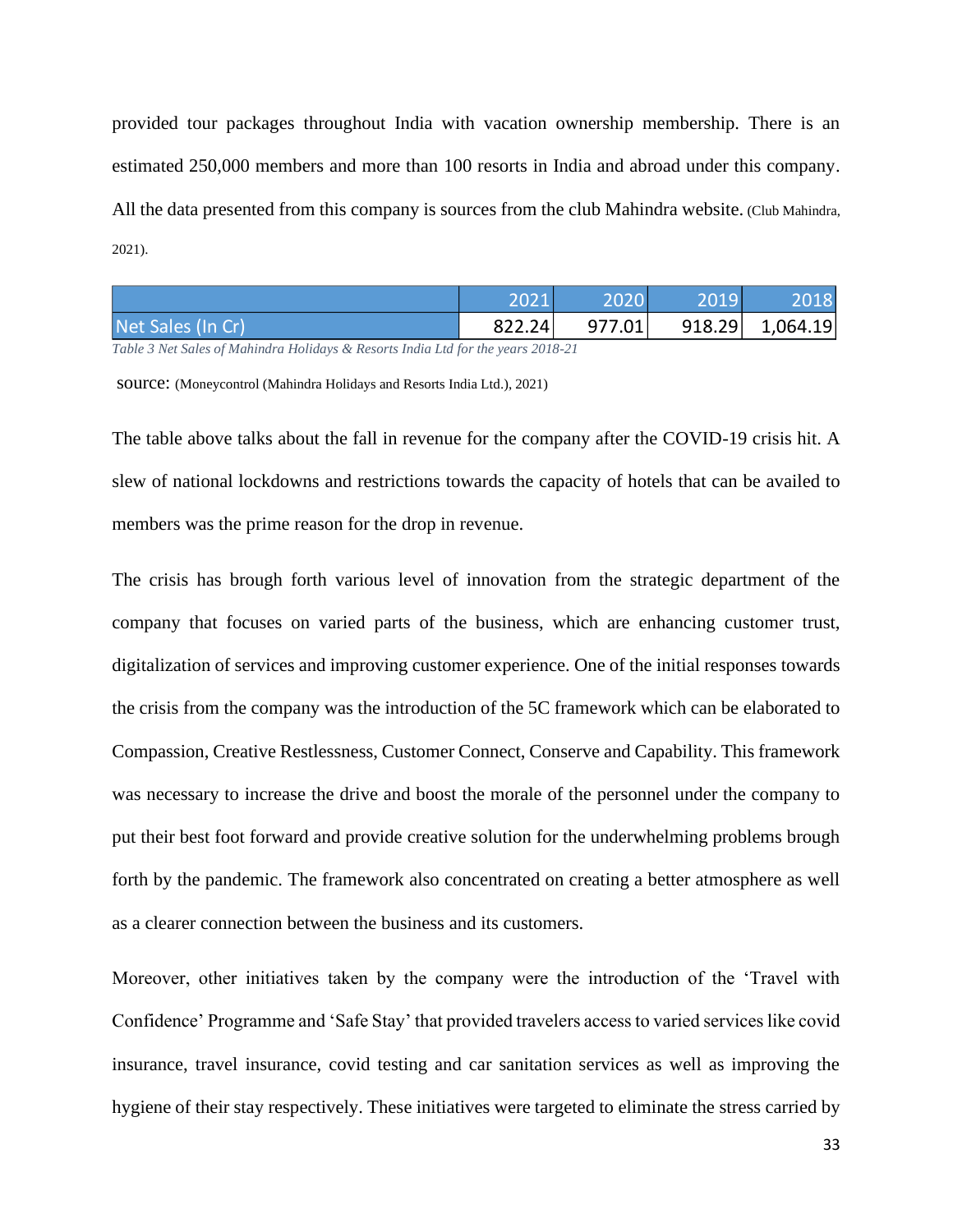the customers and improve their trust towards the company. A strategic partnership with Bureau Veritas, a global leader in all covid safety related services made it possible for the previously mentioned initiatives. Furthermore, along with the strategic investment decisions with Great Rockport Pvt Ltd (Asia's largest adventure program host), the guests and members were efficiently entertained in a grim period. Finally, the added advantage of MHRIL being a zero-debt organisation helped in taking risky independent decisions (The Hindu, 2020).

MHRIL took various actions and precautions to create a safe and trustworthy working experience for it's 200,000 employees and associates. Along with providing work from home facilities towards the employees and strictly abiding by the government health instructions and protocols, the company also provided support for the families of the personnel and employees. The initiative of 'People First' promised educational support and well-being programs as well as quarantine centers, medical and financial aids and vaccinations for the staff, associates, and their families.

MHRIL also took into responsibility to provide for the Indian community as well. Apart from handing out generous donations to various Covid-relief funds, the company reordered various of its own plants to manufacture and supply COVID-19 essentials like PPE kits, aerosol boxes, face masks, shields and sanitizers. Moreover, providing relief to the poorest sections of the society were also achieved through meals and other essential consumables, transport and even tractors for harvesting. Lastly, there was a collaboration between the government and local authorities to provide medical support like oxygen concentrators and setting up oxygen plants as well as isolation centers.

To conclude a selection of financial ratios would be presented in the table below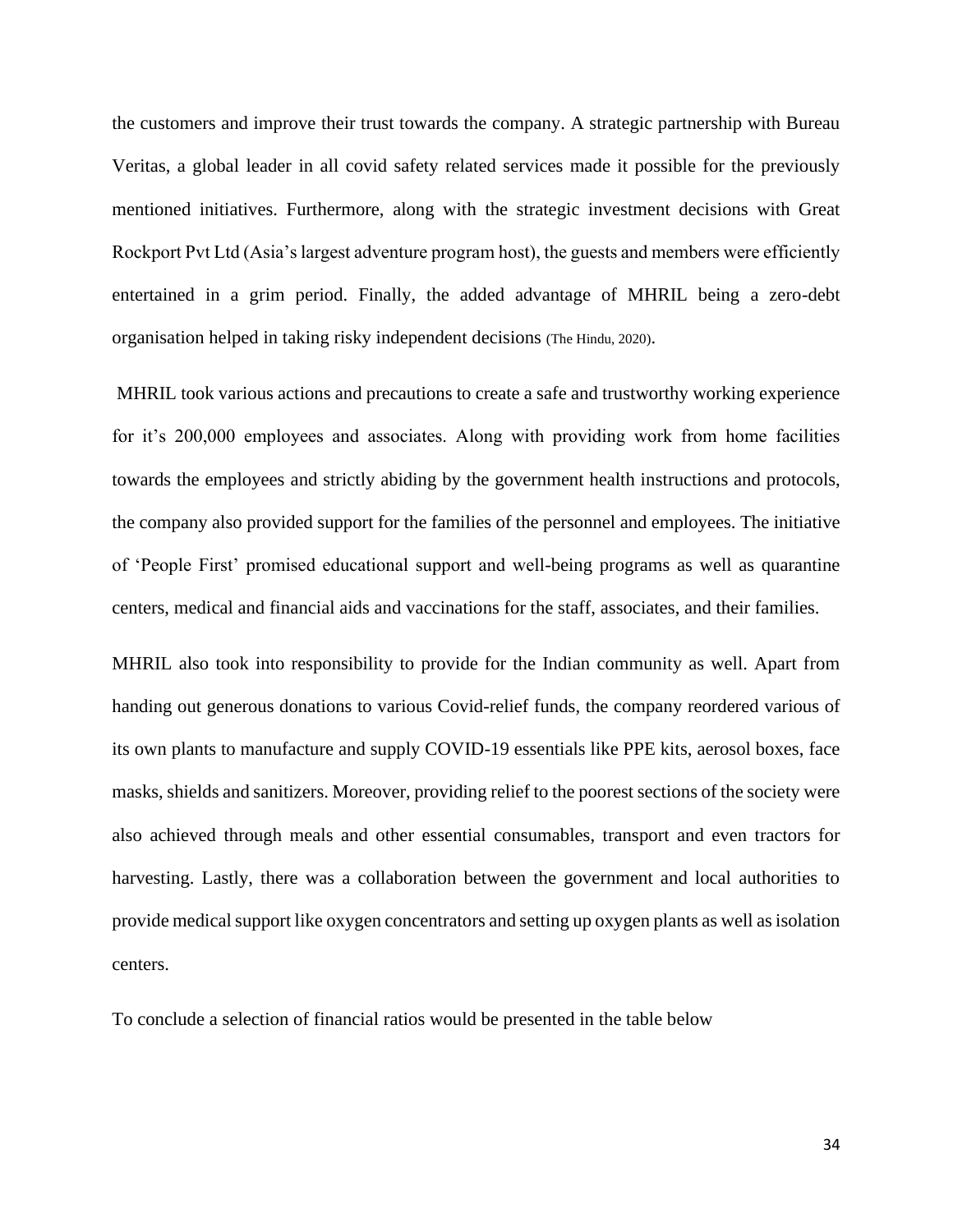<span id="page-34-1"></span>

| <b>Industries</b> | <b>Companies</b>                         | Ratio                        | 2021  | 2020  | 2019     |
|-------------------|------------------------------------------|------------------------------|-------|-------|----------|
| Tourism           |                                          | Current ratio                | 2.19  | 2.38  | 2.41     |
|                   |                                          | Acid-test ratio              | 2.19  | 2.37  | 2.40     |
|                   | Mahindra Holidays and Resorts India Ltd. | Cash ratio                   | 0.38  | 0.24  | 0.04     |
|                   |                                          | Debt to equity ratio         | 17.28 | 35.44 | 19.38    |
|                   |                                          | interest coverage ratio      | 63.44 | 61.10 | 45914.50 |
|                   |                                          | Debt services coverage ratio | 0.17  | 0.18  | 0.18     |

*Table 4 Financial Ratios of Mahindra Holidays & Resorts India Ltd for the years 2019-2021*

Source: (Moneycontrol (Mahindra Holidays and Resorts India Ltd.), 2021)

#### <span id="page-34-0"></span>**5.1.2 DLF ltd (Real-Estate & Construction Industry)**

DLF Ltd is a 75-year-old legacy company which operated primarily in the Real-Estate and construction industry. The company takes pride in calling it as the largest in its industry in India. Along with real estate development, it also deals in acquisition of lands for constructions as well as marketing various projects. DLF Ltd mainly sources its income from developments and rentals. In 2021, it holds various residential, commercial, and retail properties in 15 states and 24 cities throughout India. Moreover, DLF ltd is a home to around 1608 employees. All the data regarding the company from collected from their home page and it's sustainability report 2020-2021 (DLF, 2021) (appendix 2).

<span id="page-34-2"></span>

|                   | 2021 | $-2020$ | $-2019$                             | 2018 |
|-------------------|------|---------|-------------------------------------|------|
| Net Sales (In Cr) |      |         | 3,893.48 2,369.95 3,295.39 3,055.90 |      |

*Table 5 Net Sales of DLF Ltd for the years 2018-2021*

source: (Money Control (DLF Ltd), 2021)

The table presented above shows the net sales of DLF ltd from 2018 to 2021. The table shows a massive dip in earnings in the year 2020 due to the crisis but in the consecutive year, there is a significant bounce back to numbers even better than the pre-covid period.

In the time of decline of revenue for the company, the main strategic priority of the company was to secure a sound cash flow until restrictions and lockdowns are lowered. DLF ltd started selling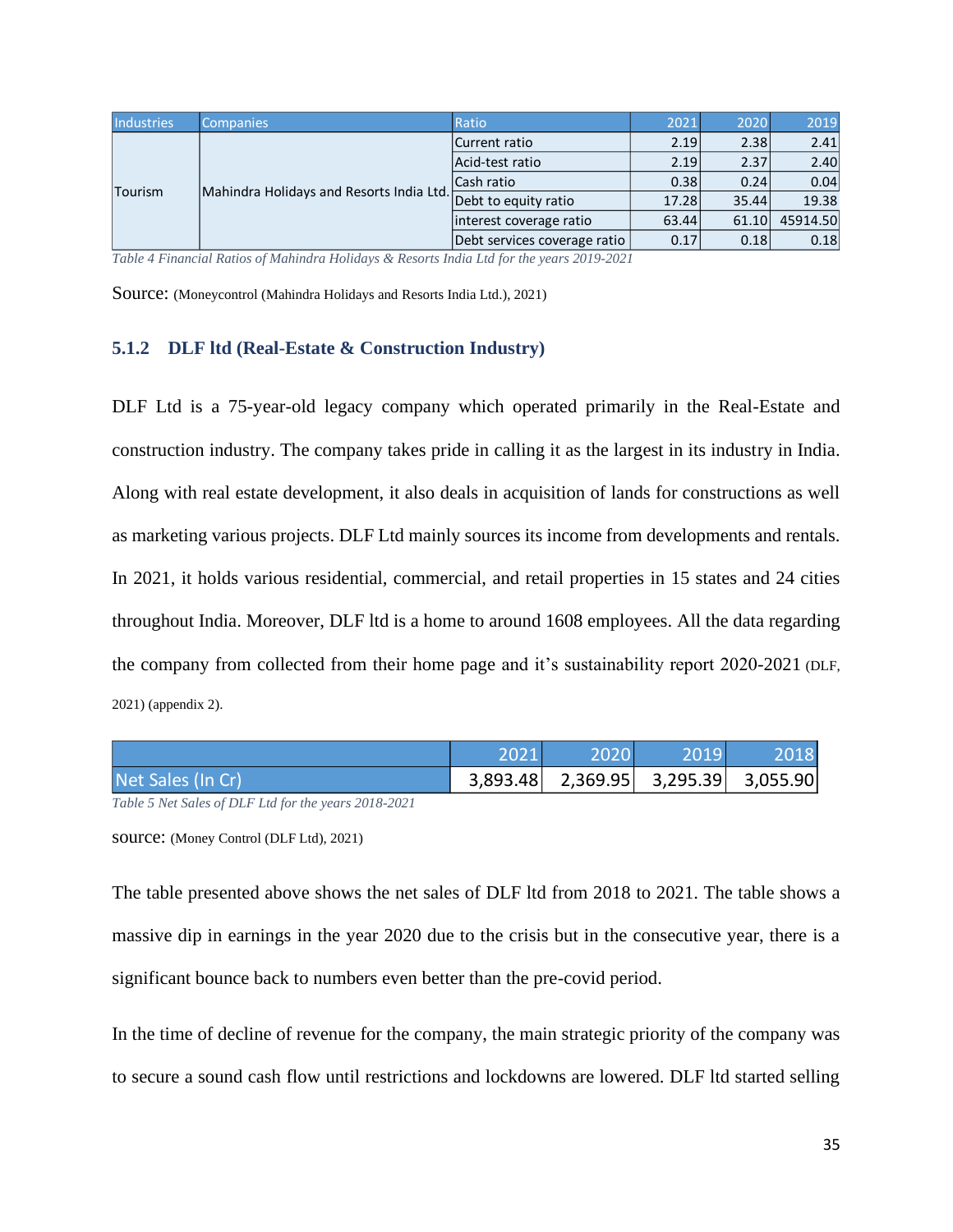early in the construction level or the plinth level for its residential projects in order to source some short-term earnings. It estimated a sum of 2500 crores rupees to be realised through this strategy. This sum was particularly important to lower the cost of the debt it was accruing.

The other side to the COVID-19 response of DLF ltd was to support their employees, contract workers and tenants. These were made through offering Covid related aids and finance opportunities towards their stakeholders. Employees were allowed to work from home while giving them access to free physical and mental healthcare services. Furthermore, employees as well as their families were even given various reimbursements in covid testing and health care. In the case of contract workers, they were provided with amble financial advances to be given to workers along with food and other essential commodities in labor camps. Throughout the whole tenancy side of the business, proper sanitization and adhering to the health code restrictions and advices were carried out.

DLF ltd was also courteous towards spreading resources into the Indian community. This was mainly done through the distribution of meals and other food products around the harshly effected sections of the country. Various collaborations were also made with charitable foundations like the local as well as national governments to distribute medical equipment like face marks, gloves, sanitizers, Covid testing kits etc. towards the masses. Furthermore, there was a sum total of Five Cr rupees donation towards relief funds from the company.

<span id="page-35-0"></span>

| <b>Industries</b>                          | <b>Companies</b> | Ratio                        | 2021 | 2020 | 2019 |
|--------------------------------------------|------------------|------------------------------|------|------|------|
| <b>Construction</b><br>and Real-<br>estate |                  | Current ratio                | 1.37 | 1.78 | 1.83 |
|                                            | DLF Ltd.         | Acid-test ratio              | 0.31 | 0.89 | 0.80 |
|                                            |                  | Cash ratio                   | 0.07 | 0.14 | 0.33 |
|                                            |                  | Debt to equity ratio         | 0.16 | 0.17 | 0.17 |
|                                            |                  | interest coverage ratio      | 7.00 | 4.01 | 4.45 |
|                                            |                  | Debt services coverage ratio | 1.23 | 0.69 | 1.09 |

*Table 6 Financial Ratios of DLF Ltd for the years 2019-2021*

source: (Money Control (DLF Ltd), 2021)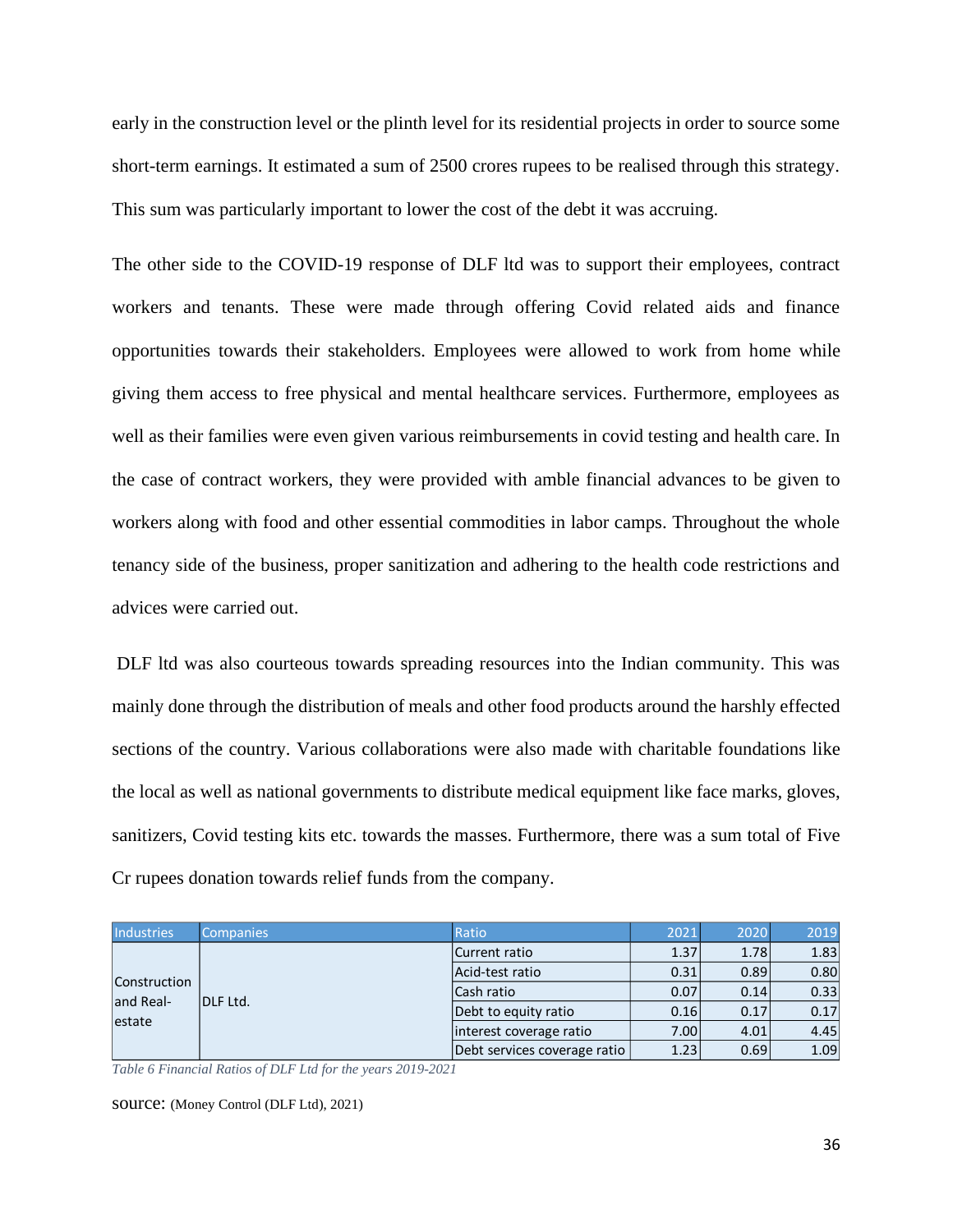To conclude a curated list of financial ratios of the company is presented in the table above.

### <span id="page-36-0"></span>**5.1.3 TATA Motors Ltd (Automobile Industry)**

Tata Motors Ltd is a part of the 110 billion dollar valued TATA group that is founded in 1868. The company is valued at 34 billion dollars and is considered a leader in the global automobile manufacturing industrial space. TATA Motors Ltd also holds the prestige of being one of the largest Original Equipment Manufacturer (OEM) in the country offering integrated, smart, and emobility solutions. Furthermore, the company hosts 75,278 employees under its belt with more than 8800 sales and service points. The company offers a wide range of vehicles including a wide range of cars, sports utility vehicles, trucks, buses, and defense vehicles. All the data regarding the company was collected from their home page (TATA Motors, 2021).

<span id="page-36-1"></span>

|                   | 2021 | 2020                                    | 2019. | 2018 |
|-------------------|------|-----------------------------------------|-------|------|
| Net Sales (In Cr) |      | 46,559.39 43,485.76 68,764.88 58,831.41 |       |      |

*Table 7 Net Sales for TATA Motors Ltd for the years 2018-2021*

source: (Money Control (TATA Motors Ltd), 2021)

The above table shows the Net sales of the company from 2018 to 2021. It is evident from the table that the revenue has dipped drastically after the crisis and has only managed to bounce back in a tiny margin.

After the incident of 2019, TATA Motors Ltd had some strategic changes that mainly focused on process and finance efficiency and enhancing internal trust. The former was established in a twofold manner, firstly to manage extra cost and control the investment spends by cancelling lower margin investments for a short period of time. Secondly, by adopting a 'Business Agility Plan' that focused on improving the relationship with the customers, dealers, and suppliers. This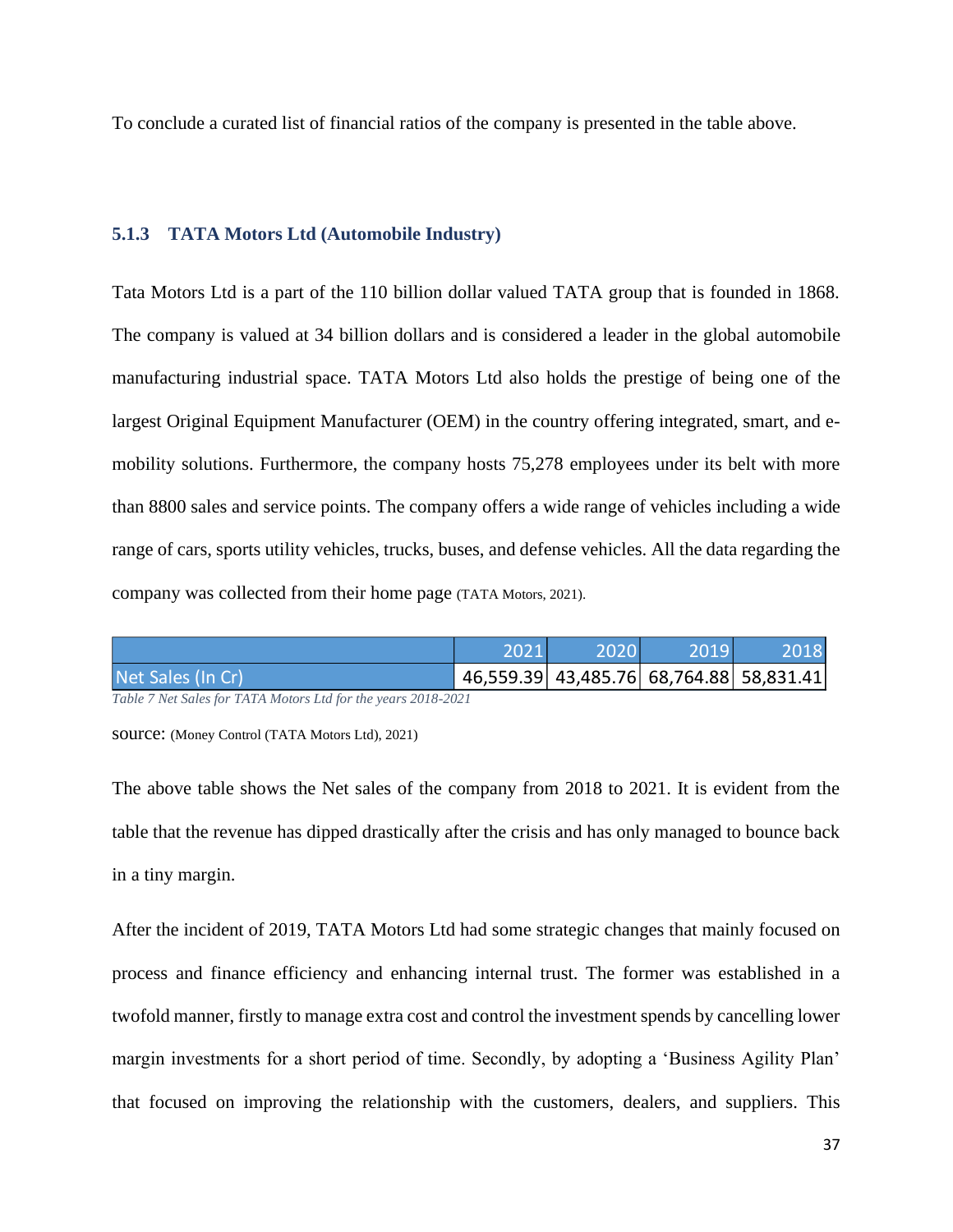initiative helped the customers in extending the warranty period of their vehicles whose warranty expired on the lockdown period. The initiative also focused on proper inventory management of vehicles by matching it to the supplies and retail demand of the industry. The company also rolled out a cost savings program of 1500 Cr rupees and a cash improvement program of 6000 Cr rupees.

TATA Motors Ltd was highly attentive to its employees in the time of Crisis. One of the notable services put forth to the employees were a one-time payment of 20 months basic salary towards the family regardless of their passing after they were infected by the virus. Furthermore, the family also received a 50% contribution of their monthly salary until their superannuation date. The employees were also provided with various work from home related options and a plethora of Covid related services of testing, financial and well as mental aids. Each manufacturing plant also closely followed the guidelines set by the authorities for COVID safety.

A huge undertaking was done for the company to give back to the community in times of need. The company handed out 1500 Cr rupees along with various other funds arising from the employees to COVID relief around the country. Various collaborations with the local and municipal governments also made it possible to contribute a huge sum of beds for patients, treatment centers and isolation facilities. These services are hosted by the various real estate properties owned by the TATA group of companies. Apart from this, various research projects for the virus were funded and carried out by the series of hospitals owned by the TATA group. The company also helped in the manufacturing process of various medical equipment including PPE kits and helped with the distribution of the same.

Finally, a curated list of financial ratios would be presented as a table below.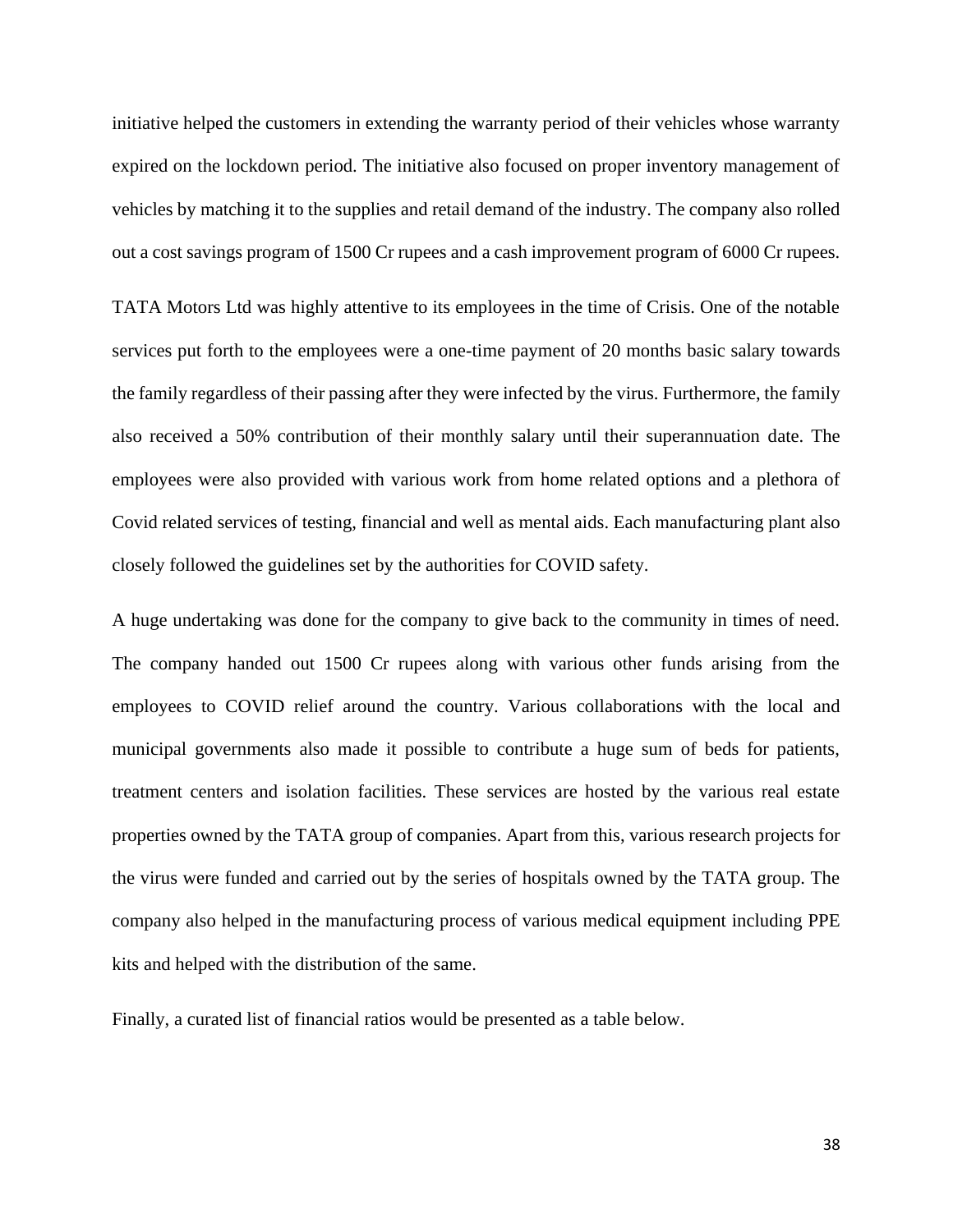<span id="page-38-1"></span>

| <b>Industries</b> | Companies        | Ratio                        | 2021  | 2020  | 2019  |
|-------------------|------------------|------------------------------|-------|-------|-------|
| Automobile        |                  | Current ratio                | 0.60  | 0.53  | 0.58  |
|                   |                  | Acid-test ratio              | 0.43  | 0.38  | 0.37  |
|                   | Tata Motors Ltd. | Cash ratio                   | 0.16  | 0.14  | 0.06  |
|                   |                  | Debt to equity ratio         | 2.41  | 2.40  | 1.75  |
|                   |                  | interest coverage ratio      | 19.94 | 22.26 | 38.58 |
|                   |                  | Debt services coverage ratio | 2.38  | 2.39  | 4.38  |

*Table 8Financial Ratios of TATA Motors Ltd for the years 2019-2021*

source: (Money Control (TATA Motors Ltd), 2021)

#### <span id="page-38-0"></span>**5.1.4 Interglobe Aviation Ltd. (Airline Industry)**

Interglobe Aviation Ltd or Indigo is the aviation side of business from the conglomerate of Interglobe Enterprises Pvt Ltd. Interglobe Aviation Ltd was founded on 2006 and holds a market share of 53.6% throughout India. The company mainly focuses their services on low fair air travels across the country and beyond. Moreover, the company has a sum of 278 aircrafts under it's belt and over 25000 people employed. All the data regarding the company was sourced from it's home page (Interglobe, 2021).

<span id="page-38-2"></span>

|                   | 2021 | 2020 \ | 2019                                    | 2018 |
|-------------------|------|--------|-----------------------------------------|------|
| Net Sales (In Cr) |      |        | 14,640.63 35,756.00 28,496.77 23,020.89 |      |

*Table 9 Net Sales of Interglobe Aviation Ltd for the years 2018-2021*

source: (Money Control (Interglobe Aviation Ltd), 2021)

The table above show the Net sales of the company from 2018 to 2021. The table shows a mix of rise and fall in the level of revenue across the four years. In order to stabilize the flow of revenue, the company relied on some basic strategic improvements. These improvements mainly circled around the aspects of cost saving, customer trust and digitalization of services. Under cost saving measures, there were a companywide employee layover of 10%. Moreover, through boosting the cargo and chartered flights along with other cost saving initiatives, the company was able to reduce cash burn and increase liquidity by around 6600 Cr rupees after the incident of Covid. In order to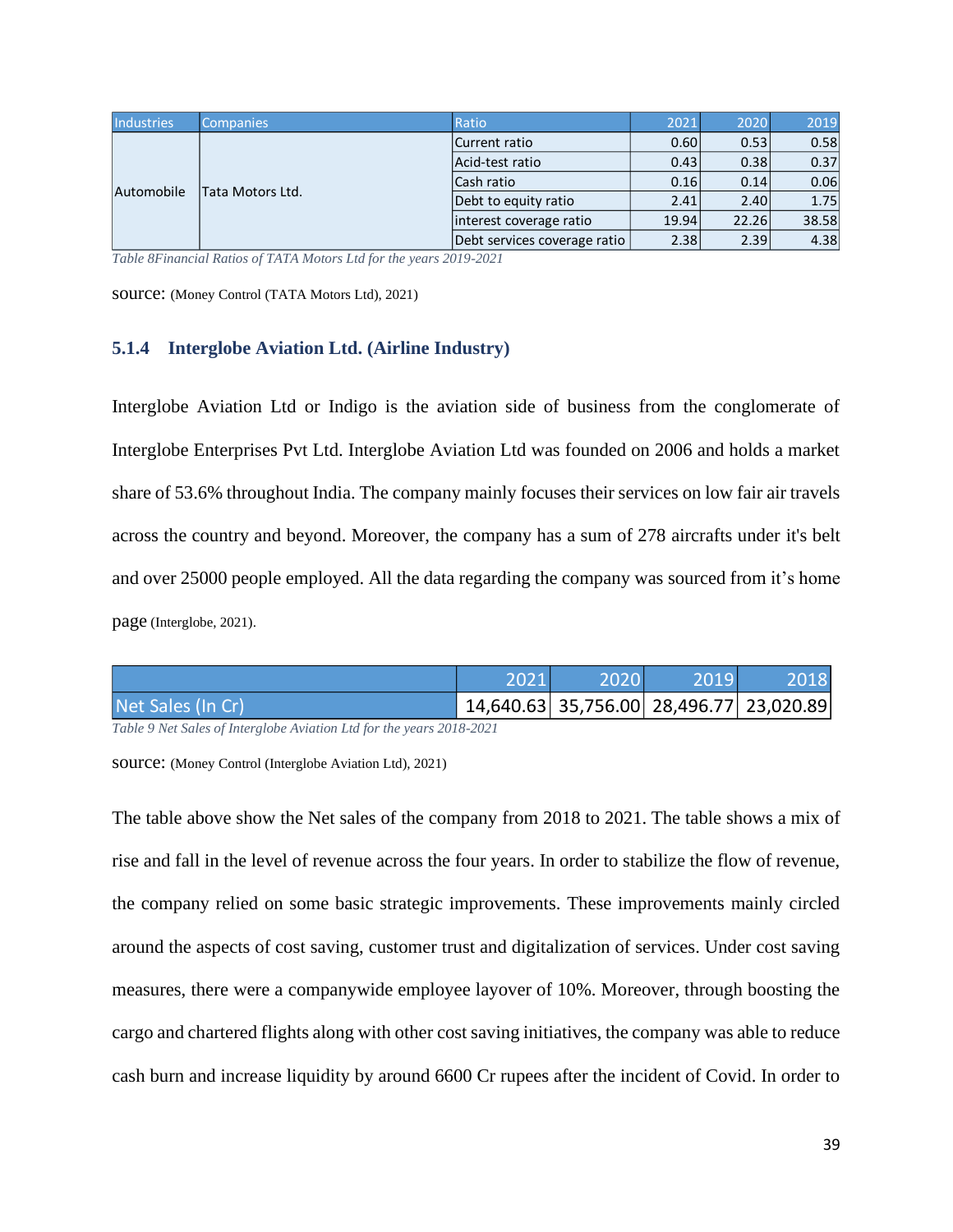build more trust among the passenger and other customers, the initiative of 'Lean Clean Flying Machine' was introduced. This showcased all the raised standards in hygiene and social distance among the crews and staff that meets the Covid restriction guidelines. Furthermore, a push towards digitalization of various services was taken place to improve the customer experience in a nonphysical atmosphere. This initiative was laid out with the fundamentals of simplicity, understanding customer sentiments, embracing automation, and delivering tailored content. These fundamentals all together created the path for services like enhanced customer support through common social media platforms and increased selection and choices through online booking. As far as the cash burn of the company is concerned, there were plans to not pay dividend for the year of the crisis and other finance opportunities were being sought.

In the staff management side of the business, the company had to lay off 10% of its total staff and proceeded with 5-25 percent salary cuts from the staff with certain exclusions from lower pay grade employees. Moreover, various salary increments based on merit was deferred until further notice. On the contrary, the company provided the employees and their family with a plethora of services. These services were access to hospital supplies and isolation centers for Covid positive individuals which were made possible through the strategic collaborations with local hospitals and hotels. As a part of the Covid response, a mobile application was introduced in collaboration with Truworth Health Technologies, named 'The Wellness Corner' with 24 hour helpline for doctor consultations. With the disastrous decline in revenue due to the frequent lockdowns and constantly changing restrictions, it was the initiatives from the government like 'Dekho Apna Desh' and 'Incredible India' that become helpful towards the bounce back of the company.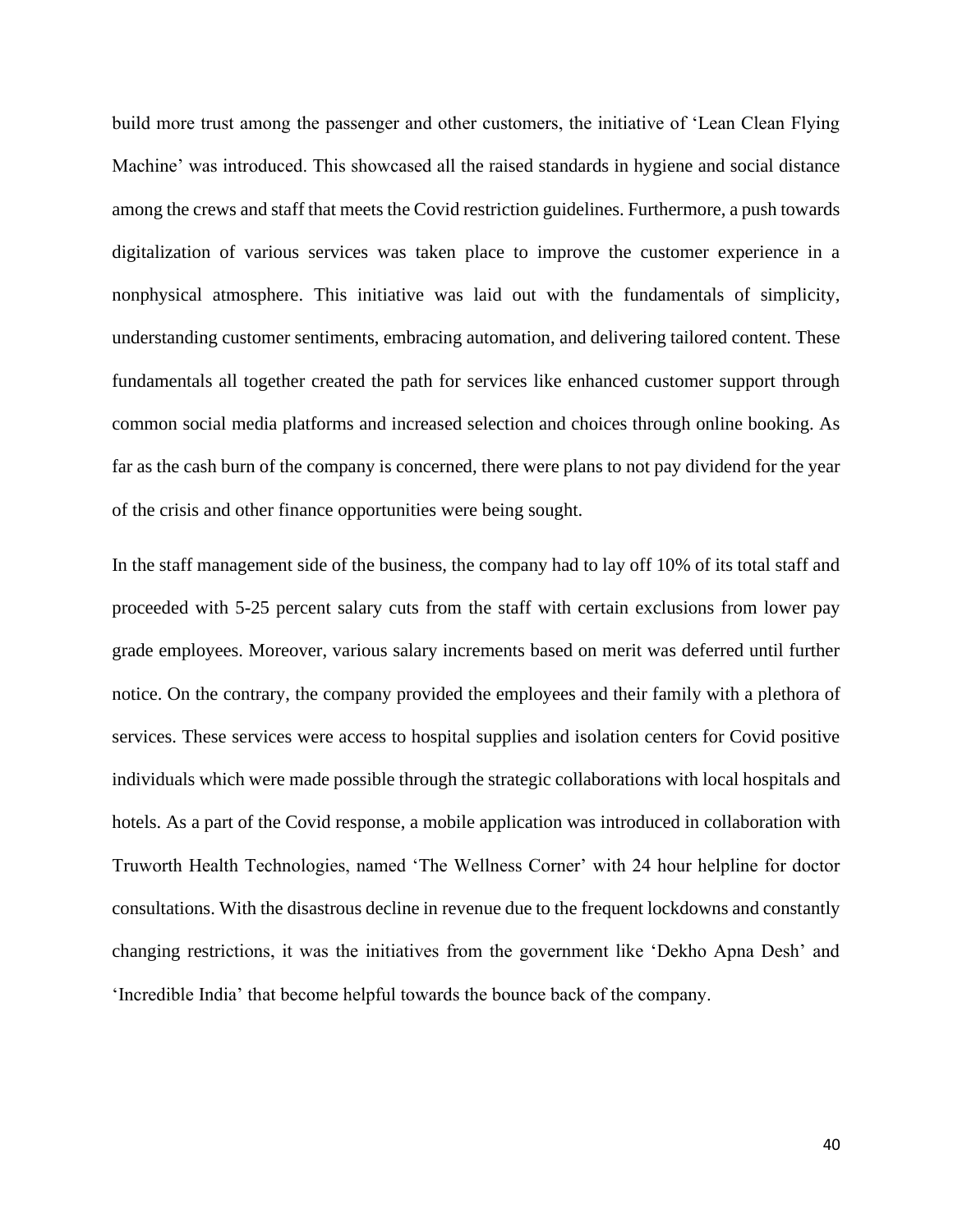<span id="page-40-1"></span>

| <b>Industries</b>                    | <b>Companies</b> | Ratio                        | 2021   | 2020  | 2019  |
|--------------------------------------|------------------|------------------------------|--------|-------|-------|
| Interglobe Aviation Ltd.<br>Aviation |                  | Current ratio                | 1.10   | 1.37  | 2.26  |
|                                      |                  | Acid-test ratio              | 1.08   | 1.35  | 2.24  |
|                                      |                  | Cash ratio                   | 0.59   | 0.66  | 1.08  |
|                                      |                  | Debt to equity ratio         | 659.84 | 6.18  | 2.60  |
|                                      |                  | interest coverage ratio      | 6.84   | 19.06 | 55.99 |
|                                      |                  | Debt services coverage ratio | 0.61   | 1.81  | 2.83  |

*Table 10 Financial Ratios of Interglobe Aviation Ltd for the years 2019-2021*

source: (Money Control (Interglobe Aviation Ltd), 2021)

To conclude this part a curated list of financial ratios is presented in the above table.

#### <span id="page-40-0"></span>**5.1.5 Indian Hotels Company Pvt Ltd (Hospitality Industry)**

Indian Hotel Company Pvt Ltd is recognized as a holding company that was incorporated in 1902, where the company along with its subsidiaries are considered Asia's largest finest hotel company. The company is majorly owned by the TATA group of companies who holds a majority share in the company. Furthermore, the company specializes in the business of hoteliering with a sum of 145 hotels and 17145 rooms under its belt. The company also overlooks 21 subsidiaries, 8 joint ventures and 6 associates. The company is home to a total of over 25000 employees worldwide. The data for the company is sourced from it's home page and official covid response statement (appendix 3) (IHCL, 2021).

<span id="page-40-2"></span>

|                   | 2021 | 2020 | 2019                                |  |
|-------------------|------|------|-------------------------------------|--|
| Net Sales (In Cr) |      |      | 1,133.15 2,743.47 2,780.41 2,583.95 |  |

*Table 11 Net sales of Indian Hotels Company Pvt Ltd for the years 2019-2021*

source: (Money Control (IHCL Ltd), 2021)

The table above shows the net sales of the company along the years from 2018 to 2021. The table shows the drop in revenue observed by the company after the crisis. There were various measures taken place as a direct response to the Covid-19 crisis. One of the main strategic measures was to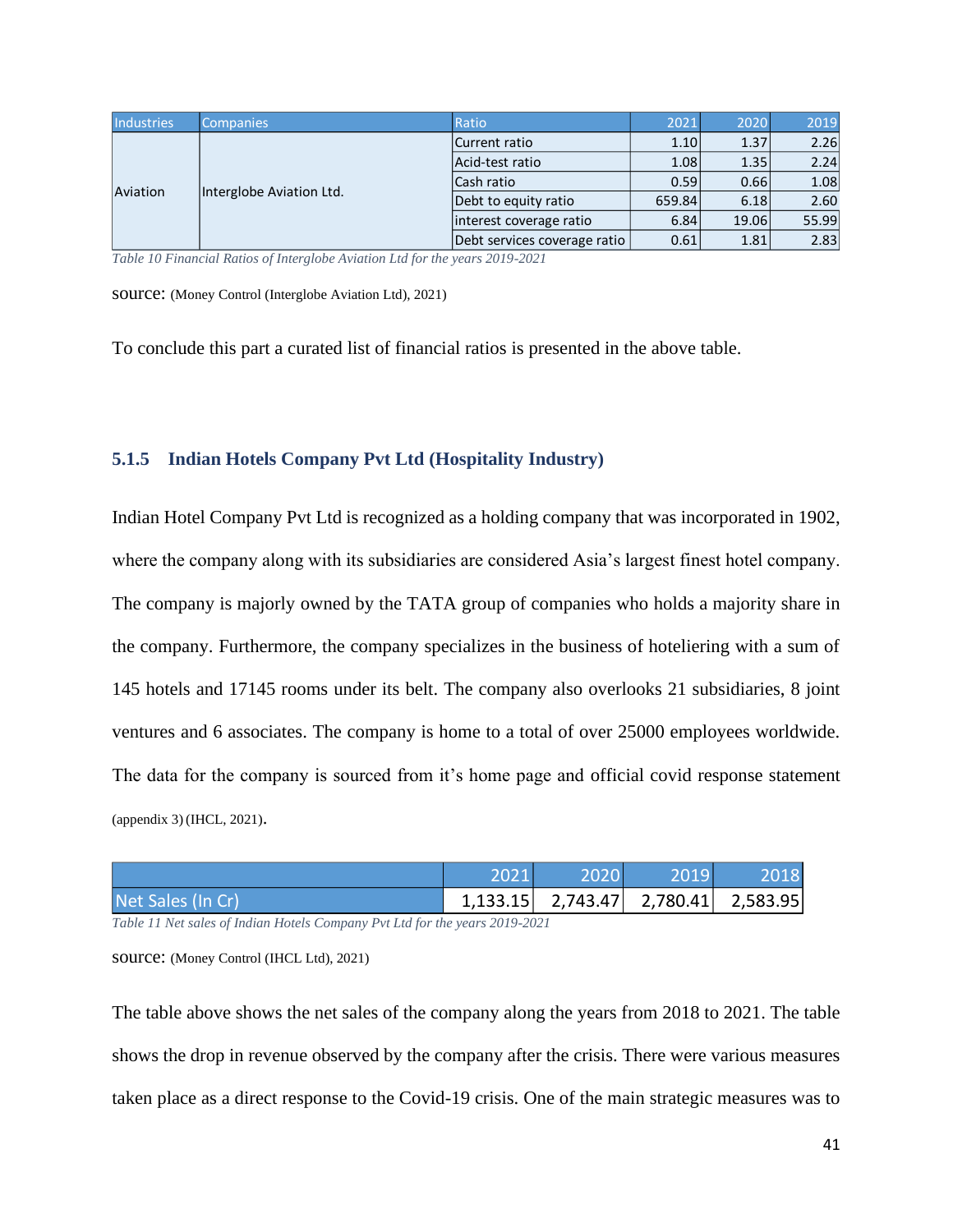cut back fixed cost. This was achieved through its 'Asset-light growth strategy', which opted to decrease their owned hotels in their portfolio and increase their capacity through management contracts. In the proceeding years, the company plans to increase their dependency towards these management contracts to generate a sum of 350 Cr rupees.

In the section of staff, the company has mandated the work from home guideline in order to stop infections. Moreover, the company also provided a safe and hygienic working atmosphere for the staff after the lockdowns and restrictions have been lowered. The staff of the company also had access to various financial, mental, and physical aid to combat the virus.

Indian Hotel Company Ltd also donated various services and aids for the people without access to proper protection from the virus. This was carried out through distribution of nutritious meals in various cities around the nation along with medical personnel in various hospitals. The company took charge of the production and distribution of these meals by utilizing it's chains of hotels.

Finally, a curated list of financial ratios is presented in the table below

<span id="page-41-0"></span>

| <b>Industries</b> | <b>Companies</b>           | Ratio                        | 2021 | 2020  | 2019  |
|-------------------|----------------------------|------------------------------|------|-------|-------|
| Hospitality       | Indian Hotels Company Ltd. | Current ratio                | 0.53 | 0.93  | 0.57  |
|                   |                            | Acid-test ratio              | 0.50 | 0.88  | 0.54  |
|                   |                            | Cash ratio                   | 0.02 | 0.12  | 0.06  |
|                   |                            | Debt to equity ratio         | 1.17 | 0.94  | 0.76  |
|                   |                            | interest coverage ratio      | 3.84 | 11.55 | 17.53 |
|                   |                            | Debt services coverage ratio | 0.37 | 0.88  | 1.49  |

*Table 12 Financial Ratios of Indian Hotels Company Pvt Ltd for the years 2019-2021*

source: (Money Control (IHCL Ltd), 2021)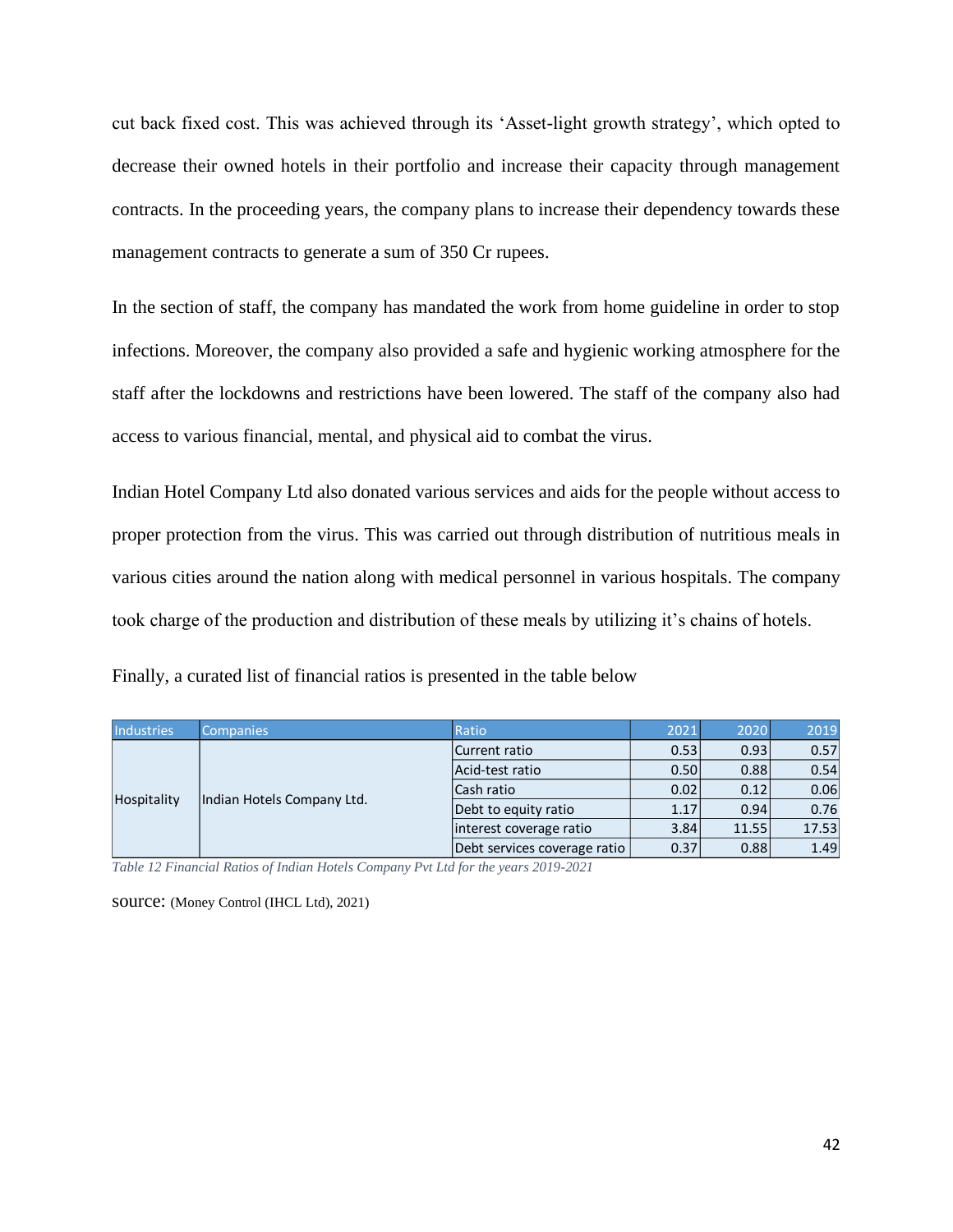## <span id="page-42-0"></span>**6 Discussion**

In this section, each company from the respective industries would be discussed under the types of resilience namely Capital Resilience, Strategic resilience, Relationship resilience and Learning resilience as talked in the conceptualization section of the research paper

#### <span id="page-42-1"></span>**6.1 Capital and Strategic Resilience**

It can be argued that both capital resilience and strategic resilience are linked to each other more than other two resiliency divisions. This is due to the fact that good strategic resilience exists as one of the drivers of good capital resilience. Thus, it would be easy for the readers if both are analyzed together.

Mahindra Holidays and Resorts India Ltd: To start off, there seems to be a various strategic innovations introduced by the company when compared with the other companies mentioned. These strategies are focused on keeping the customer trust alive on the company and this evident from the number of initiatives introduced by the company to do the same. From Table 3, the net sales of the company show some discrepancies from the success of these strategic changes. Although there should have been a marginal increase in revenue after the drop in 2019, in this case, the company bounces back in 2020 to 977 Cr rupees but fell back to 822.24 Cr rupees. It can be argued that this fall in revenue may be due to the second wave of covid and the lockdowns and restrictions that followed. But this particular fact questions the reliability of the strategic measures taken by the company and the resiliency of the entire company. Furthermore, when the financial ratios are analyzed, all the ratios except two sticks out and these are the cash ratio, and the debt services coverage ratio. All these ratios are below the optimum level need for a sound cash flow.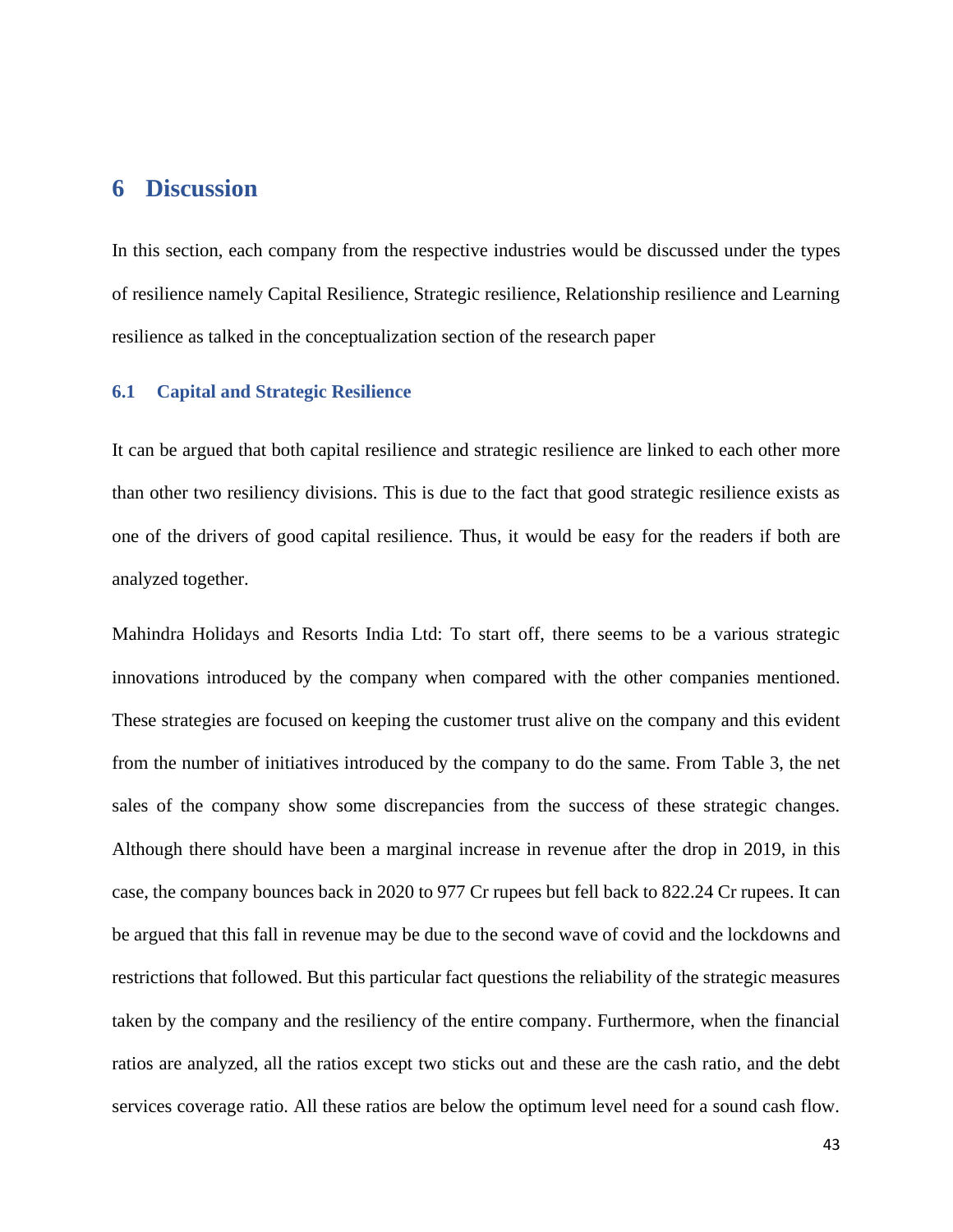Although, slight upward movement in the cash ratio can be observed signifying that the cash and cash equivalents of the company to its current liabilities is increasing, the deb services coverage ratio is dropping even further. Although the latter presumes the fact that there exist more longterm liabilities compared to the operating income, the fact remains that throughout the three years, the rate of operating income has fell along with the rate of long term liabilities. To conclude, with all these evidence, one can argue that, although the company showcased innovative solutions to adapt to the new change in the market, it was not quite enough for the company to bounce back to the level of earning before the covid. On the contrary, the level of revenue loss remains to be less when compared with the other companies mentioned and this can be a factor pointing to the fact that there was already some level of capital and strategic resiliency existing in the company before covid. Thereby, to conclude, the company shows a medium level of capital and strategic resilience.

DLF ltd: when the strategic decisions made by DLF Ltd is analyzed, it is certain that the decisions made by the company are less in numbers compared to others. The prime target behind the decisions of the company was to earn quick earnings to stay afloat during the crisis. From Table 5, showing net sales of the company, the level of earnings dip further into the 2020 to 2369 Cr rupees but then was quick enough to bounce back to 3893 Cr rupees in 2021. When looked at this numbers alone, it seems grounded to assume that the strategic decisions of the company were successful and reached resilience, but such a claim is complicated to be certain. It is a fact that the company has bounced back to even better earning before the crisis, but it can also be argued that the strategic implements by the company only yield results for a short period of time. Since the main strategic change of the company is to sell the unit of housing at an earlier period of its development, more revenue cannot be attained from the same customer after the development of the housing unit, and this can tip off the balance between the operational revenue and all expenses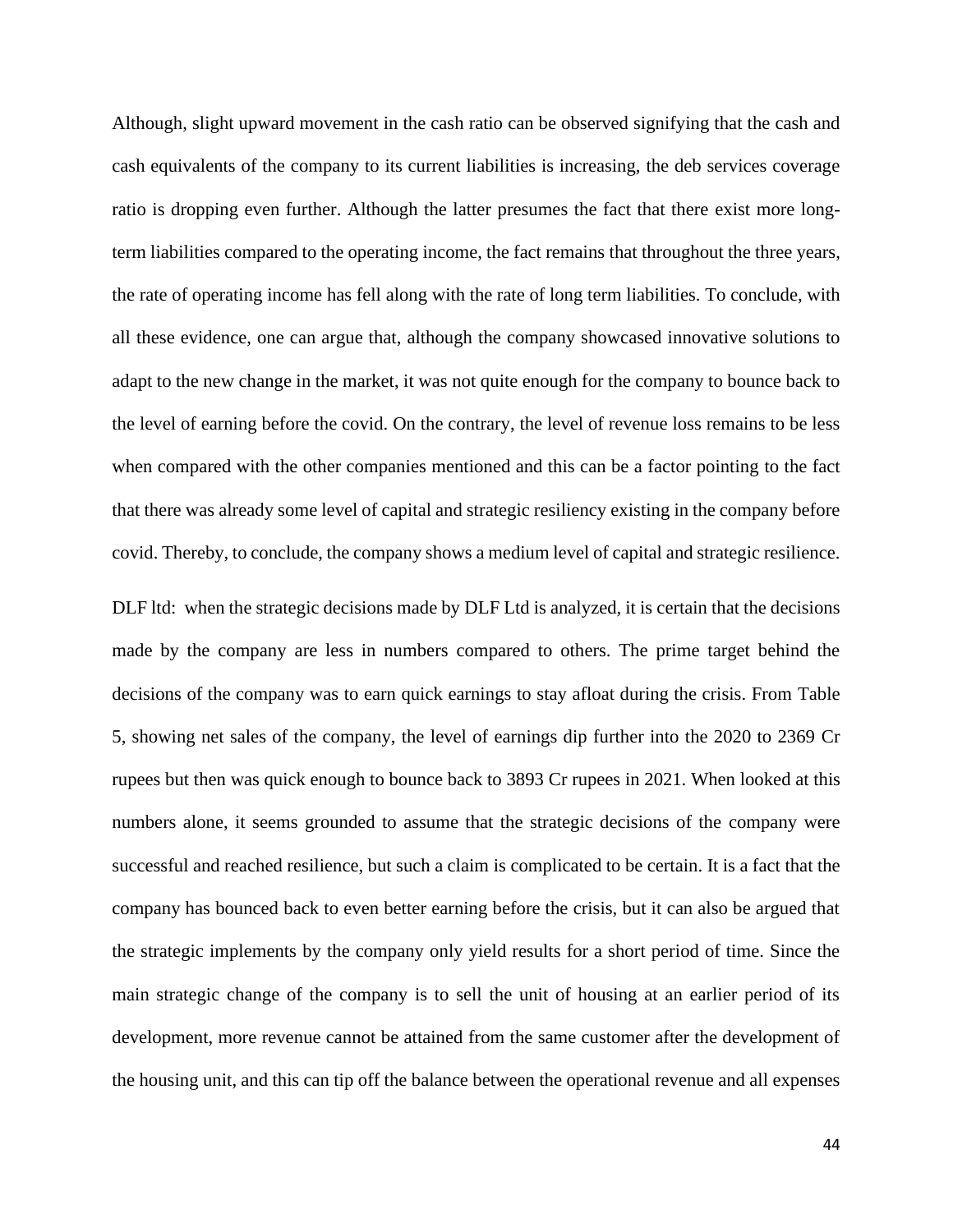in the future. Furthermore, when the financial ratios are analyzed, all the ratios except the current ratio and interest coverage ratio falls under the optimum value but a handful of the ratios have drastically fluctuated within these three years. Some observations that can be made from this, firstly the cash ratio has dipped extremely low, which can be evident from the fall in cash and cash equivalence of the company. This will pose as a major liquidity problem for the company until a solution is achieved, furthermore the drop in current assets (appendix 1) also caters to this statement. Secondly, there seems to be an incline in the debt services coverage ratio and this change shows potential in the company's capacity to cover it's long-term obligations. To Conclude, the company shows growth in revenue after the crisis but the same cannot be said for long term growth but with lack in focus for long term growth and the stagnation on the levels of long-term debts, the company can be classified and medium in term of capital and strategic resiliency.

TATA Motors Ltd: The strategic decisions made by the company focuses on the short-term sustainability as well as long term prospects as well. But one can argue that the strategies center around securing the stakeholders and increasing their trust. This particular strategy even though is cost enhancing, it can be fruitful in the future business relationships of the company. When Table 7 is analyzed, the drop in revenue from 2019 to 2020 is huge in margins yet in 2021 there seems to be some bounce back. One can argue that the strategy implemented by the company does not focus on an immediate bounce back to the earning before the crisis but a gradual sustainable growth spanning across the following years after 2021. This is evident when the financial ratios are analyzed. Even though not all ratios are near the optimum level, these ratios have been on a slight incline in the three years, showcasing slow levels of growth. Furthermore, the strategy of achieving a fluctuating inventory management dependent on the demand of the industry can be argued as a long-term cost cutting strategy for the company. Moreover, the debt services coverage ratio is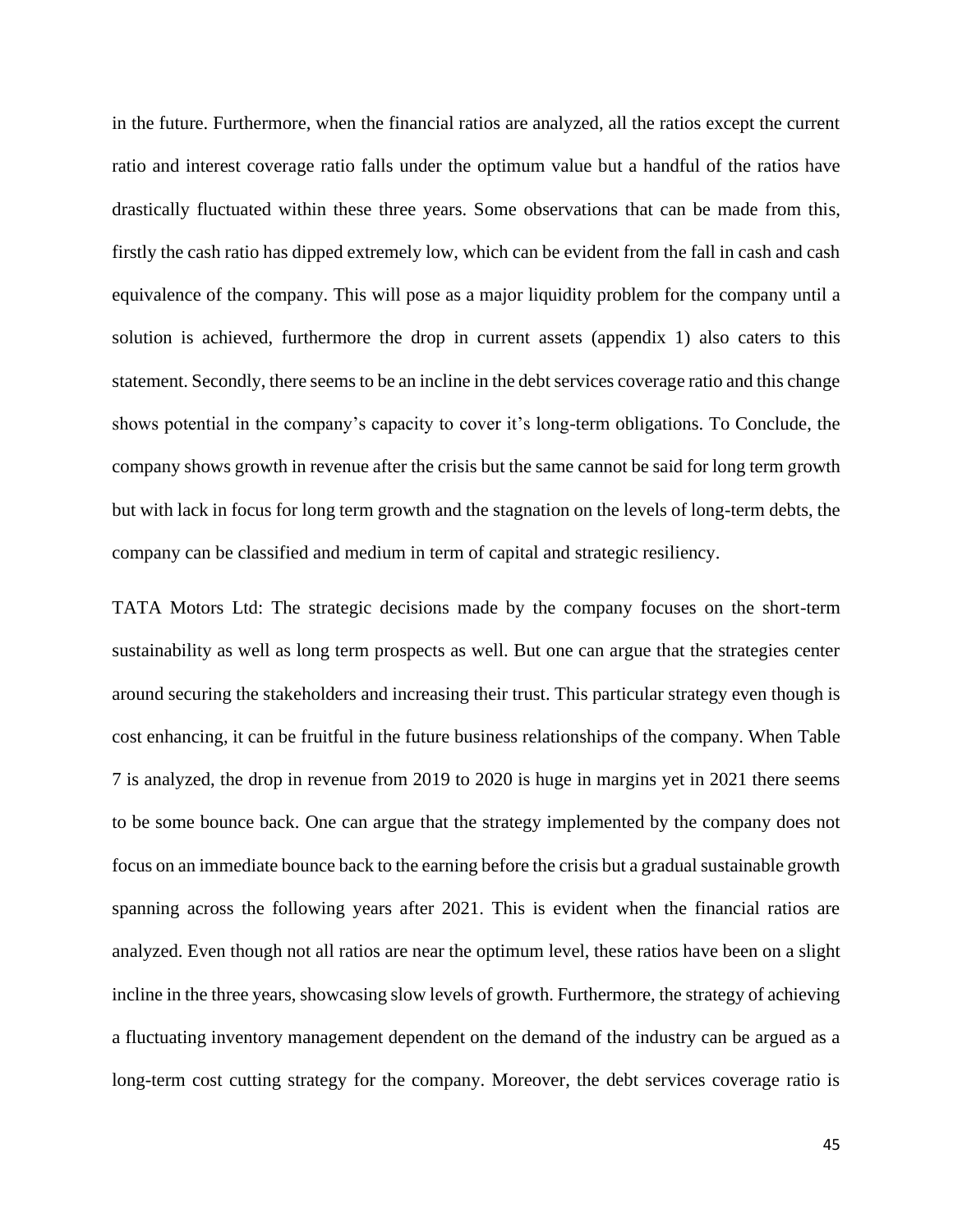more than the optimum point for the company, and this provides a sense of protection for the company against long term debts. In conclusion, the company exhibits a High level of capital and strategic resilience, focusing on long term growth and proper debt management.

Interglobe Aviation Ltd: Upon analyzing the strategic measures developed by the company in order to tackle the Covid crisis, it seems futile when the data of the net sales is also compared. The strategic decisions made by the company focused more on cost cutting and surviving. Table 9 shows are big spike in revenue after the crisis in 2019 but further slumped down extremely in the following year in 2021. It can be argued that the rise in revenue of 2020 can be a result of the increase in interest of passengers for air travel after the initial trauma of the passengers are relieved. The hygiene and customer trust strategies of the company can be a support for this. But the big slump in 2021 can be arguably a result of the implementation of the further lock down and increased restrictions. When the financial ratios are analyzed, it is evident that all the liquidity ratios remain above the optimum level, although the same cannot be said about the other ratios except Debt-equity ratio. The Interest Coverage Ratio as well as Debt Services Coverage ratio are in a decline in the three years and if this is kept untreated, the company would face debt issues. The debt equity is ratio shows a big change in the year 2021 and this is a result of the drop in shareholders equity in the past year of 2020. This decline can be either due to the buyback of shares from the shareholders or a heavy loss suffered in the previous year of 2020, where both the incidents are bad for the company in its growth. To conclude, the company achieved in what it was trying to do with its strategic changes which was the survival of the company in its dark times. But with the increase in debt and the decline in revenue and assets, it can be evaluated that these strategic changes would not help the company in its long-term growth and thus the company can be classified as low in capital and strategic resilience.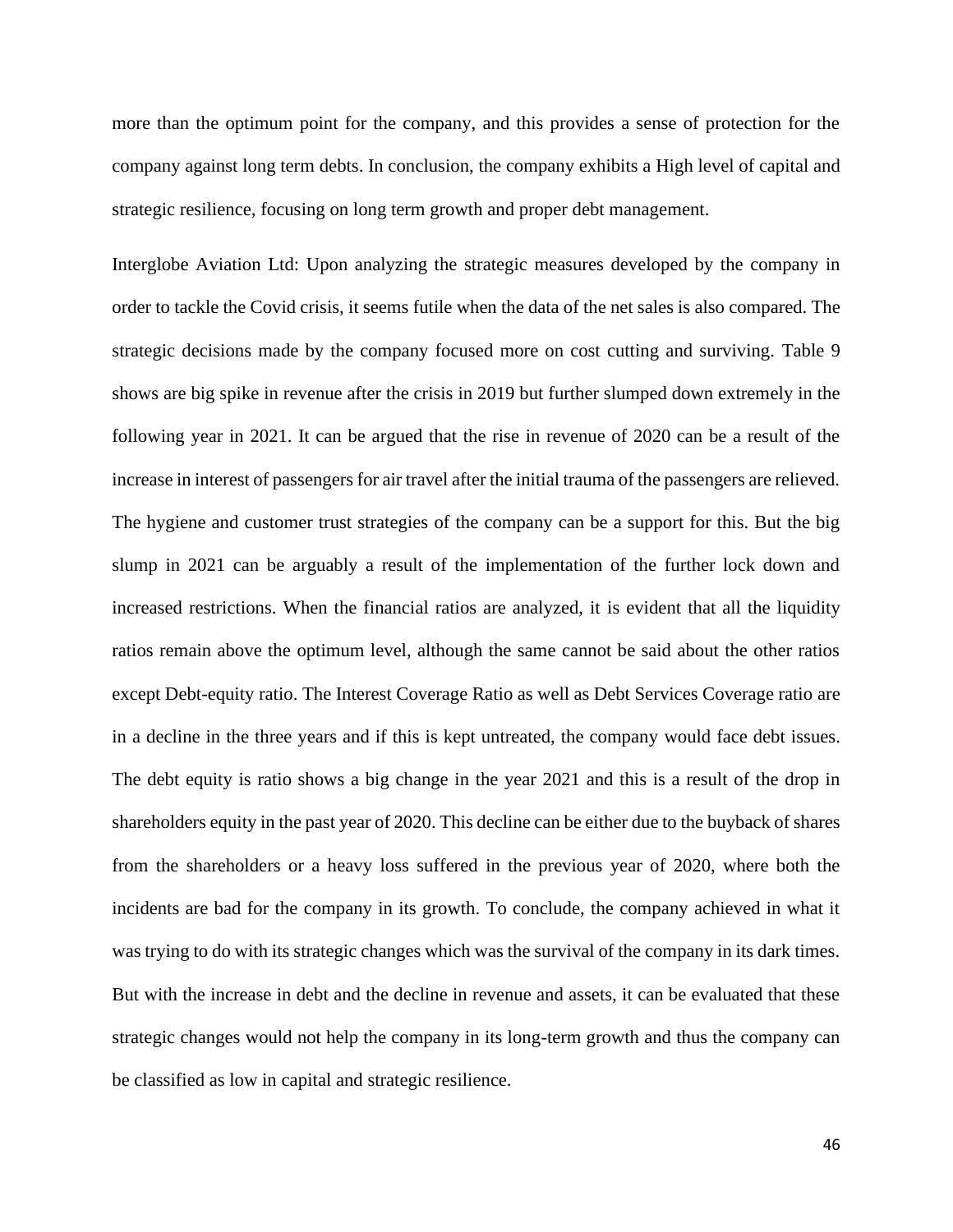Indian Hotels Company Ltd: The strategic implementations of the company can be seen as quite basic but interesting. The asset light growth strategy makes the company less reliant on fixed costs and this can be beneficial for surviving the crisis as well as for future growth. But upon analyzing the net sales revenue of the company, a decline in revenue after the crisis and a final drop to 1133 Cr rupees can be observed. This data questions the reliability of the strategy implemented. This drop in revenue can be due to a number of factors including, the second wave and the lockdowns and restriction that followed, other competitive strategies from other companies of the industry. Furthermore, the cash ratio has dropped to a dangerous level and when the drop in current ratio is also taken into consideration, the liquidity of the company is threatened in the coming years. The debt services coverage ratio is also showing signs of climbing long term debt as well the decline in operating income for the company. To conclude, the company can be classified as low in terms of capital and strategic resilience supported by the fact that there is a limitation is the quality and the quantity of the strategies employed as well as improper management of the company's long term debt.

#### <span id="page-46-0"></span>**6.2 Relationship Resilience**

Mahindra Holidays and Resorts India Ltd: Firstly, the employees of the company were given enough priority with various helpful services and aids, and these extended not only to the employees but their families as well. This is established with little to no signs of downsizing from the company. Furthermore, the company also reached out to the public with various medical equipment and other services for Covid aid and underwent collaborations with the local and national governments on various services to the society. On the contrary, there was a limitation in information regarding the company's outreach to other sections of the stakeholders including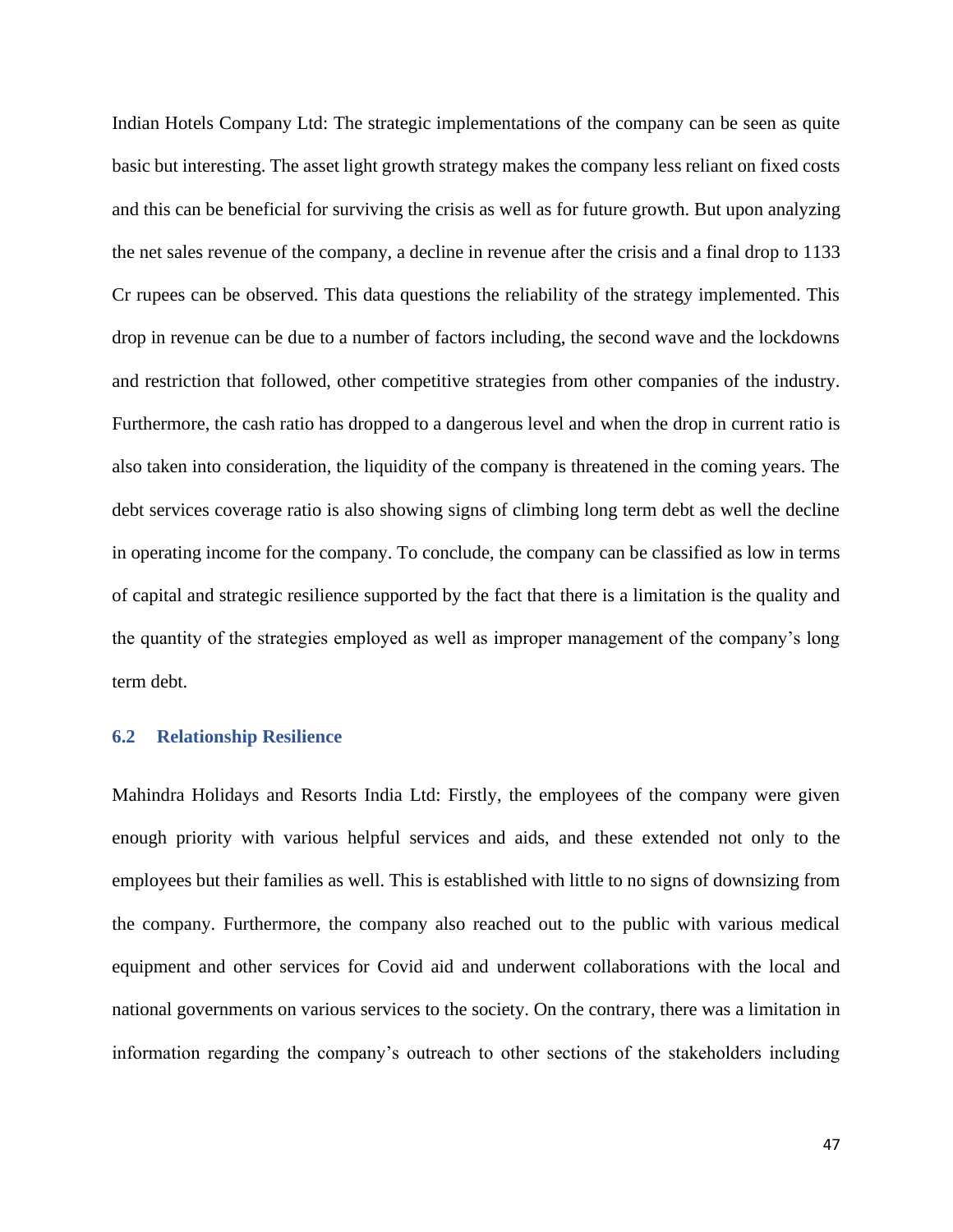suppliers and other contractors. To conclude, after considering all the evidence, the company can be classified as medium in terms of relationship resilience.

DLF ltd: When the relationship of the company towards its stakeholders in analyzed, firstly the entire staff and their families were supported with access to covid related aids both physical and mental. Secondly, due consideration is given to contract workers by providing them with financial advances to obtain a cash flow for their workers. Furthermore, the company has donated various services and aids for social purposes with various collaborations from charitable foundations and local governments. From all the evidence presented, it can be estimated that the company shows a high level of relationship resilience with providing support for a majority of their stakeholders.

Tata Motors Ltd: it should be pointed out that the company treats the welfare of the staff as a priority, this can be evident from the intensity in the policies and aids it has provided for the staff. From the lump sum amount of money received upfront to a recurring paycheck of 50% of their basic towards the covid victims and their families, should be highlighted for this analysis. Furthermore, the company was adamant in donating funds and services to the Indian society through meals, medical equipment, research and other services. Since, the company is owned the huge conglomerate TATA group, most of the services came from inhouse using their hotels and restaurant chain as well as their hospitals. To conclude, even though reports of the company reaching out to the other parts of their stakeholders are minimum, the severity of the initiatives they introduced shows a high level of relationship resilience in the company.

Interglobe Aviation Ltd: The analysis of the relationship of the company towards its stakeholders under the crisis of COVID presents some glaring facts. The treatment of the company towards their staff can be summed up as less than desirable. The downsizing and the salary cuts of employees can be seen as direct evidence to this fact. On the contrary, there were some levels of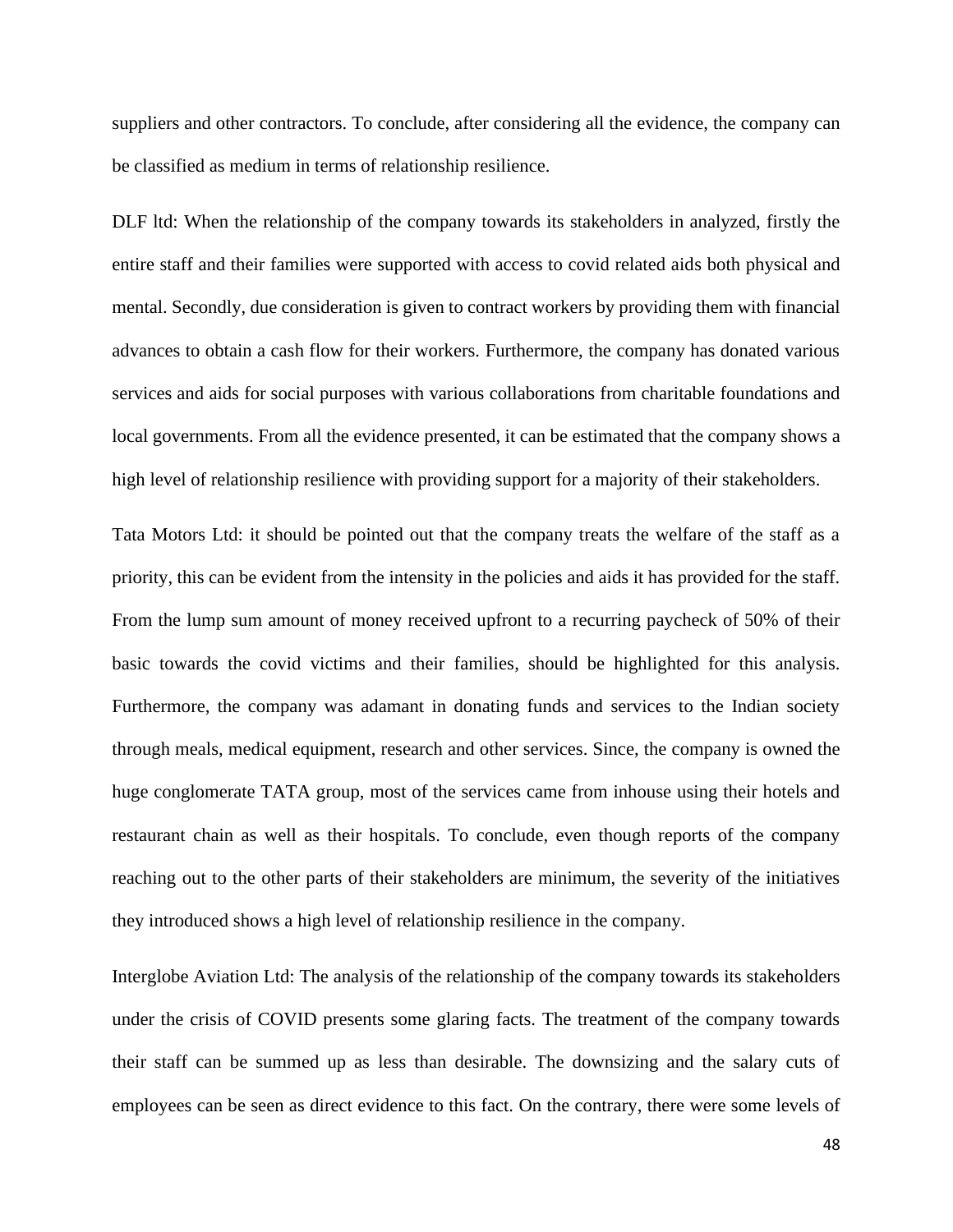Covid support of the staff and their families with access to medical care equipment and services. Although reports regarding the relationship with other links of the stakeholders are absent, the collaboration with a medical technological company to digital consultations should also be noted. To conclude, the company shows low level of relationship resilience based on the evidence presented above.

Indian Hotels Company Pvt Ltd: The level of stakeholder communication from the company is limited. The company has provided various aids and services to the staff and there seems to be little to no reports on downsizing of the company. Moreover, the company has reached out socially for donating meals to the public as well other medical care and services. This can be concluded by saying that the company shows a medium level of relationship resilience.

#### <span id="page-48-0"></span>**6.3 Learning resilience**

It can be argued that the learning resilience can be seen as an extension of the other divisions of resilience. If the company has gained capital, strategic and relationship resilience, it safe to assume that this is due to proper research on the crisis and proper communication of the finding throughout the entire company.

Mahindra Holidays & Resorts India Ltd: With the data presented, analyzing the learning resilience of the company can be quite difficult. Nevertheless, by analyzing all the responses the company has made after the COVID crisis, it can be argued that the company has done its own research regarding the crisis. This is evident in the shift in focus of its newly introduced initiatives after the crisis. It can also be evident that with the increased focus towards customer safety and trust, the staff has been trained to provide services abiding to the latest restrictions. Moreover, the capital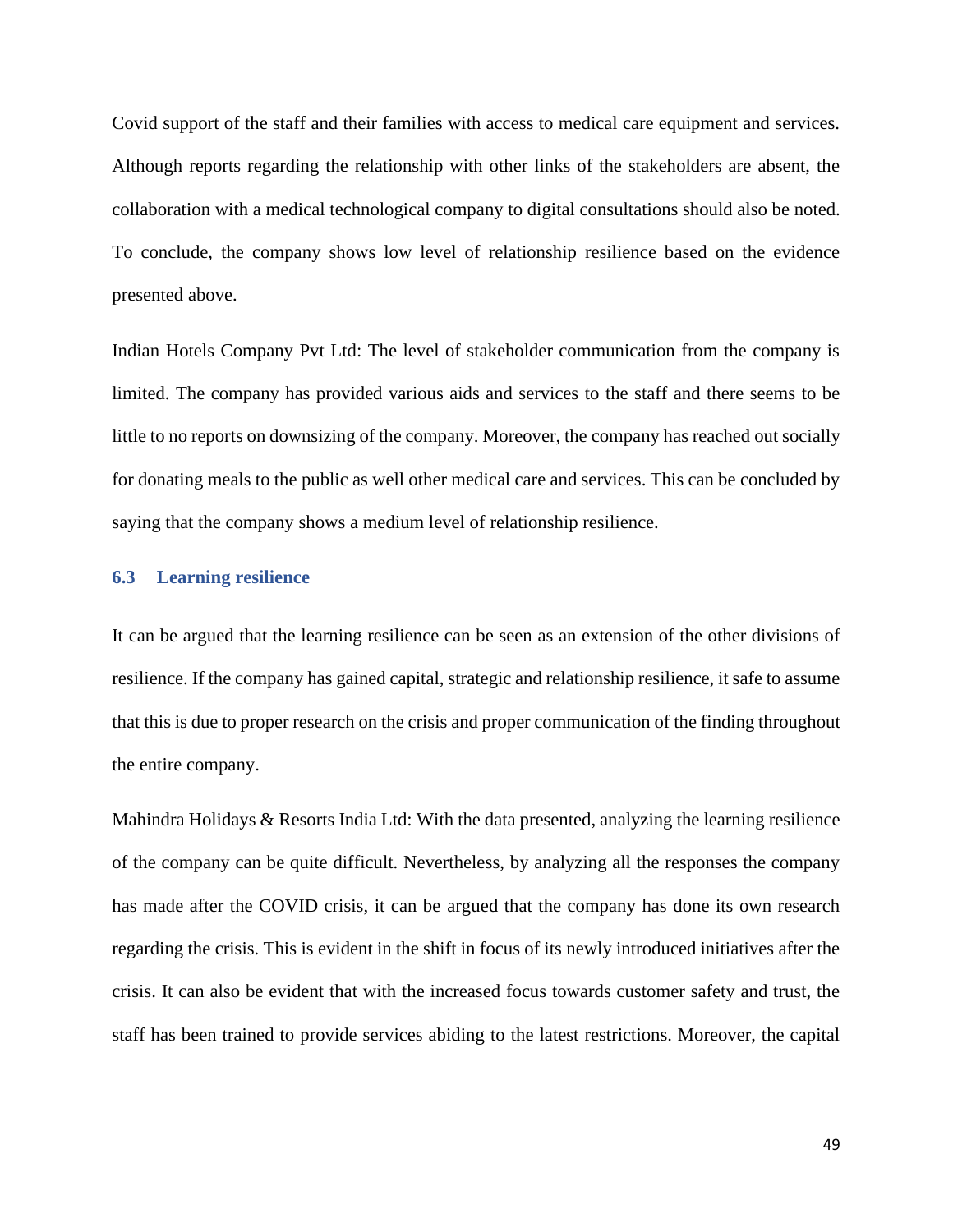and strategic resilience and relationship resilience are found to be medium level and high level for this company. To conclude, the company shows high levels of Learning resilience

DLF ltd: Although the capital and strategic resiliency of the company is medium, the relationship resilience is found to be high. This can be analyzed in two different ways, firstly the strategic measures made to improve the capital of the company was efficient in attaining short term funds but not for long term growth and secondly there is some level of research done on the crisis as the company devoted a major portion of their resources to strengthen the relationship between the stakeholders. To conclude, the company shows medium level of learning resilience.

Tata Motors Ltd: when the capital and strategic resilience as well as the relationship resilience of the company is analyzed, both show high levels respectively. This can be seen as a positive implementation of strategies and decisions from the company as a response towards the COVID-19 crisis. Moreover, a steady growth in the net sales of the company can be seen after the crisis. The level of resources spend on the giving support to the various links of the stakeholders should also be highlighted here. All these implementations of such successful initiatives require proper understanding and knowledge about the crisis. Thus, to conclude, the company shows high level of Learning resilience.

Interglobe Aviation Ltd: The company shows low levels in capital and strategic resilience and relationship resilience. This glaring fact states that the company was unsuccessful in their growth after the crisis. Although a formidable growth in 2020 as seen from the Table 9, can be seen as a step in the right direction, it was unsustainable. It can be argued that the company was unable to employ creative and resilient measures as a response towards the crisis. This underpins the lack of knowledge it had towards the crisis; therefore, the company shows low levels of learning resilience.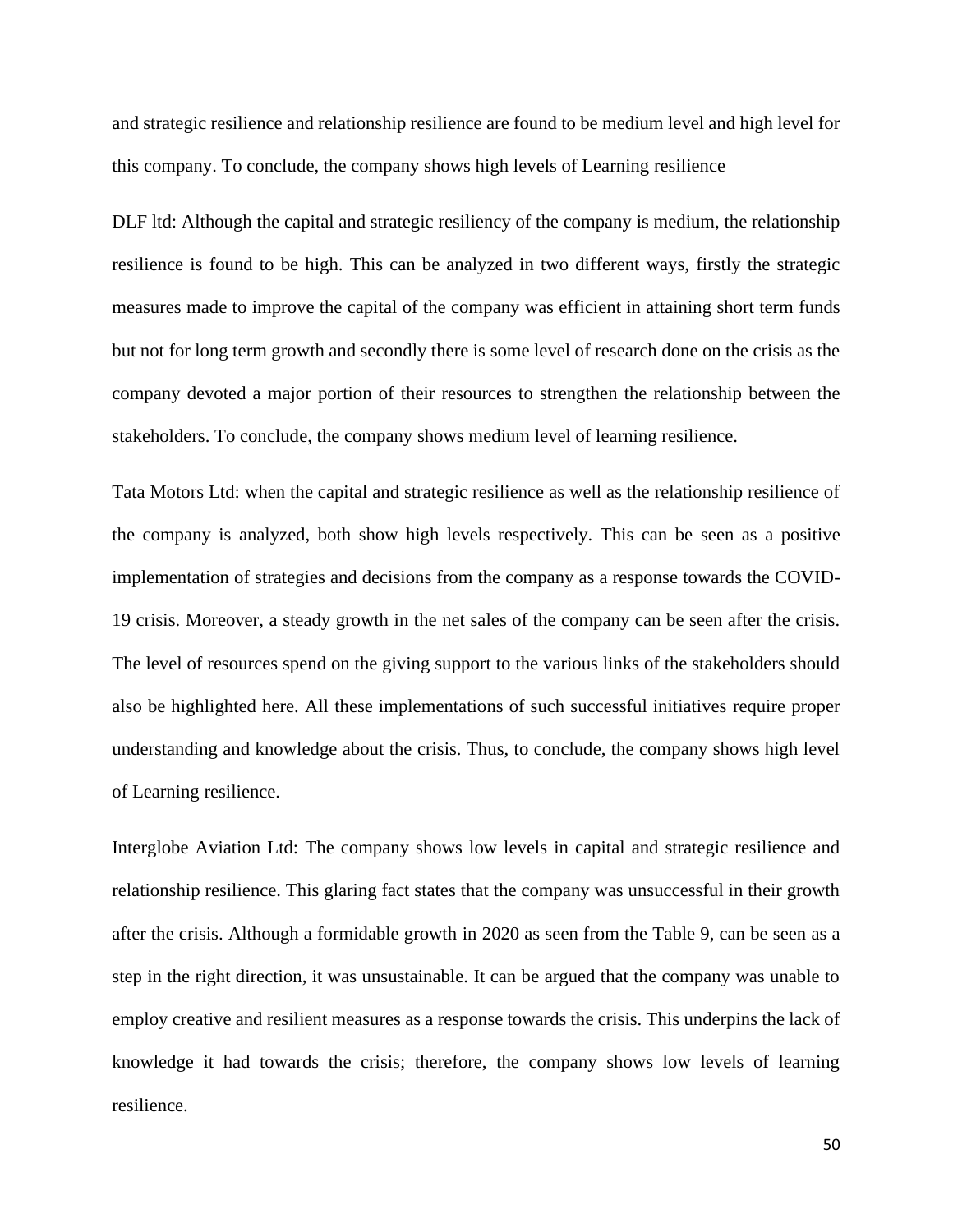Indian Hotel Company Pvt Ltd: The company shows low levels in capital and strategic resilience but medium levels in relationship resilience. It is evident that the company focused its resources and capital on improving the relationships of the stakeholders more than attaining the needed growth of the company. This is reflected on the dip in the net sales of the company. But it can be argued that with proper care and knowledge transfer towards the other links of the stakeholders, the company would achieve slow growth in a longer period. Therefore, it is safe to assume that the company shows a medium level of learning resilience.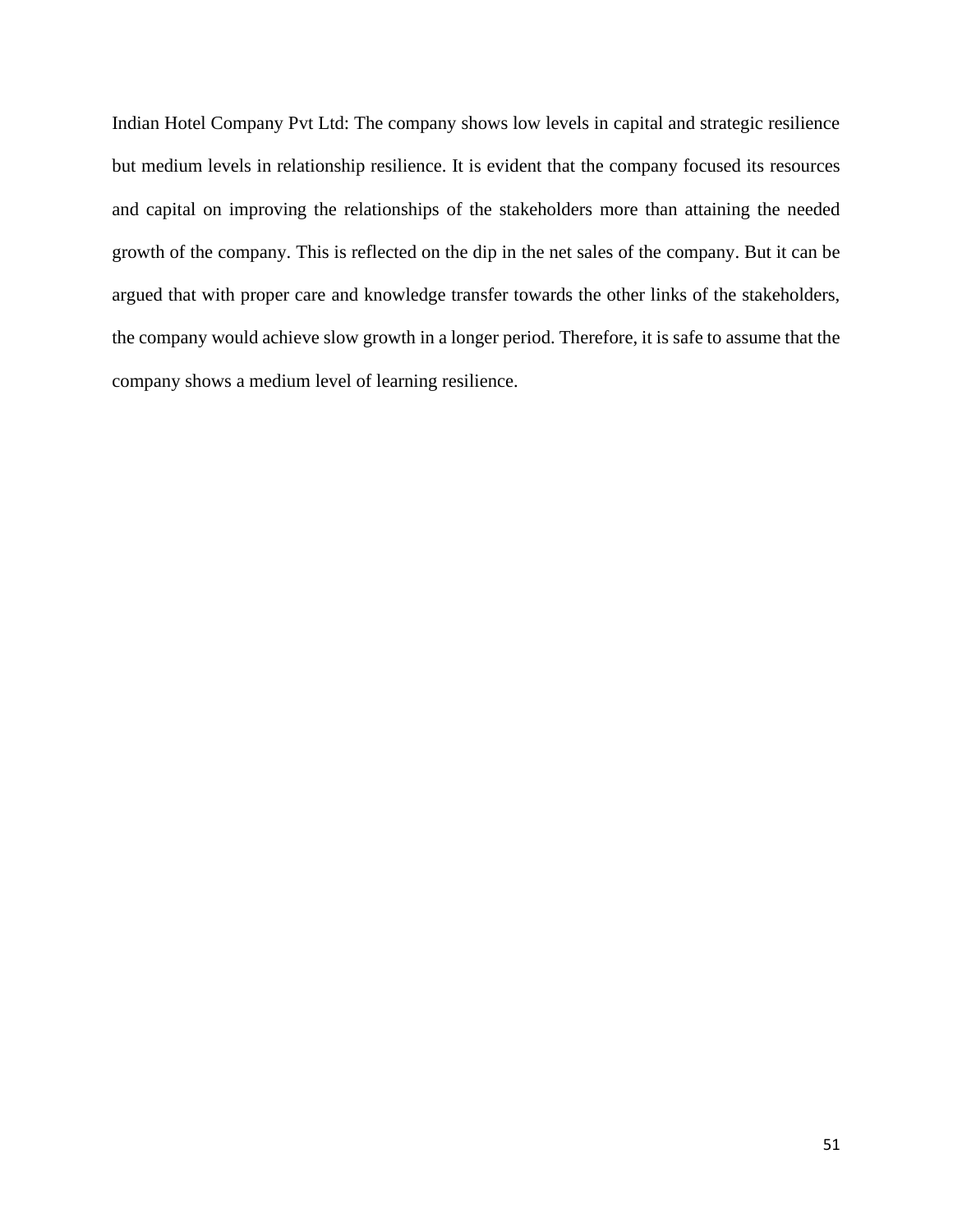# <span id="page-51-0"></span>**7 Conclusion**

| <b>Industry</b>        | <b>Company</b>      | <b>Capital</b>    | and Relationship  | <b>Learning</b>   |
|------------------------|---------------------|-------------------|-------------------|-------------------|
|                        |                     | <b>Strategic</b>  | <b>Resilience</b> | <b>Resilience</b> |
|                        |                     | <b>Resilience</b> |                   |                   |
| <b>Tourism</b>         | Mahindra            | Medium            | High              | High              |
|                        | $\&$<br>Holidays    |                   |                   |                   |
|                        | Resorts India Ltd   |                   |                   |                   |
| <b>Real-Estate and</b> | DLF Ltd             | Medium            | High              | Medium            |
| construction           |                     |                   |                   |                   |
| <b>Automobile</b>      | Tata Motors Ltd     | High              | High              | High              |
| <b>Aviation</b>        | Interglobe          | Low               | Low               | Low               |
|                        | <b>Aviation Ltd</b> |                   |                   |                   |
| <b>Hospitality</b>     | Indian<br>Hotel     | Low               | Medium            | Medium            |
|                        | Company Pvt Ltd     |                   |                   |                   |

<span id="page-51-1"></span>*Table 13 Levels of resiliency classified by the industry*

After the discussion Made in the research paper, various conclusions towards the research question can be answered. Firstly, before the COVID-19 crisis, there existed little to no resilience measures within any industry, and this can be evident from the initial drop in revenue from all industries. As far as attaining resiliency after the crisis is concerned, the research provides a mixed answer.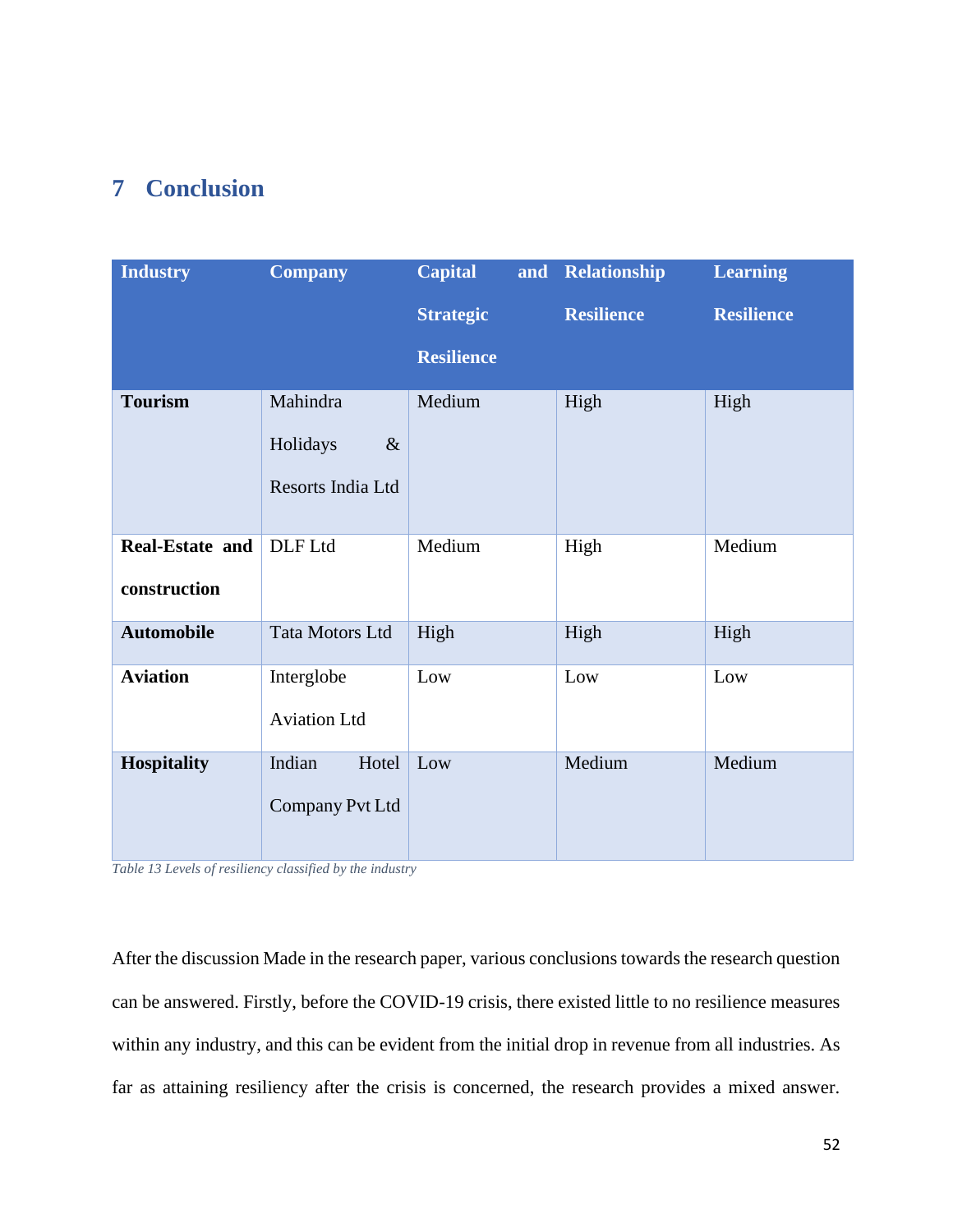Industries such as Tourism and Automobile shows high levels of overall resiliency in average while the Tourism and Hospitality industries show medium levels of resiliency in average. The biggest offender in adopting resiliency measures was the Airline Industry with a low level of resiliency in average. In simpler term, All the industries explored with in this project has submitted resiliency after the crisis but in different levels. When each component of resilience is compared different perspectives can be observed from a nationwide perspective. The capital and strategic resilience were split into two factions of decisions among the selected industries, this was the focus towards implementing new initiatives to collect different sources of income and the focus towards lowering the overall cost of the company. A balance between both the factions of initiatives can be observed from the automobile industry. All the industries were not negligent towards strengthening their relationship resilience. There were various measures from all industries that supported their stakeholders ranging from the staff level, links in the supply chain and social donations. Lastly, it should also be highlighted that all the industries have prioritized in training their staff to follow and abide by the frequent restrictions rolled out form the local and national governments.

## <span id="page-52-0"></span>**8 Further Investigation**

The research paper can be utilized to conduct various further studies and researched.

- Each industry can be selected as an area of research and much briefer studies can be conducted on the same.
- The research presented here can be further studied either to test the validity or find different conclusions by conducting primary data collection through interviews, surveys, and other forms.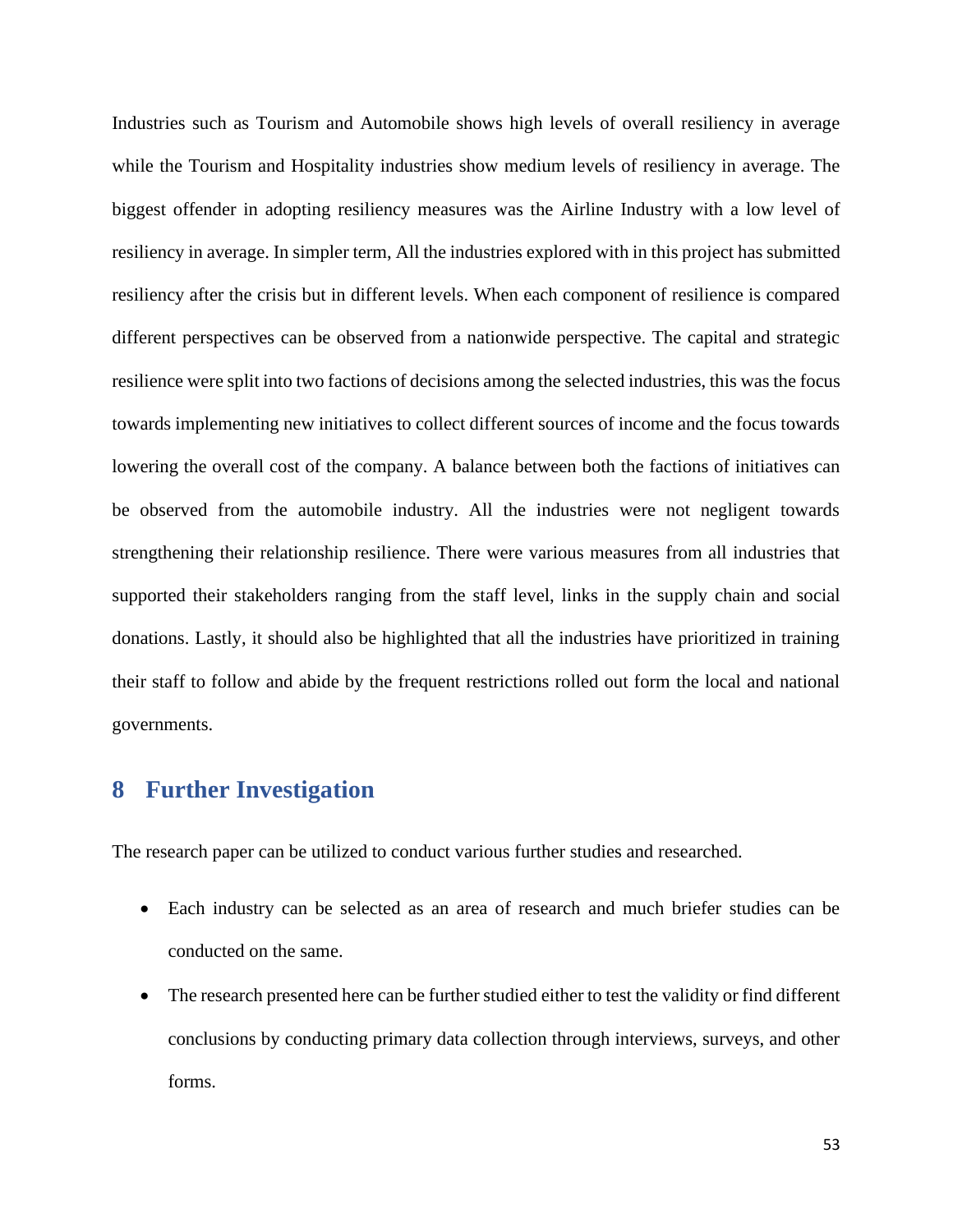- Different frameworks can be utilized by the researcher to find deeper insights of the research.
- Various alterations like changing the industries, companies can be explored.

## <span id="page-53-0"></span>**9 Implications**

The research data and finding obtained from this multiple case study can be beneficial to various entities. Firstly, this data can be useful for the companies studied in this research paper as well as other companies form the same industry of India. This data can provide them with different perspectives from the decisions made by them and ultimately lead them to increase efficiency in decision making. Lastly, this data can be utilized by various Small and Medium Enterprises within the country since they lack similar resources when compared to the MNCs.

# <span id="page-53-1"></span>**10 Limitations**

Although there exist various positives in adoption a multiple case study approach towards doing research, there were a number of negatives as well. To exemplify, all the industries that have been selected in the study can only be compared to a certain limit. It is hard to ignore the fact that each industry has suffered the COVID-19 crisis differently and several factors come in to play when they are compared. But in order to estimate an unbiased opinion from the researcher, a certain uniformity in the effects on each industry has been assumed prior to the research.

In the data collection stage, the research paper follows a secondary collection method. This limited the researcher to the access of various knowledge and internal decisions made by each company. Although, all the collected data are procured from trusted news websites and official home pages,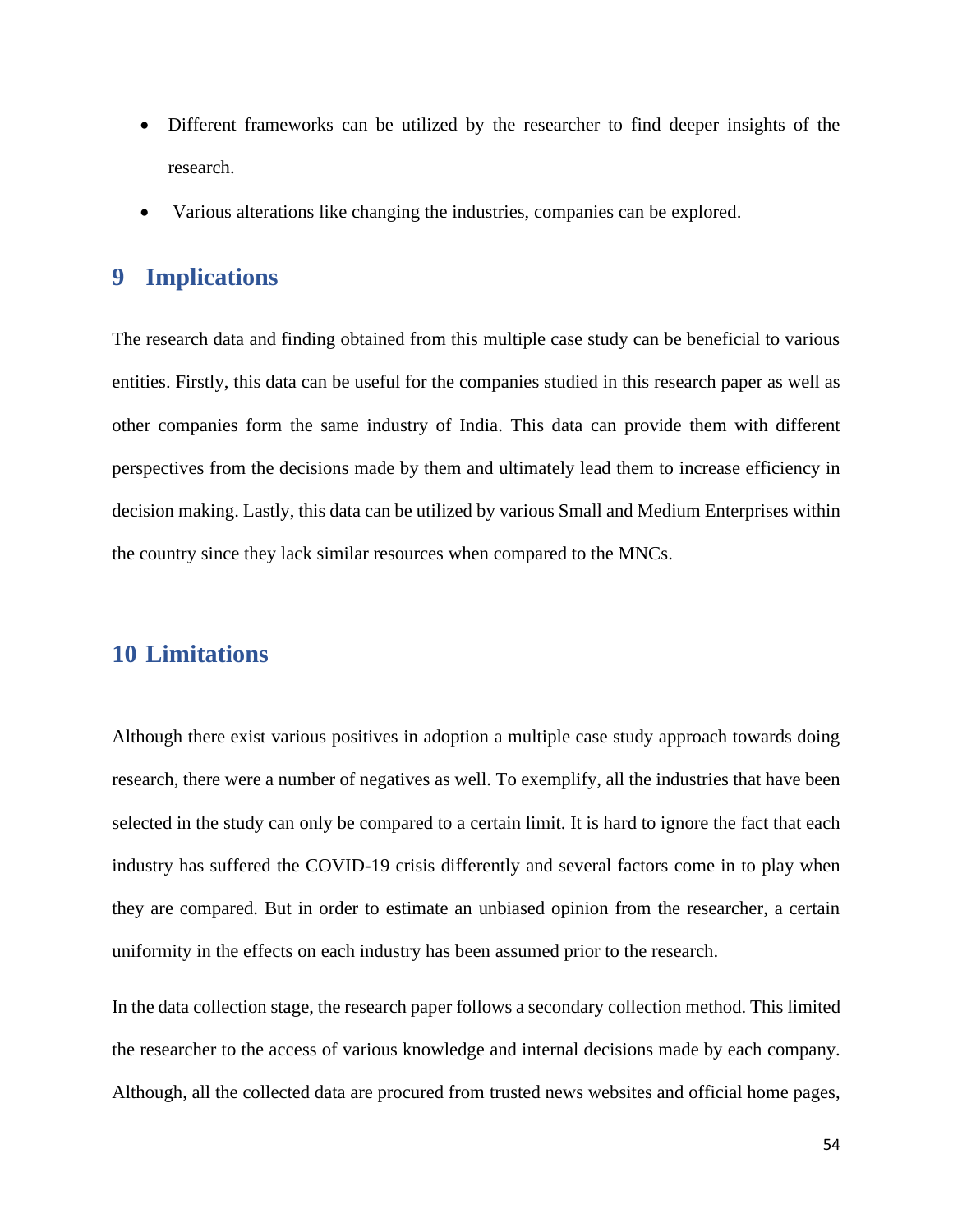more confidential or internal information from a company could have had the potential to alter some of the finding made in this research paper.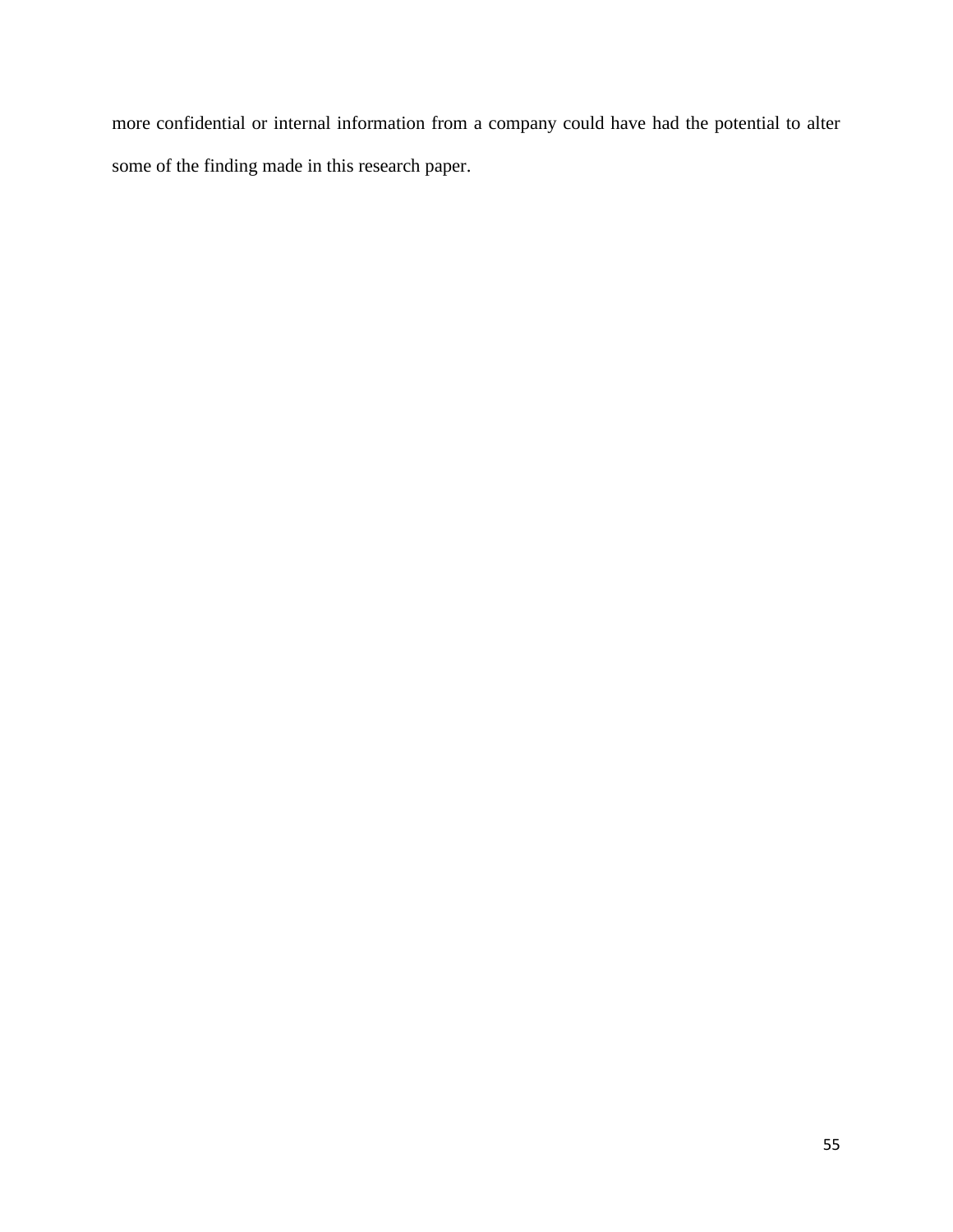## <span id="page-55-0"></span>**11 Bibliography**

- A. R., & Asl, H. D. (2005). Review of Constructivism and Social. *Journal of Social Sciences, Literature and Languages*, 9-16.
- *AIMS education*. (2020). Retrieved from AIMS: https://aims.education/advantages-and-benefits-ofsupply-chain-management/
- *BBC*. (2021, January 24). Retrieved from BBC.com: https://www.bbc.com/news/business-51706225
- Braithwaite, T. (2020, June 19). *Prospering in the pandemic: the top 100 companies*. Retrieved from Financial Times: https://www.ft.com/content/844ed28c-8074-4856-bde0-20f3bf4cd8f0
- Brandon‐Jones, E., Squire, B., Autry, C. W., & Petersen, K. J. (2014). A contingent resource‐based perspective of supply chain resilience and robustness. *Journal of Supply Chain Management*, 55- 73.
- Bryce, C., Ring, P., Ashby, S., & Wardman, J. K. (2020). Resilience in the face of uncertainty: early lessons from the COVID-19 pandemic. *Journal of Risk Research*, 880-887.
- Burnard, K., & Bhamra, R. (2011). Organisational resilience: development of a conceptual framework for organisational responses. *International Journal of Production Research*, 5581-5599.
- Chen, R., Xie, Y., & & Liu, Y. (2021). Defining, Conceptualizing, and Measuring Organizational Resilience: A Multiple Case Study. *Sustainability, 13(5)*.
- Christopher, M., & Peck, H. (2004). Building the resilient supply chain. *International Journal of Logistics Management*, 1-13.
- *Club Mahindra*. (2021). Retrieved from clubmahindra.com: https://www.clubmahindra.com/companyoverview
- *DLF*. (2021). Retrieved from dlf.in: https://www.dlf.in/about-us.php
- Fiksel, J. (2015). From risk to resilience. *Island Press*, 19-34.
- Fitriasari, F. (2020). How do Small and Medium Enterprise (SME) survive the COVID-19 outbreak? *Jurnal Inovasi Ekonomi*.
- Gittell, J. H., Cameron, K., Lim, S., & Rivas, V. (2006). Relationships, layoffs, and organizational resilience: Airline industry responses to September 11. *he Journal of Applied Behavioral Science*, 300-329.
- Golan, M. S., Jernegan, L. H., & Linkov, I. (2020). Trends and applications of resilience analytics in supply chain modeling: systematic literature review in the context of the COVID-19 pandemic. *Environment Systems and Decisions*, 222-243.
- *IHCL*. (2021). Retrieved from ihcltata.com: https://www.ihcltata.com/company/about-us/
- *India Today*. (2021, April). Retrieved from indaitoday.in: https://www.indiatoday.in/business/story/5 sectors-hit-hard-as-covid-19-derails-economic-recovery-1796662-2021-04-30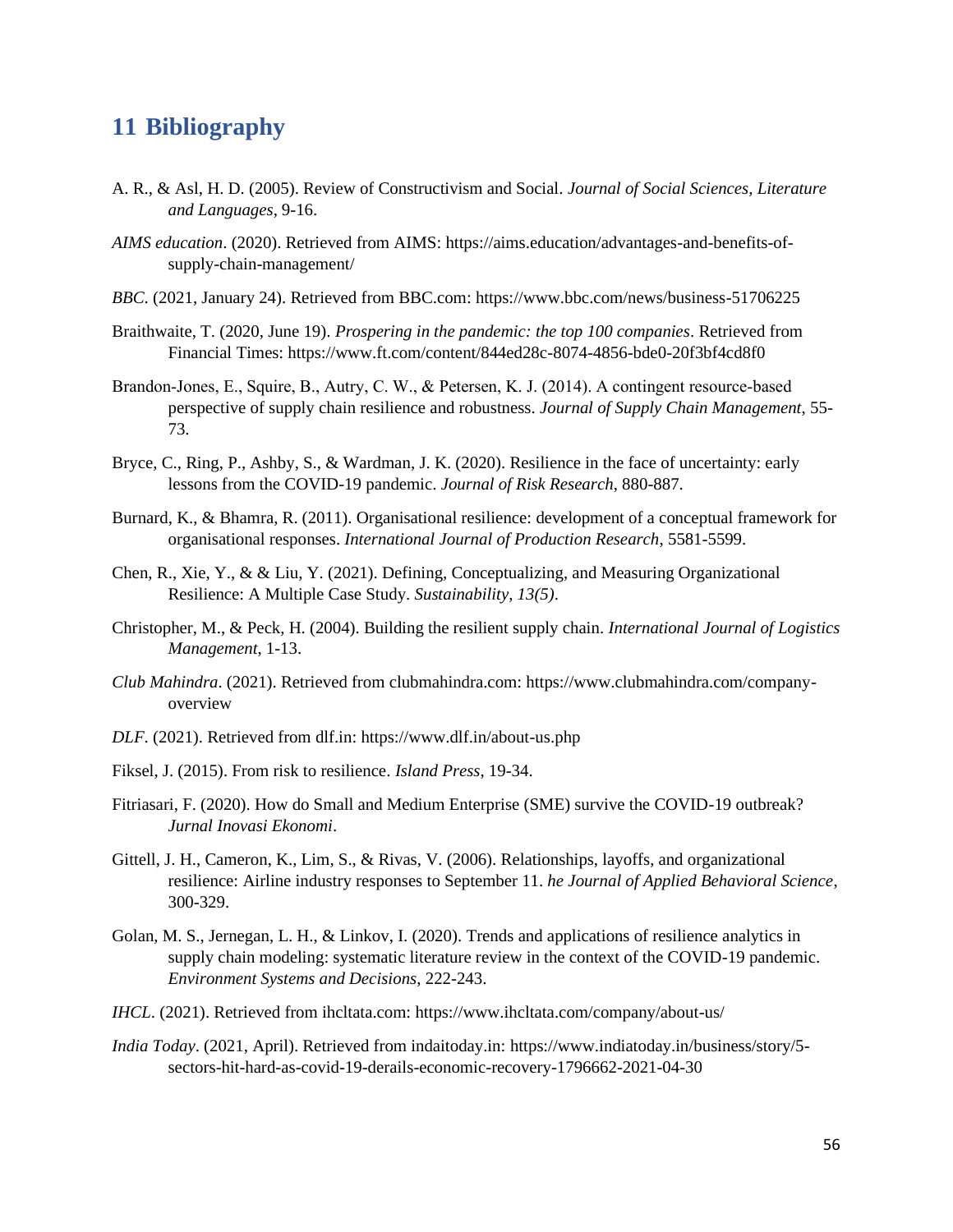- *Indian Companies (Top 10 Automobile companies)*. (2021). Retrieved from Indiancompanies.in: https://indiancompanies.in/top-10-companies-in-india-automobile/
- *Indian Companies (Top 10 Real Estate Companies)*. (2021). Retrieved from Indiancompanies.in: https://indiancompanies.in/top-10-real-estate-company-in-india/#1\_DLF\_Ltd
- *Indian Companies (Top 10 travel companies)*. (2021). Retrieved from Indiancompanies.in: https://indiancompanies.in/top-travel-companies-india/
- *Indian Companies (Top 5 Airline companies)*. (2021). Retrieved from Indiancompanies.in: https://indiancompanies.in/top-airline-companies-india-flight-compay-best/
- *Interglobe*. (2021). Retrieved from interglobe.com: https://www.interglobe.com/aviation/indigo
- Kuada, J. (2012). *Research methodology: A project guide for university students.* Samfundslitteratur.
- Limnios, E. A., Mazzarol, T., Ghadouani, A., & Schilizzi, S. G. (2014). The resilience architecture framework: Four organizational archetypes. *European Management Journal*, 104-116.
- Linnenluecke, M. K. (2017). Resilience in business and management research: A review of influential publications and a research agenda. *International Journal of Management Reviews*, 4-30.
- Linnenluecke, M. K. (2017). Resilience in business and management research: A review of influential publications and a research agenda. *International Journal of Management Reviews*, 4-30.
- Mena, C., Karatzas, A., & Hansen, C. (2022). International trade resilience and the Covid-19 pandemic. *Journal of Business Research*, 77-91.
- Mena, C., Karatzas, A., & Hansen, C. (2022). International trade resilience and the Covid-19 pandemic. *Journal of Business Research*, 77-91.
- Meyer, A. D. (1982). Adapting to environmental jolts. *Administrative science quarterly*, 515-537.
- *Money Control (DLF Ltd)*. (2021). Retrieved from moneycontrol.com: https://www.moneycontrol.com/india/stockpricequote/constructioncontracting-realestate/dlf/D04#sec\_comInf
- *Money Control (IHCL Ltd)*. (2021). Retrieved from moneycontrol.com: https://www.moneycontrol.com/financials/indianhotelscompany/balance-sheetVI/IHC#IHC
- *Money Control (Interglobe Aviation Ltd)*. (2021). Retrieved from moneycontrol.com: https://www.moneycontrol.com/financials/interglobeaviation/balance-sheetVI/IA04#IA04
- *Money Control (TATA Motors Ltd)*. (2021). Retrieved from moneycontrol.com: https://www.moneycontrol.com/financials/tatamotors/results/yearly/TM03#TM03
- *Money Control (Top Companies hospitality sector)*. (2021). Retrieved from moneycontrol.com: https://www.moneycontrol.com/stocks/marketinfo/marketcap/bse/hotel-resort-restaurants.html
- *Moneycontrol (Mahindra Holidays and Resorts India Ltd.)*. (2021). Retrieved from moneycontrol.com: https://www.moneycontrol.com/financials/mahindraholidaysandresortsindia/balancesheetVI/MHR#MHR